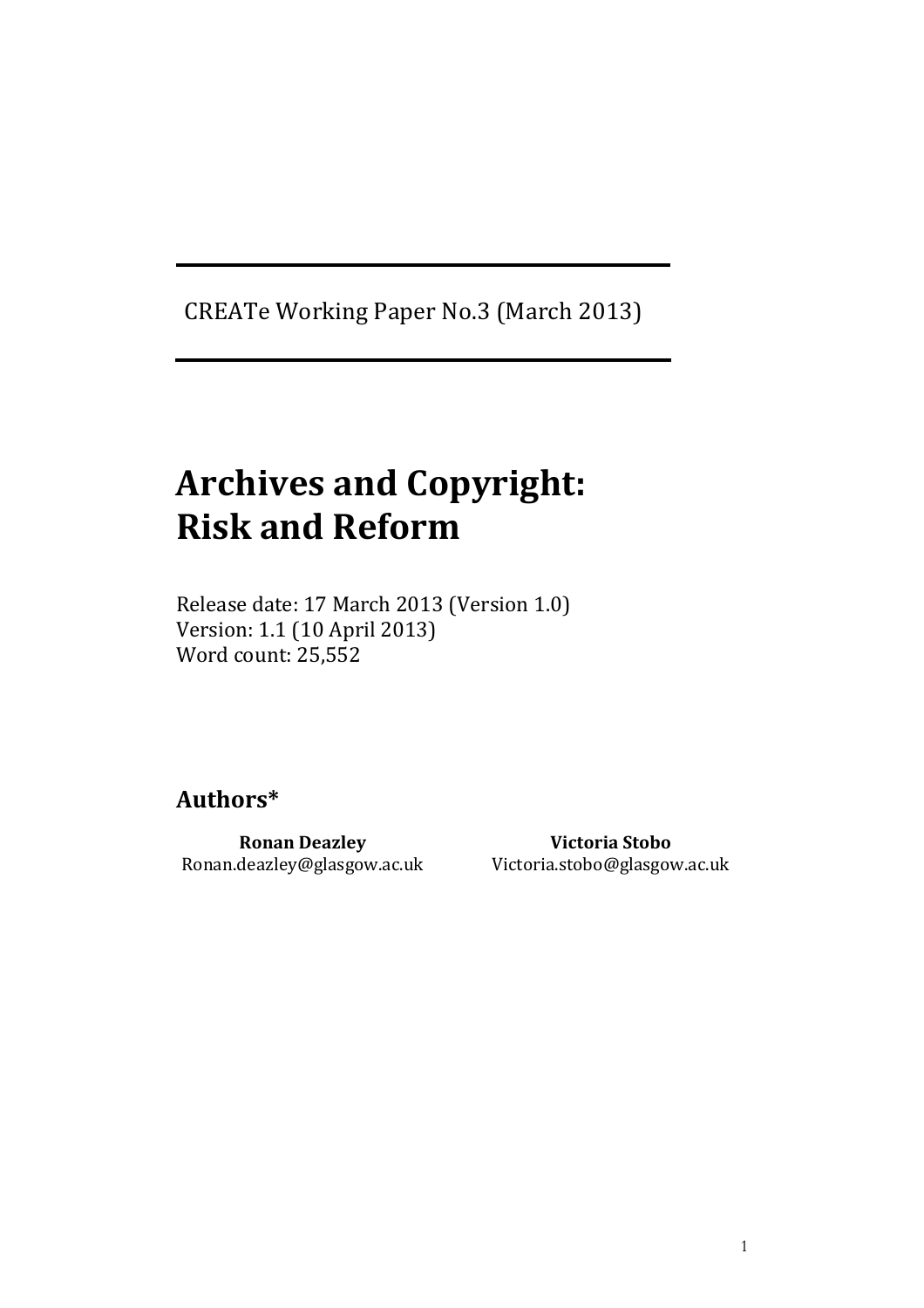# A Note from the Authors

The first version (Version 1.0) of this Working Paper was released on 17 March 2013. Having received some very useful comments on the paper from Tim Padfield, Copyright Officer and Information Policy Consultant at The National Archives, the authors have updated and released this second version (Version 1.1). We welcome further responses to, comments upon, and criticisms of the arguments and views set out in this paper; we plan to release further updates of this work as and when appropriate.

Please forward all relevant correspondence to both authors: Ronan Deazley (ronan.deazley@glasgow.ac.uk) and Victoria Stobo (victoria.stobo@glasgow.ac.uk).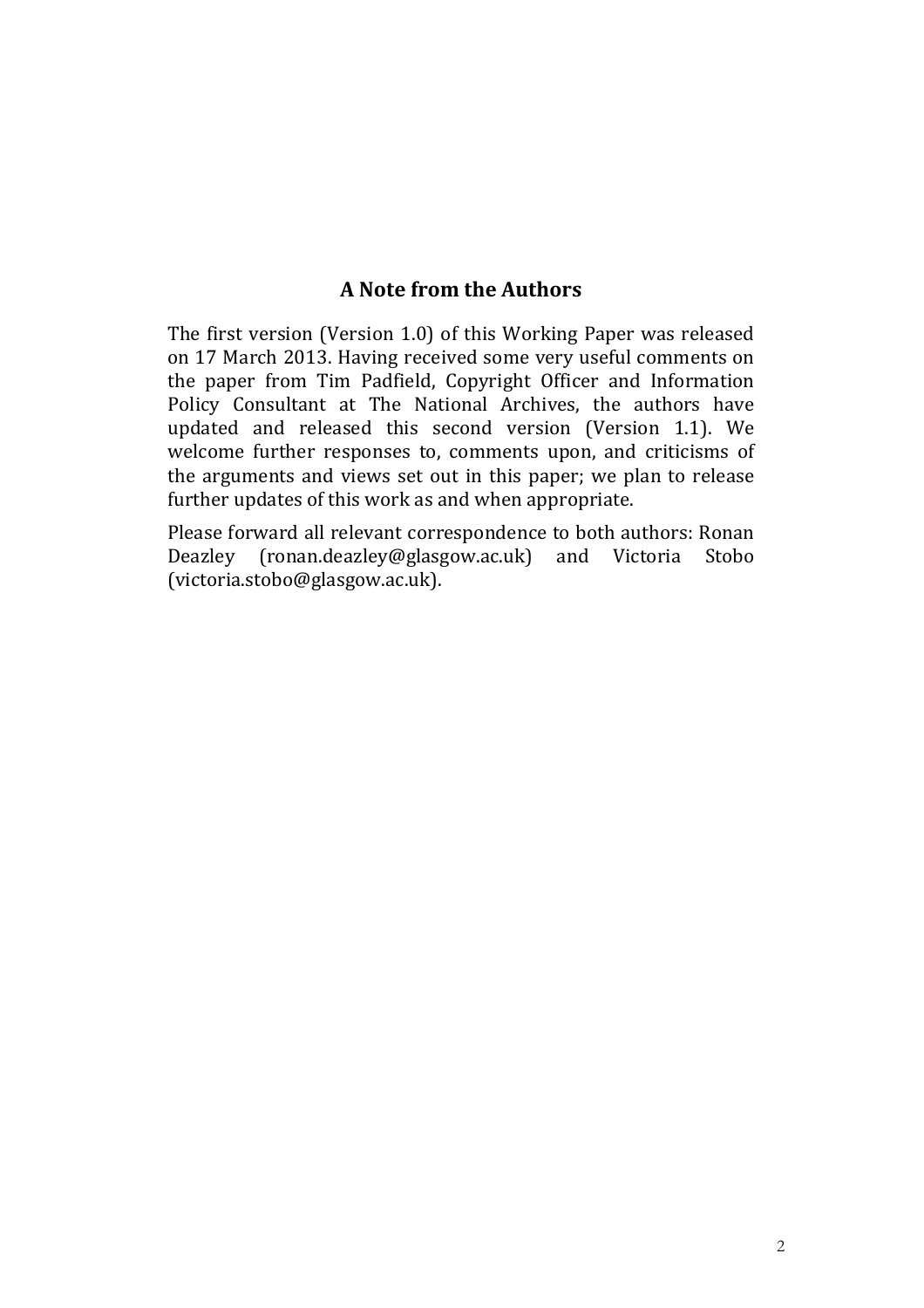#### ABSTRACT

This paper considers the place of the archive sector within the copyright regime, and how copyright impacts upon the preservation, access to, and use of archival holdings. It will begin with a critical assessment of the current parameters of the UK copyright regime as it applies to the work of archivists, including recommendations for reform that have followed in the wake of the Gowers Review of Intellectual Property (2006-2010), the Hargreaves Review of Intellectual Property and Growth (2010-2011), the recent Consultation on Copyright (2011-12), as well as the government's response thereto: Modernising Copyright (2012). It considers the various problems the copyright regime presents for archives undertaking mass digitisation projects as well as recent European and UK initiatives in this domain. It argues that the UK copyright regime, even when read in conjunction with current national and regional recommendations for reform, falls short of delivering a legal framework that would enable archivists to realise the potential that the fullest possible online access to the country's archival holdings would contribute to local and national democracy and accountability, to education, learning, and culture, and to the sense of identity and place for local people, communities and organisations. Ultimately, a case is made for the differential treatment of archives within the copyright regime – different, that is, from libraries and other related institutions operating within the cultural sector. The paper concludes with a policy recommendation that would greatly enhance the ability of archives to provide online access to their holdings, while at the same time safeguarding the economic interests of the authors and owners of copyright-protected work.

KEYWORDS: archives, copyright, mass digitisation, orphan works, limited liability

#### 1. INTRODUCTION

 $\overline{a}$ 

In 2009 the Labour government set out its strategic vision for the future of the publicly funded archive sector within England and Wales. Archives for the  $21st$  Century recognised the vital role that archives play in linking people with their communities and their heritage.1 At the same time, the government acknowledged the radical ways in which the landscape within which archive services operate had changed in recent years. The general trend from paper to digital record-keeping, the growing technical complexity of record keeping, and the fragility of digital information all present archives with new challenges in preserving authentic information

<sup>\*</sup> Ronan Deazley is the Professor of Copyright Law at the University of Glasgow. Victoria Stobo is a qualified archivist and the Research Assistant on an RCUK-funded project (Copyright and Risk: Scoping the Wellcome Digital Library) delivered as part of the CREATe research initiative; for further details about CREATe and its research programme, see: www.create.ac.uk. The opinions stated herein are the authors' own. The usual conditions apply.

<sup>&</sup>lt;sup>1</sup> HM Government, *Archives for the 21<sup>st</sup> Century* (November 2009), available at: http://www.nationalarchives.gov.uk/archives-sector/archives-21-century.htm (accessed: 15 March 2013).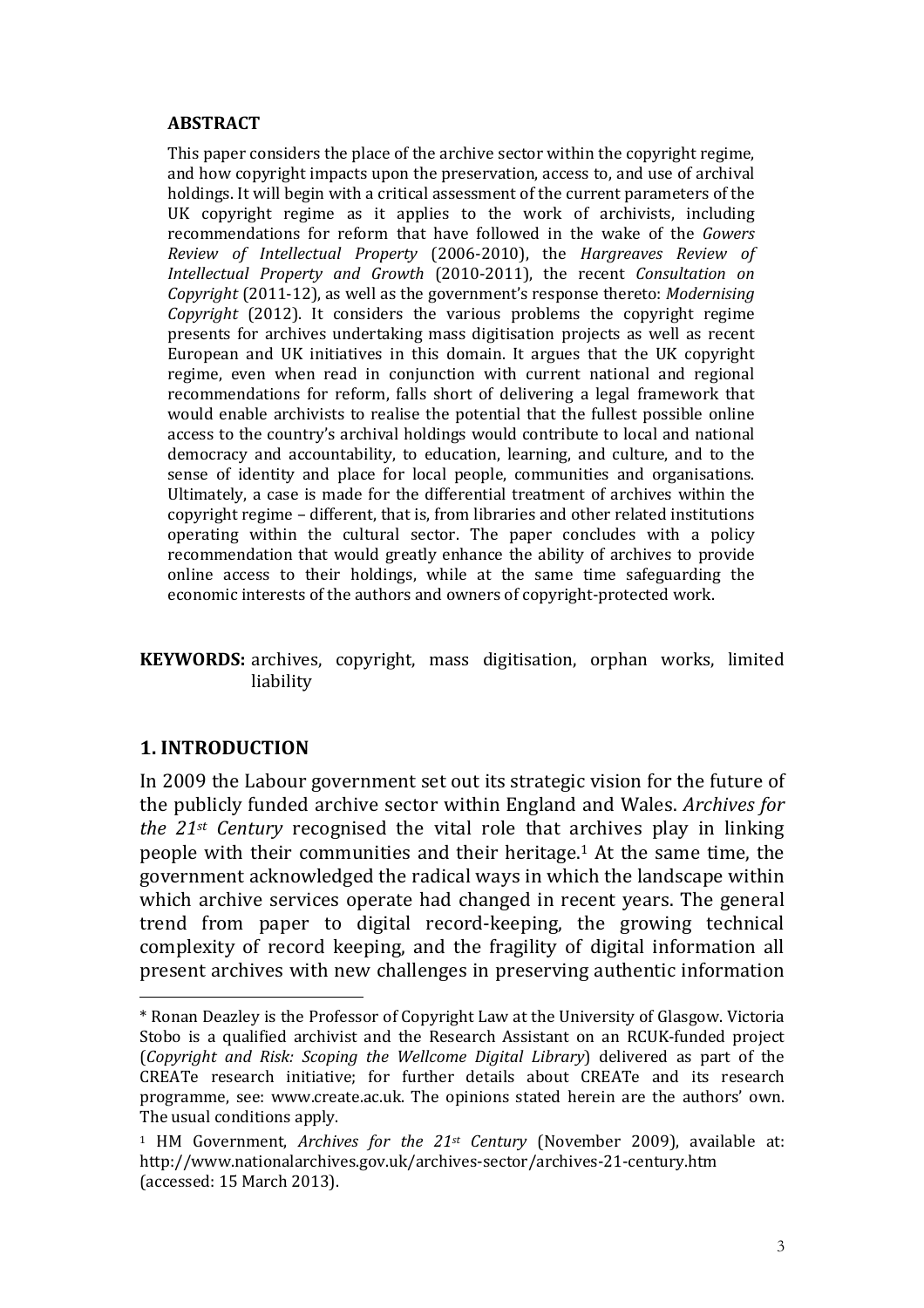and records in perpetuity. Also noted was the impact which this new digital environment has had upon society's expectations about access to and use of information generally, and archival holdings in particular. That is, user expectations are such that people now expect resources to be accessible online as and when it suits them. In that regard, two statistics in particular stand out in Archives for the 21st Century: first, that in 2008-09 over 170 documents were downloaded over the internet for every one document that was requested in the reading rooms of The National Archives;<sup>2</sup> and second, that, at that time, images of less than one per cent of archival holdings across England and Wales were available online.3 Not surprisingly, one of the government's key recommendations was to encourage greater online access to digitized archival content: "[i]t is essential that the archives sector is able to respond to this challenge and continues to increase the proportion of records that are accessible online".4 In pursuing this goal, the government urged archives to forge new, innovative partnerships within the public and private sector.5 What is striking however is the lack of any reference within Archives for the 21st Century to what Terry Cook once described as "[t]he perennial hornet's nest for archivists",<sup>6</sup> and to what has more recently been referred to as "the single largest and most intractable problem as far as dealing with preservation and stewardship of the cultural record going forward", as well as the "single biggest barrier to making available the existing cultural record, and cultural and scholarly heritage": that is, the law of copyright.<sup>7</sup>

This paper considers the place of the archive sector within the copyright regime, and how copyright impacts upon the preservation, access to, and use of archival holdings. It begins with a critical assessment

<sup>2</sup> Ibid., 14. More recent figures available from The National Archives (TNA) indicate, perhaps unsurprisingly, that this trend towards online access versus onsite access has become even more prominent. For example, in 2011-12 visitors to the reading rooms of TNA ordered more than 600,000 documents; during the same period visitors to TNA's DocumentsOnline service (as well as related services operated by commercial licensees) downloaded close to 127 million records. Put another way, in 2011-12, for every one document that was requested onsite 211 documents were accessed online. For details, see: The National Archives, Annual Report and Accounts 2011-12 (London: The Stationary Office, 2012), 12. For up to date figures on the accessibility and availability of TNA records, see the TNA website ('Facts and figures'): http://www.nationalarchives.gov.uk/about/ (accessed: 8 March 2013).

<sup>&</sup>lt;sup>3</sup> Archives for the 21st Century, 18.

<sup>4</sup> Ibid., 1, 18.

<sup>5</sup> Ibid., 16-20.

<sup>6</sup> Cook, T., "Archives and the Law" (1984) 18 Archivaria 20-24, 21.

<sup>7</sup> Clifford Lynch, Director, Coalition for Networked Information, quoted in Korn, N., In from the Cold: An assessment of the scope of 'Orphan Works' and its impact on the delivery of services to the public (April 2009), 21, available at: http://www.jisc.ac.uk/publications/reports/2009/infromthecold.aspx (accessed: 15 March 2013).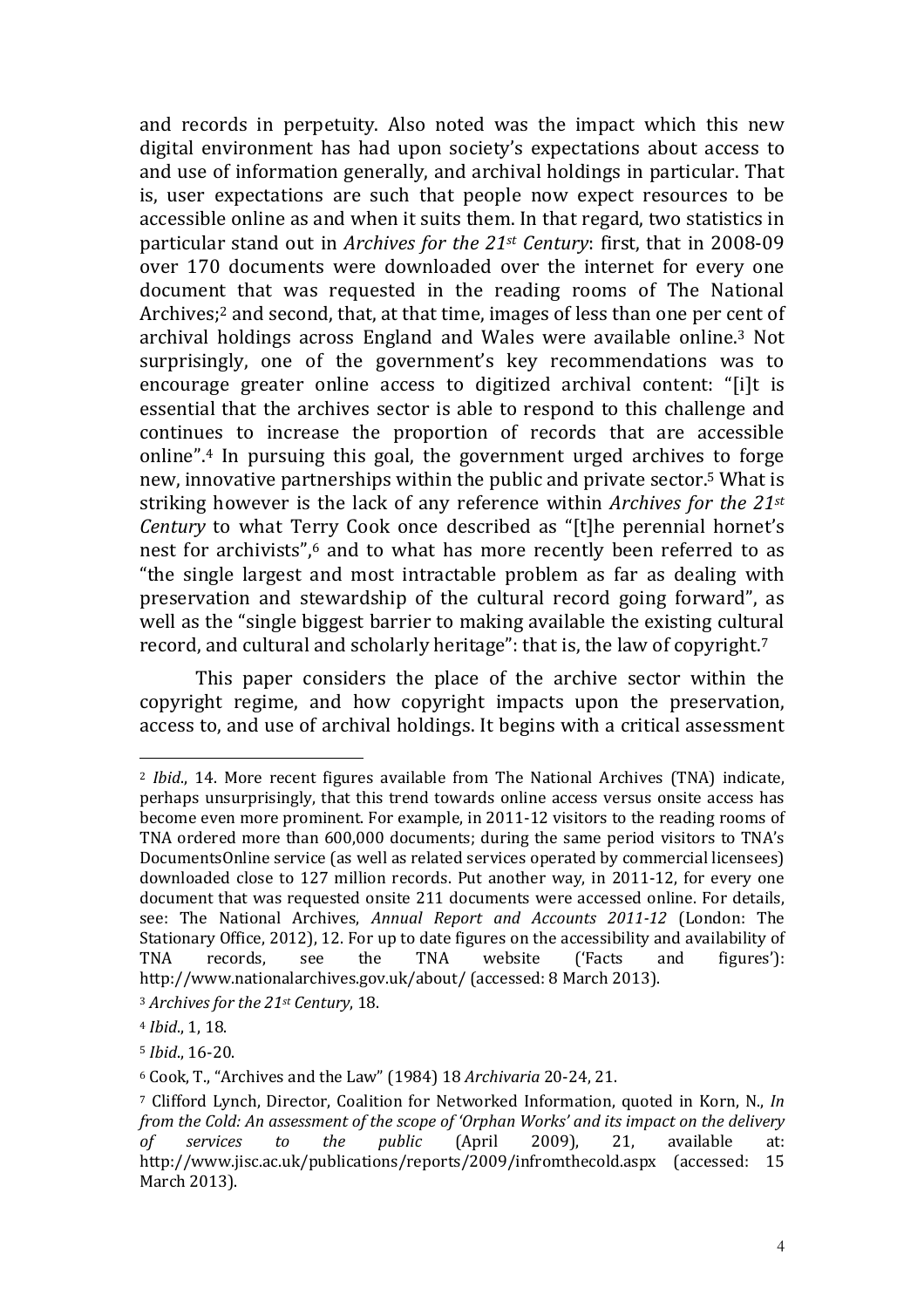of the current parameters of the UK copyright regime as it applies to the work of archivists, including recommendations for reform that have followed in the wake of the Gowers Review of Intellectual Property (2006- 2010),8 the Hargreaves Review of Intellectual Property and Growth (2010-  $2011$ <sup>9</sup>, the recent *Consultation on Copyright*  $(2011-12)$ <sup>10</sup> and the government's response thereto: Modernising Copyright (December 2012).11 It considers the various problems the copyright regime presents for archives undertaking mass digitisation projects as well as recent European and UK initiatives in this domain. It will argue that the UK copyright regime, even when read in conjunction with current national and regional recommendations for reform, falls short of delivering a legal framework that would enable archivists to realise the extraordinary potential that the fullest possible12 online access to the country's archival holdings would contribute to local and national democracy and accountability, to education, learning, and culture, and to the sense of identity and place for local people, communities and organisations.<sup>13</sup> Ultimately, controversially perhaps, a case is made for the differential treatment of archives within the copyright regime – different, that is, from libraries and other related institutions operating within the cultural sector. The paper concludes with a policy recommendation of its own that would greatly enhance the ability of the archive sector within the UK to provide online access to their holdings.

<sup>8</sup> Gowers, A., Gowers Review of Intellectual Property (December 2006), available at: http://www.official-

documents.gov.uk/document/other/0118404830/0118404830.asp (accessed: 15 March 2013). See also: Taking Forward the Gowers Review of Intellectual Property: Proposed Changes to Copyright Exceptions (November 2007), available at: http://www.ipo.gov.uk/consult-copyrightexceptions.pdf (accessed: 15 March 2013); Taking Forward the Gowers Review of Intellectual Property: Second Stage Consultation on Copyright Exceptions (December 2009), available at: http://www.ipo.gov.uk/consultgowers2.pdf (accessed: 15 March 2013).

<sup>9</sup> Hargreaves, I., Digital Opportunity: A Review of Intellectual Property and Growth (May 2011), available at: http://www.ipo.gov.uk/ipreview-finalreport.pdf (accessed: 15 March 2013).

Consultation on Copyright (December 2011), available at: http://www.ipo.gov.uk/consult-2011-copyright.pdf (accessed: 15 March 2013).

<sup>&</sup>lt;sup>11</sup> HMG, Modernising Copyright: A modern, robust and flexible framework. Government response to consultation on copyright exceptions and clarifying copyright law (December 2012), available at: http://www.ipo.gov.uk/response-2011-copyright-final.pdf (accessed: 18 January 2013).

<sup>&</sup>lt;sup>12</sup> We say fullest possible access because we recognise that universal online access is unlikely ever to be achieved, and for reasons beyond the copyright domain (funding, for example, as well as issues concerning data protection, sensitivity and privacy, the fragility of many archival documents and records, and so on).

<sup>13</sup> Archives for the 21st Century, 22.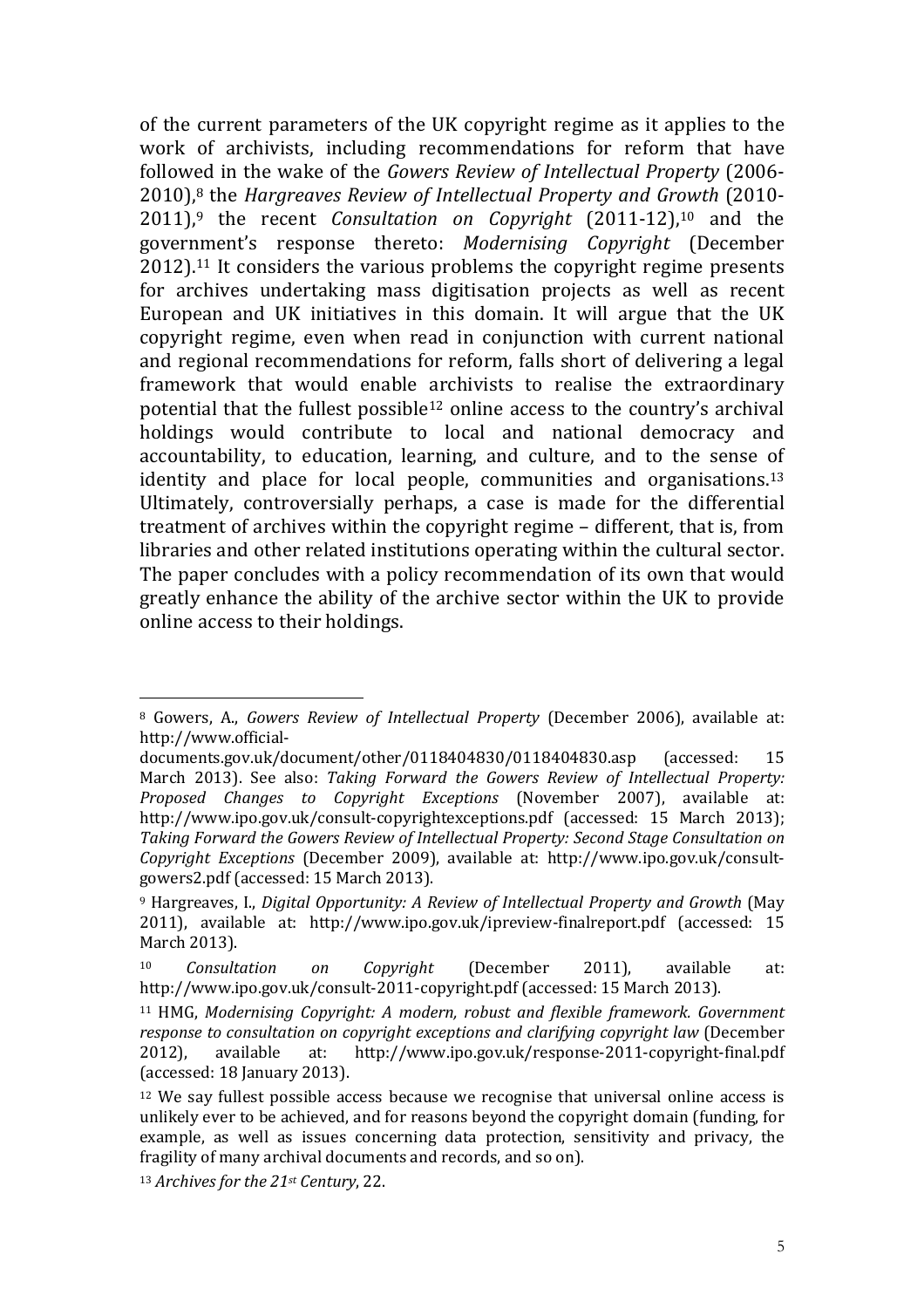#### 2. COPYRIGHT AND THE ARCHIVE SECTOR WITHIN THE UK

The current copyright regime within the UK is set out principally within the Copyright Designs and Patents Act 1988 (the CDPA). Copyright subsists in original literary, musical, dramatic and artistic works, as well as in films, sound recordings, broadcasts and the typographical arrangement of published editions. The duration of the copyright term varies depending upon the nature of the work in question. For literary, dramatic, musical and artistic works, as well as films, the copyright term currently runs for the life of the author plus seventy years post mortem.14 In relation to archival holdings however the duration of copyright in certain unpublished works can last much longer. For works created by an author who died before 1 January 1969 that remained unpublished at the time the CDPA came into force (that is, 1 August 1989) the duration of copyright lasts until 31 December 2039 regardless of when the author actually died.<sup>15</sup>

The exclusive rights that a copyright owner enjoys in relation to his works will also vary depending upon the nature of the work in question, but typically these exclusive rights include making copies of the work in analogue or digital form (the reproduction right), issuing copies of the work to the public (the distribution right) and communicating the work to the public either by way of broadcast or over the internet (the communication right).16 Unless the work is in the public domain (that is, the copyright term in the work has expired), performing any of these acts, or authorising another to do so, without the permission of the copyright owner will amount to infringement.

That said, there are a number of instances in which certain actions can be taken without the need for the owner's permission and without infringing copyright in the protected work. For one thing, performing any of the exclusive rights will only infringe if carried out in relation to "the work as a whole or any substantial part of it";<sup>17</sup> put another way, copying insubstantial parts of copyright-protected works does not amount to infringement. Second, there will be no infringement if the use of the work falls within any of the statutory exceptions set out within the CDPA (ss.28A-76), otherwise referred to as the acts permitted in relation to copyright works. A number of these statutory exceptions apply specifically to libraries and archives and will be considered below. Third, if the use of a substantial part of the protected work does not fall within any of the statutory exceptions but can otherwise be considered to be in the public

<sup>14</sup> CDPA, ss.12, 13B. See also CDPA s.13A (sound recordings), s.14 (broadcasts), and s.15 (the typographical arrangement of published editions).

<sup>15</sup> CDPA, Schedule 1, s.12(4).

<sup>16</sup> In general, see CDPA, ss.16-21.

<sup>17</sup> CDPA, s.16(3)(a).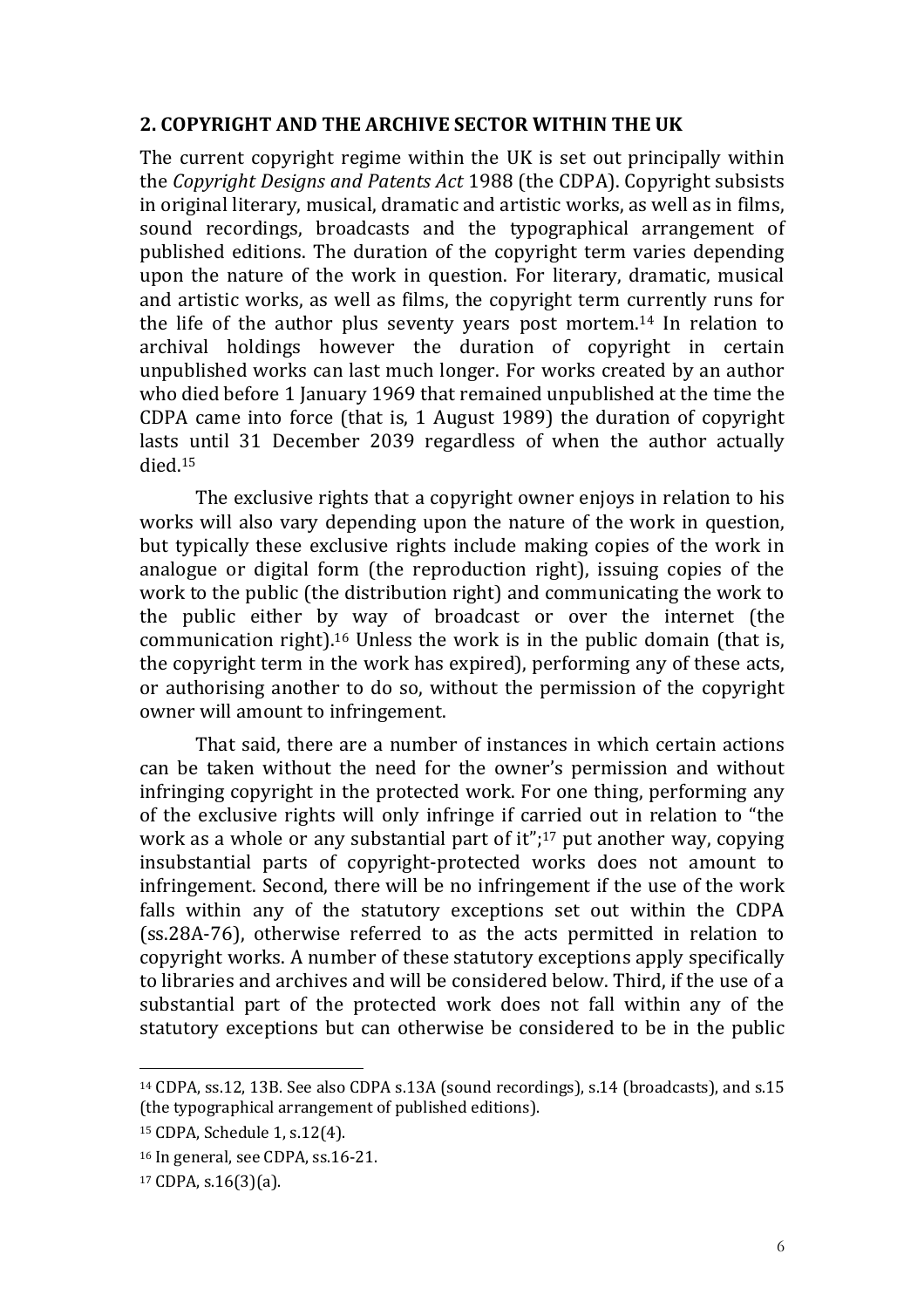interest, then that use might not be infringing.18 It should be noted however that this public interest defence has yet to be successfully invoked before the courts within the UK.

The commentary that follows within this section considers the way in which the copyright regime impacts upon two principal activities within the archive sector: copying archival material for preservation purposes; and, copying archival material to improve access to and use of that material on the part of end users.

# 2.1. Preservation copying

 $\overline{a}$ 

With respect to action taken for preservation purposes, s.42 of the CDPA currently provides that the librarian or archivist of a prescribed library or archive may make a copy from any item in the permanent collection of the library or archive for two distinct purposes: (i) in order to preserve or replace that item by placing the copy in its permanent collection in addition to or in place of it  $(s.42(1)(a))$ ; and, (ii) in order to replace in the permanent collection of another library or archive an item which has been lost, destroyed or damaged (s.42(1)(b)). For the purposes of s.42 all archives within the UK are prescribed archives however any archive receiving material under s.42(1)(b) must be an archive "not conducted for profit".<sup>19</sup>

From an archivist's perspective, there are some obvious limitations to the current scope of s.42. First, it only applies to literary, dramatic and musical works (and to the typographical arrangement of published editions). That is, it does not extend to artistic works, <sup>20</sup> sound recordings, films or broadcasts. Second, emerging good practice with respect to the management of digital information emphasises the virtue – some might say, necessity – of retaining multiple copies of records within an institution as well as distributing those copies among a network of related institutions.21 It may increasingly be the case that archives approach other

<sup>18</sup> Ashdown v. Telegraph Group [2002] Ch 149 (CA). For an analysis, see Griffiths, J., "Copyright Law after Ashdown – Time to deal fairly with the public?" (2002) Intellectual Property Quarterly 240, and Barendt, E., Freedom of Speech, 2<sup>nd</sup> ed (Oxford: Oxford University Press, 2007), 256-57.

<sup>19</sup> Copyright (Librarians and Archivists) (Copying of Copyright Material) Regulations 1989, reg.3(4) (hereafter: the 1989 Regulations). Libraries and archives that are "conducted for profit" are defined within the Regulations as a "library or archive which is established or conducted for profit or which forms part of, or is administered by, a body established or conducted for profit"; reg.3(5).

<sup>20</sup> Unless, that is, the artistic work in question is an illustration accompanying a literary, dramatic, or musical work.

<sup>&</sup>lt;sup>21</sup> Best practice in digital preservation emphasises combining different elements of preservation strategies to meet an institutions' needs. To give an (extremely) brief overview, viable preservation strategies consist of two broad categories: 'preserve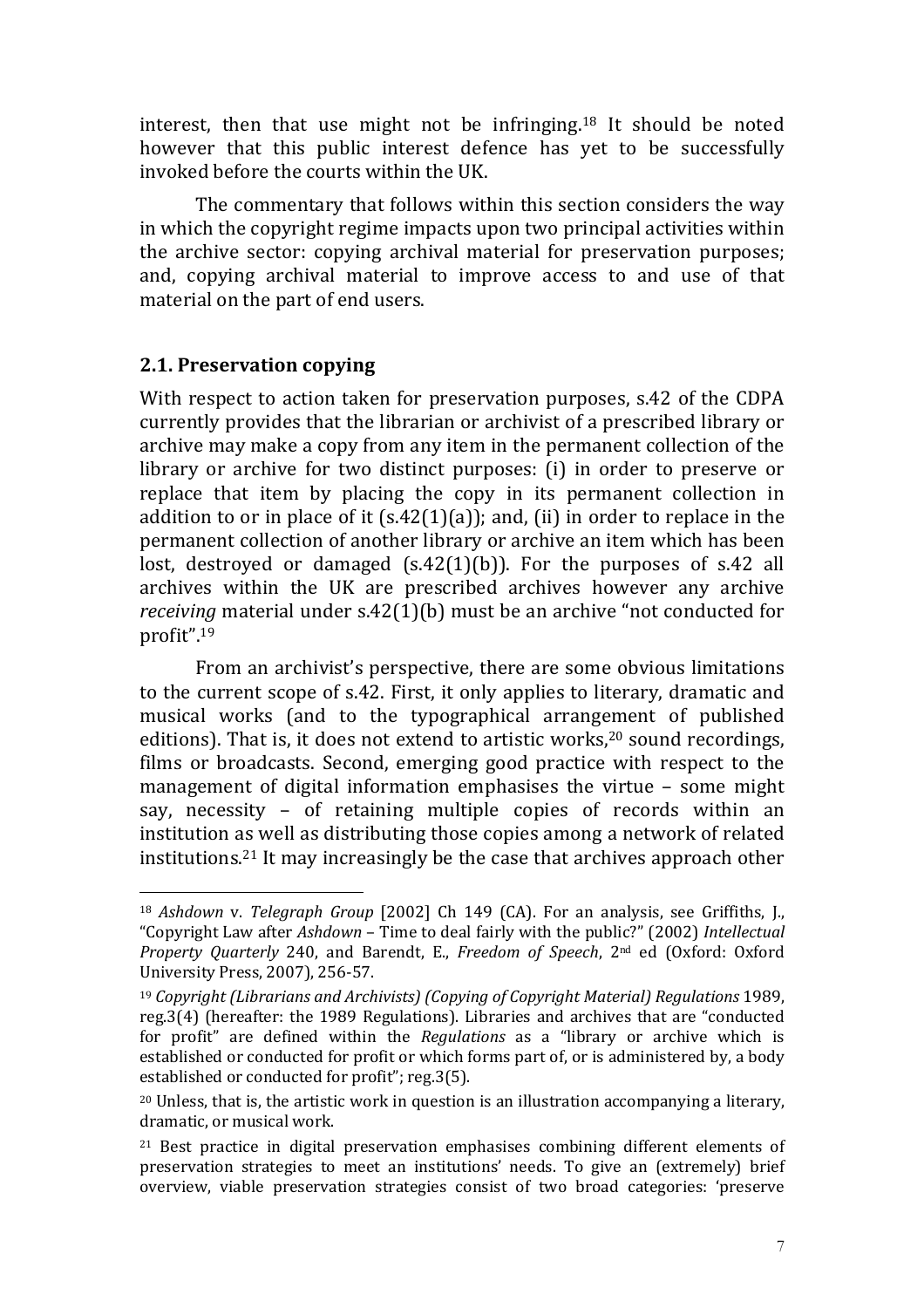institutions within the sector (or indeed commercial third parties) to host so-called dark archives of preservation copies on their behalf.<sup>22</sup> And while the CDPA provides that references in sections 38 to 43 to the librarian or archivist "include a person acting on his behalf",23 it is not entirely clear that the distributed replication of dark archives across other host institutions would be considered permissible under s.42.

Reliance upon s.42 is also contingent upon meeting a set of "prescribed conditions" set out in the Copyright (Librarians and Archivists) (Copying of Copyright Material) Regulations 1989 (hereafter: the 1989 Regulations). In particular, the prescribed conditions require that: (i) the item in question is an item in the part of the permanent collection maintained by the library or archive wholly or mainly for the purposes of reference on the premises of the library or the archive, or is an item in that permanent collection which is on loan only to other libraries or archives;<sup>24</sup>

technology', in which hardware and software are preserved in their original state, or the software and operating systems are 'emulated' using modern computers, in order to render digital files accessible in their original environment (for an example of the emulation approach, see the Universal Virtual Computer developed by IBM); and 'preserve object', in which the digital file can be duplicated for back up (bit-stream copied), copied to new media (refreshed), copied multiple times for distribution (replicated), migrated to another file format or newer version of a file format, or encapsulated, by being bundled with the software and metadata required to display it. (For further details, see Harvey, R., Preserving Digital Materials, 2nd ed (De Gruyter Saur, 2011), 117-54.) Both approaches involve the copying of the original file, multiple times and at repeated intervals, in a variety of formats and media, or the copying of source code in the original software. Debate continues around emulation, migration and which is the most effective approach, and while critics of migration point out that file format obsolescence is exaggerated (Rosenthal, D.S.H., 2011, 'Why migrate formats? The Debate Continues,' DSHR's Blog, blog post, 17 January, accessed: 1 March 2013 (http://blog.dshr.org/2011/01/why-migrate-formats-debate-continues.html)), the security offered by multiple copies stored in distributed locations can't be disputed. A good example of a project using a 'distributed copies' approach is LOCKSS – Lots of Copies Keeps Stuff Safe. LOCKSS is a global consortium of academic libraries and publishers, which uses inexpensive software to maintain the integrity of, and access to, the open access material, e-journals and e-book collections to which libraries are subscribed. The system works with each participating library hosting the material for which they have permissions and allowing that material to be checked by bots, which then repair or replace corrupted copies using the same material held at partner institutions as a reference. Over 9000 journal titles and 250 publishers currently participate in the scheme. See www.lockss.org for more information.

<sup>22</sup> The LOCKSS technology previously mentioned is now being used to preserve material including images, audio, government publications, social science research data and outof-print journals held by archives and special collections, using Private-LOCKSS networks, which function as geographically-distributed dark archives. For more information, see http://www.lockss.org/community/networks/ (accessed: 1 March 2013).

<sup>23</sup> CDPA, s.37(6).

 $\overline{a}$ 

24 1989 Regulations, reg.6(2)(a).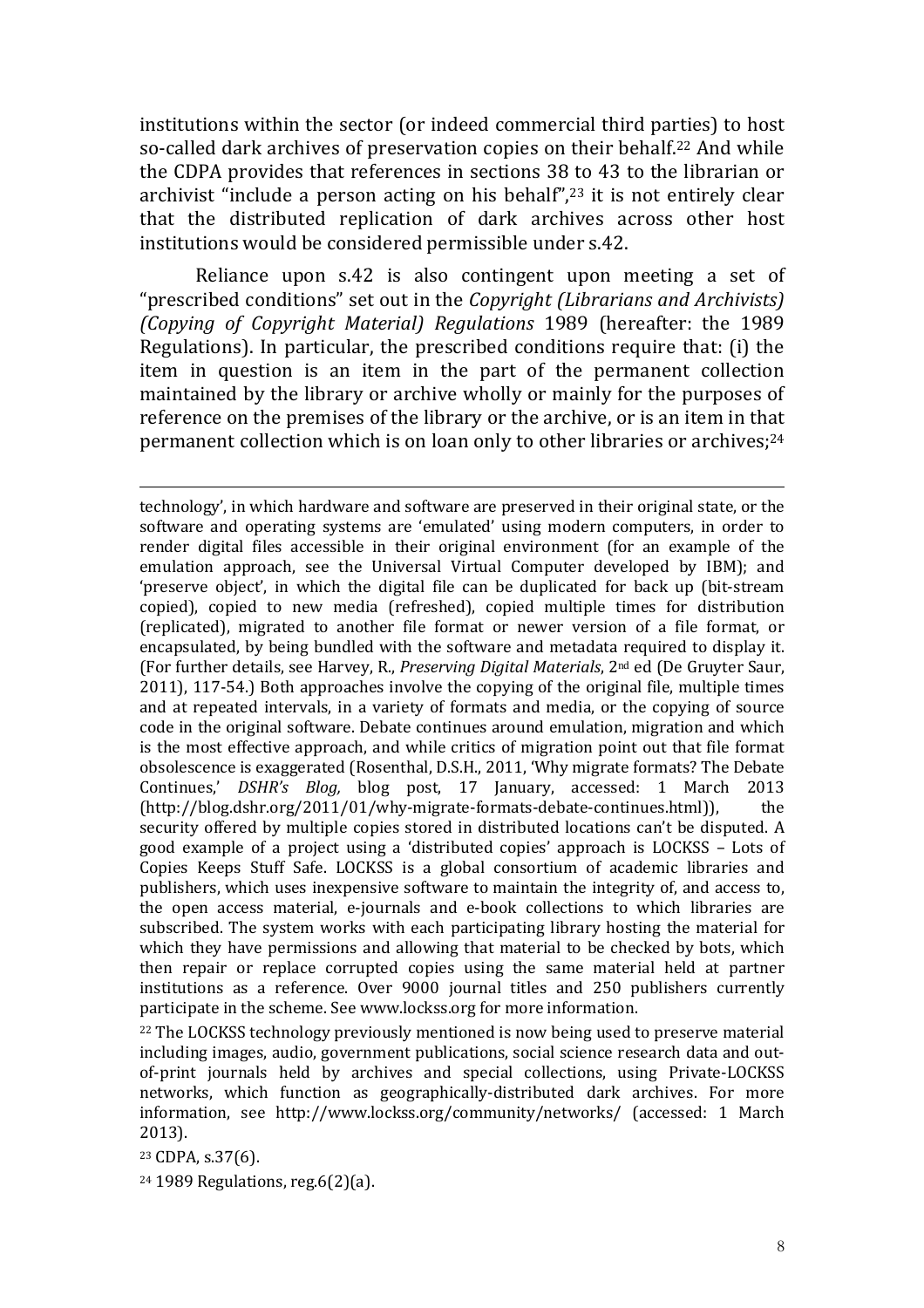and (ii) that it is not reasonably practicable for the librarian or archivist to purchase a copy of the item in question to fulfil that particular purpose.<sup>25</sup>

Certain aspects of these prescribed conditions also give cause for concern. First, the item to be preserved must be "part of the permanent collection maintained by the library or archive". The term "permanent collection" is not defined within either the CDPA or the 1989 Regulations although Padfield writes that it should be understood to include material on "indefinite or permanent deposit", whereas it "will probably not include material on loan at the whim of the depositor, and will certainly not include material on temporary deposit, for instance for conservation or exhibition purposes".26 There are however problems with tying the preservation clause to the items that an archive holds within its permanent collection, and especially in relation to digital material.27 In particular, it would preclude making preservation copies to facilitate appraisal in advance of accessioning an item into the archive.<sup>28</sup>

Second, the item in question must be held in the permanent collection of the archive "wholly or mainly for the purposes of reference on the premises of the library or the archive". There are two issues of relevance here. First, the Regulations make clear that s.42 only applies to reference items; that is, it does not apply to items held within a library or an archive that are available for lending (although this limitation, of course, is of greater relevance for libraries than for archives). Second, however, is that the item must be held for the purposes of reference "on the premises of the library or the archive". To specifically limit the operation of the preservation clause to reference items that are available for consultation within the physical premises of the archive seems anachronistic, $29$  and especially so at a time when the archive sector is

<sup>25</sup> 1989 Regulations, reg.6(2)(b).

<sup>26</sup> Padfield, T., Copyright for Archivists and Records Managers, 4th ed. (London: Facet Publishing, 2010), 5.3.7.

<sup>27</sup> Even if files were, for example, on loan at the whim of a depositor, best practice dictates that born-digital content be effectively managed throughout its lifecycle in order to preserve it appropriately – which at the very least would involve replication, where multiple copies of the material are made in its original format, or basic migration, in which the material is copied to other media, or a more recent version of the file format. It would be difficult to imagine an archivist knowingly allowing media decay to affect material in their care, regardless of its collection status.

<sup>28</sup> Consider for example an item that has been passed to an archive in an obsolete format or medium. Before a decision can be made about whether or not to admit the item into the archive the material would need to be reformatted or transferred to a new medium (and so copied) to enable the appraisal process.

<sup>29</sup> Padfield points out that, in practice, this limitation does not present too many problems in that there are very few (if any) archival institutions that are primarily devoted to making digital material available remotely (and without providing access to the records onsite) (email correspondence with the authors). We agree. However, by specifying items which are available for inspection, the wording of the clause might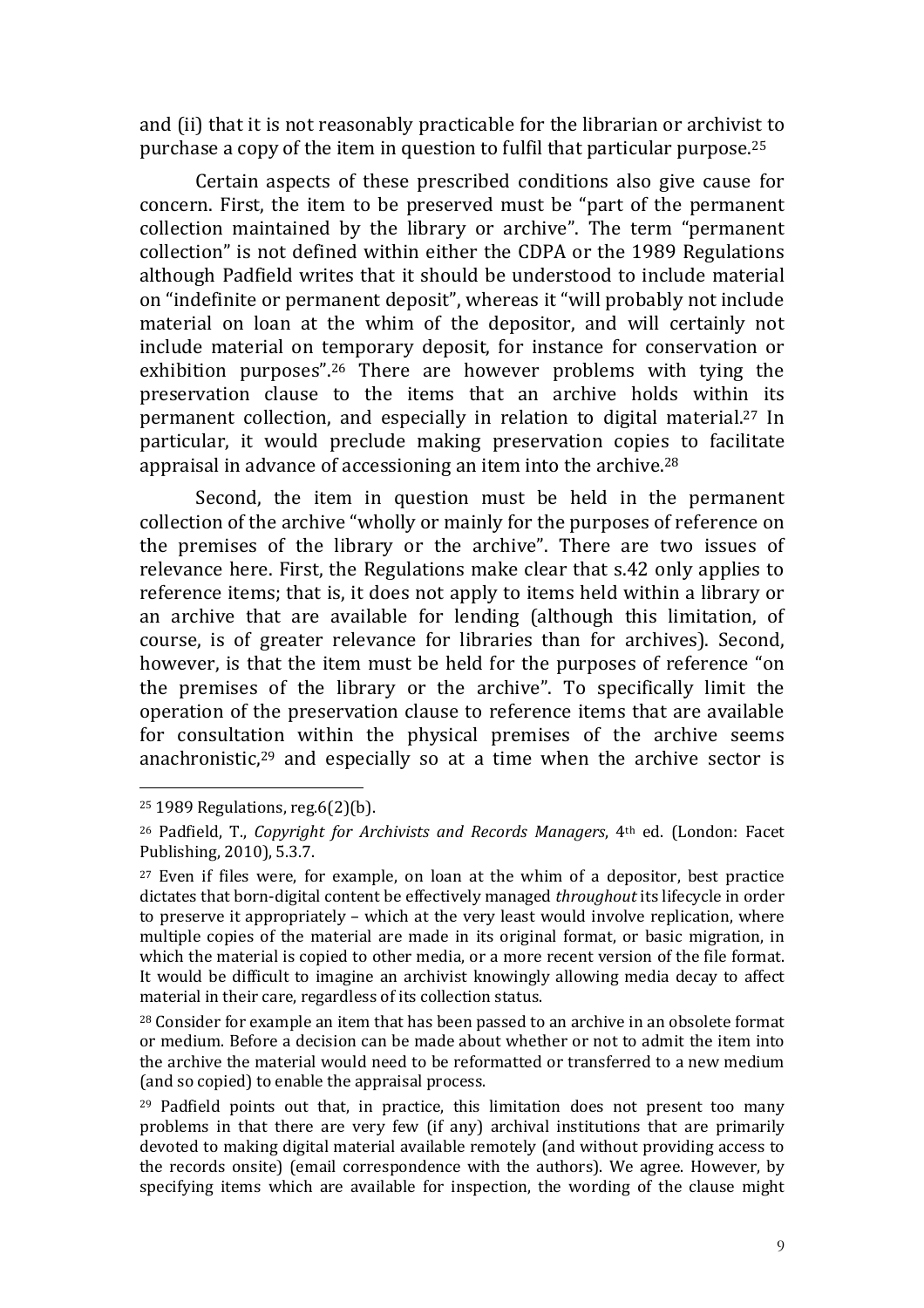being strongly encouraged to harness the opportunities that digitisation offers for making their collections widely available and accessible online.<sup>30</sup>

# 2.2. Copying unpublished work

Copying unpublished work in archives can be carried out under two separate statutory regimes: s.43 of the CDPA and s.7(6) of the 1956 Copyright Act (hereafter: the 1956 Act). Understanding when a work has been published is obviously crucial to the operation of both regimes. Section 175(1) of the CDPA defines "publication" as meaning "the issue of copies to the public". In the case of a literary, dramatic, musical or artistic work this includes making the material available to the public "by means of an electronic retrieval system" such that posting these types of materials online would constitute publication.31 By contrast, films and sound recordings that have been made available to the public online are not considered to have been published.32 Moreover, s.175(5) provides that "no account shall be taken for the purposes of this section of any unauthorised act". That is, if material has been published without the permission of the copyright owner, for the purposes of the CDPA, the work remains unpublished.<sup>33</sup>

 It is worth stressing at this point that if, as and when an archive makes unpublished material from its collection available online this will not compromise its ability to make individual copies of such works for users under s.43. Section 43 concerns the copying of material that was unpublished at the time of deposit. Specifically, s.43(2) provides that "[t]his section does not apply if – (a) the work had been published before the

<sup>31</sup> In relation to literary, dramatic and musical works, the following actions do not constitute publication: performance of the work, or communication to the public (other than for the purposes of an electronic retrieval system)  $(s.175(4)(a))$ . In the case of an artistic work, the following do not constitute publication: exhibition of the work; issuing to the public copies of a work of architecture, a sculpture, or a work of artistic craftsmanship; issuing to the public copies of a film including the work; or communicating the work to the public (other than for the purposes of an electronic retrieval system) (s.175(4)(b)).

<sup>32</sup> CDPA, s.175(4)(c).

preclude the preservation copying of closed or restricted archives, or material on loan to other institutions and repositories.

<sup>30</sup> As The National Archives put it: "Remote access to records is now the norm, so describing the permanent collection as consisting of items that are wholly or mainly used for consultation on the premises is far too restrictive"; Taking forward the Gowers Review of Intellectual Property, Second stage consultation on copyright exceptions: Comments from The National Archives (2010), 5 (document available from the Intellectual Property Office upon request).

<sup>33</sup> Moreover, the Act provides that if copyright does not subsist in the work then the concept of unauthorised means "by or with the licence of the author". See CDPA s.178 for the definition of "unauthorised".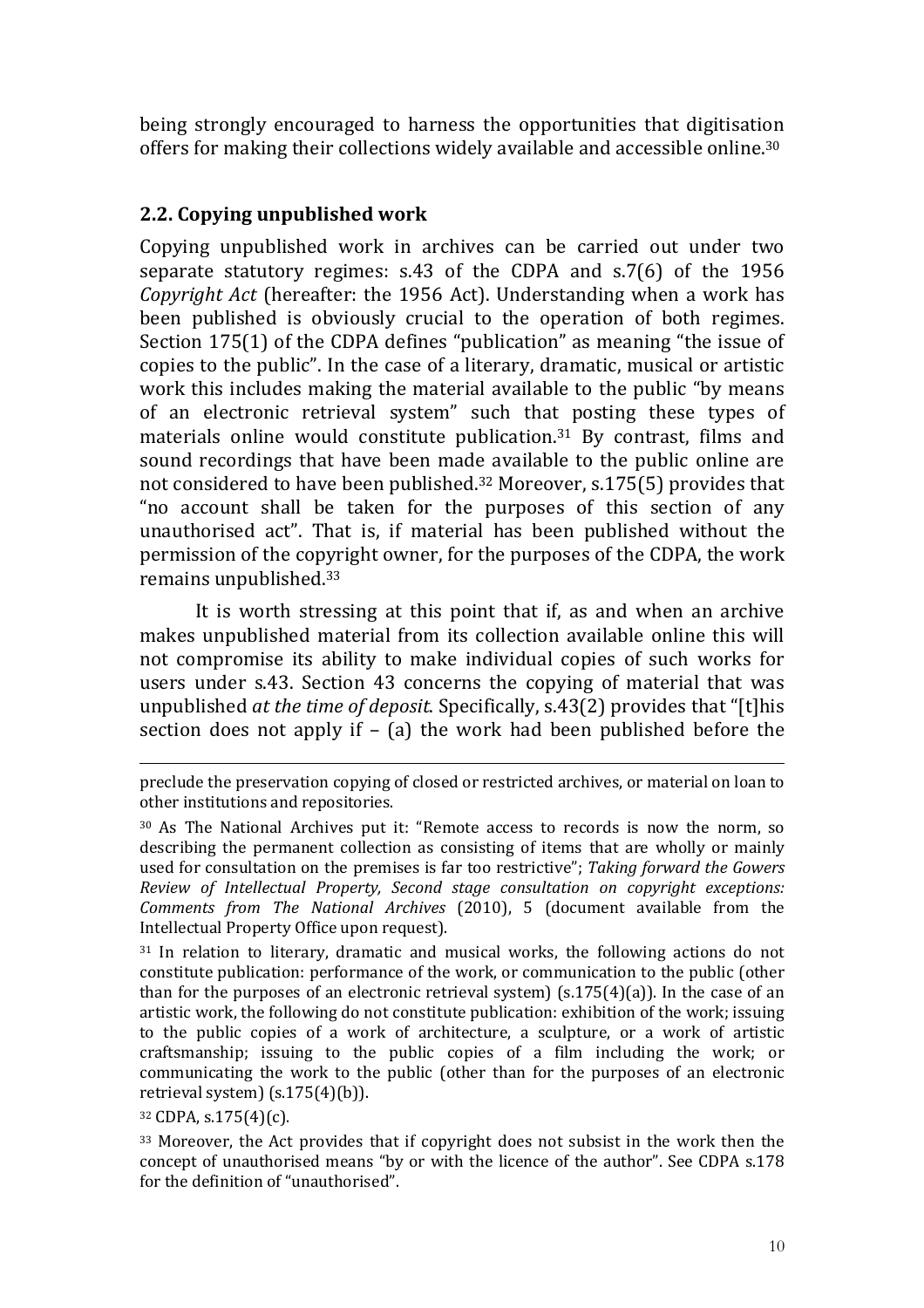document was deposited in the library or the archive". By definition, the opportunity for relying upon s.43 will not be stripped away by the fact that archival materials have been published after deposit. However, the same cannot be said for s.7(6) of the 1956 Act. Its operation is conditional upon the fact that the work in question has not been published whether before or after deposit in the archive.<sup>34</sup>

# 2.2.1. Copying unpublished work under the CDPA: s.43

Under s.43 the librarian or archivist of a prescribed library or archive, including those that are run for profit,35 can make and supply a copy of the whole or part of a literary, dramatic or musical work from a document in the library or the archive but only if the work had not been published before it was deposited in the library or archive, or the copyright owner has not expressly prohibited the copying of the work.<sup>36</sup> There is no restriction as to the quantity of the work that can be copied. Nor is there any restriction on copying material that is not in the institution's permanent collection (as is the case with copying for preservation purposes).<sup>37</sup>

This provision is subject to certain "prescribed conditions" which include that copies are supplied only for the purposes of research for a non-commercial purpose or private study, that no person is furnished with more than one copy of the same material, and that the person to whom the copies are supplied must pay for the same (a sum not less than the cost attributable to their production). Moreover, the person to whom the copy is supplied must also provide the librarian or archivist with a signed declaration in writing in accordance with Form B in Schedule 2 to the 1989 Regulations.<sup>38</sup>

Again, from an archivist's perspective, this provision is unsatisfactory in a number of respects. First, as with s.42, s.43 does not apply to artistic works,<sup>39</sup> sound recordings or films. Second, that archivists cannot rely upon s.43 if the work has been published before the document has been deposited in the archive can create problems with respect to

<sup>34</sup> Copyright Act 1956, s.7(6)(b).

<sup>35</sup> 1989 Regulations, reg.3(4); "conducted for profit" is defined to mean "a library or archive which is established or conducted for profit or which forms part of, or is administered by, a body established or conducted for profit".

<sup>36</sup> CDPA, s.43(1)(2).

<sup>37</sup> See, for example, Padfield (at 5.3.7) who notes that as there is "no requirement for deposit to be on any particular terms", the provision "presumably covers material even on short-term deposit for any reason".

<sup>38</sup> 1989 Regulations, reg.7(2).

 $39$  That is, unless the work in question is an illustration accompanying a literary, dramatic, or musical work.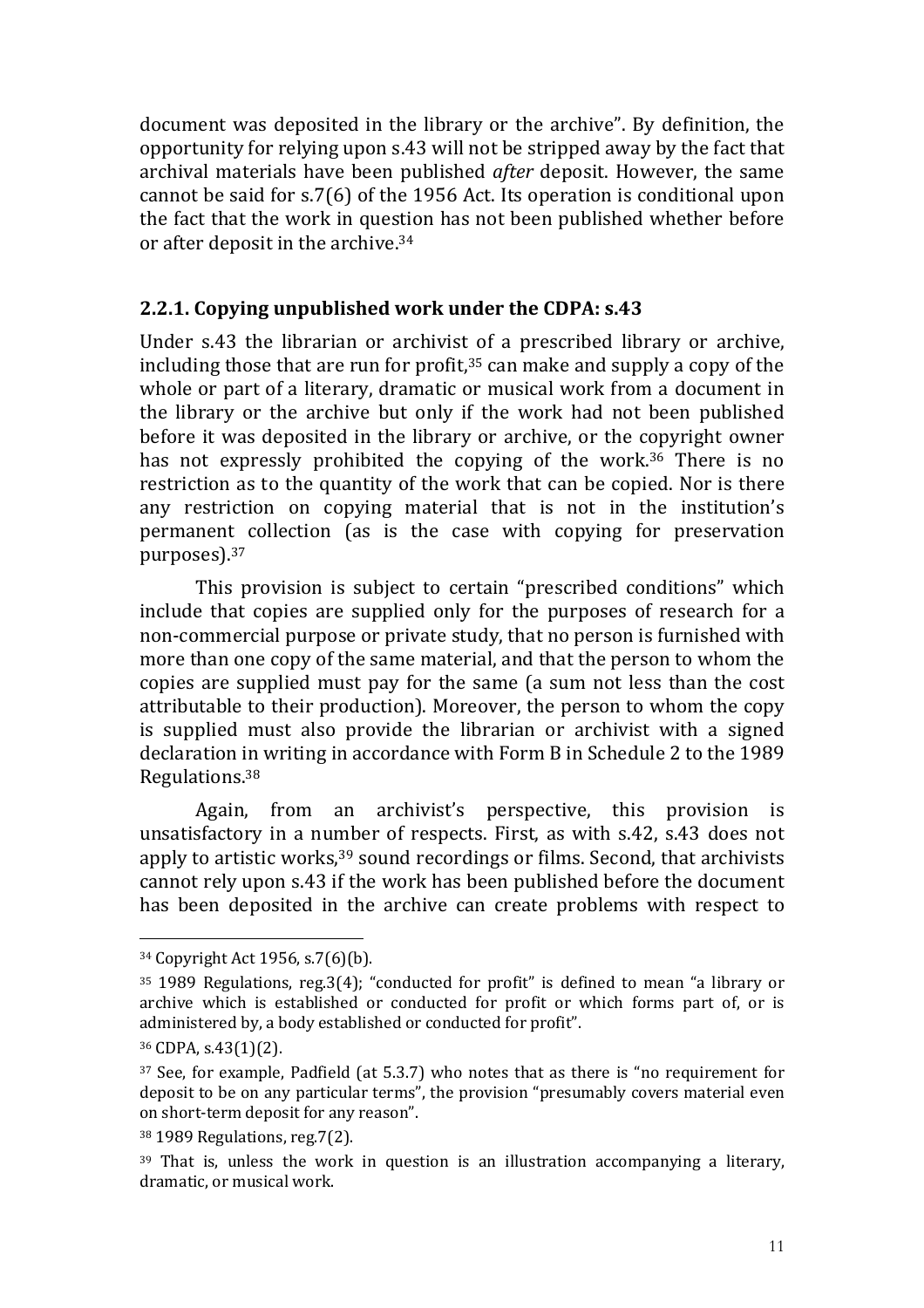manuscript copies of published works, unless the manuscript is sufficiently different from the published version of the work to be considered a separate (unpublished) work in its own right.40 Third, the fact that copying for research purposes is limited to non-commercial research is regarded within the archival sector as particularly problematic. Padfield, for example, describes this limitation as "a significant problem not only for users but for archivists and librarians trying to provide a public service". One solution, he suggests, is "for archivists to ensure that no one in their institution knows the purpose of the user's research, so that a declaration form may be accepted unless some other aspect of it is known to be false".41 "This solution", he continues, "would not be available if the user revealed to a member of staff the purpose of his or her research, whether in conversation or on an application form for admission, because an archivist ought then to be aware that a declaration form was completed falsely".42 For the current Chair of the UK Libraries and Archives Copyright Alliance to propose a position of 'strategic ignorance' (as to the reason for a user's visit to an archive) as the 'unhappy solution'43 to this problem neatly underscores the frustration that archivists often feel about the burden that copyright can bring to bear upon the exercise of their professional duties and obligations.

<sup>40</sup> Determining when an unpublished manuscript copy of a published work is sufficiently different from the published work to warrant recognition as a copyright work in itself will not always straightforward. Padfield writes about this issue as follows: "Successive UK copyright statutes have made the tacit assumption that a work as published differs only in typography from its manuscript form … and have not tackled directly the problem of variant versions and recensions, whether published or not. Some doubt will always exist as to the degree of variation which is possible between a manuscript (or other draft) version and a published or final version of ostensibly the same work before they can be regarded as distinct original works for copyright purposes"; Padfield, 4.1.10. Of interest, in this respect, is the decision in Sweeney v. MacMillan Publishers [2002] RPC 35, in which the court considered the copyright status of a particular manuscript version (the so-called Rosenbach manuscript) of James Joyce's Ulysses. The court determined that the text as set out in the unpublished Rosenbach manuscript was a copyright work in its own right, distinct from the published version of Ulysses. Noting that "[i]n the case of a creative process as complex as that of Ulysses, it may be unclear, now, in what form the author's text, as a whole, stood at any given moment of time", Lloyd J continued as follows: "In principle, therefore, I regard the Rosenbach manuscript as comprising one copyright work in itself, the successive typescripts and proof stages each as constituting new such works, and, going back before the Rosenbach manuscript, earlier drafts, including notebooks setting out early versions of particular passages or sections, as also constituting separate copyright works" (para.34).

<sup>41</sup> Form B in Schedule 2 to the 1989 Regulations requires the user to declare that he "will not use the copy except for research for a non-commercial purpose or private study and will not supply of it to any other person".

<sup>42</sup> Padfield, 5.3.12.

<sup>43</sup> Ibid.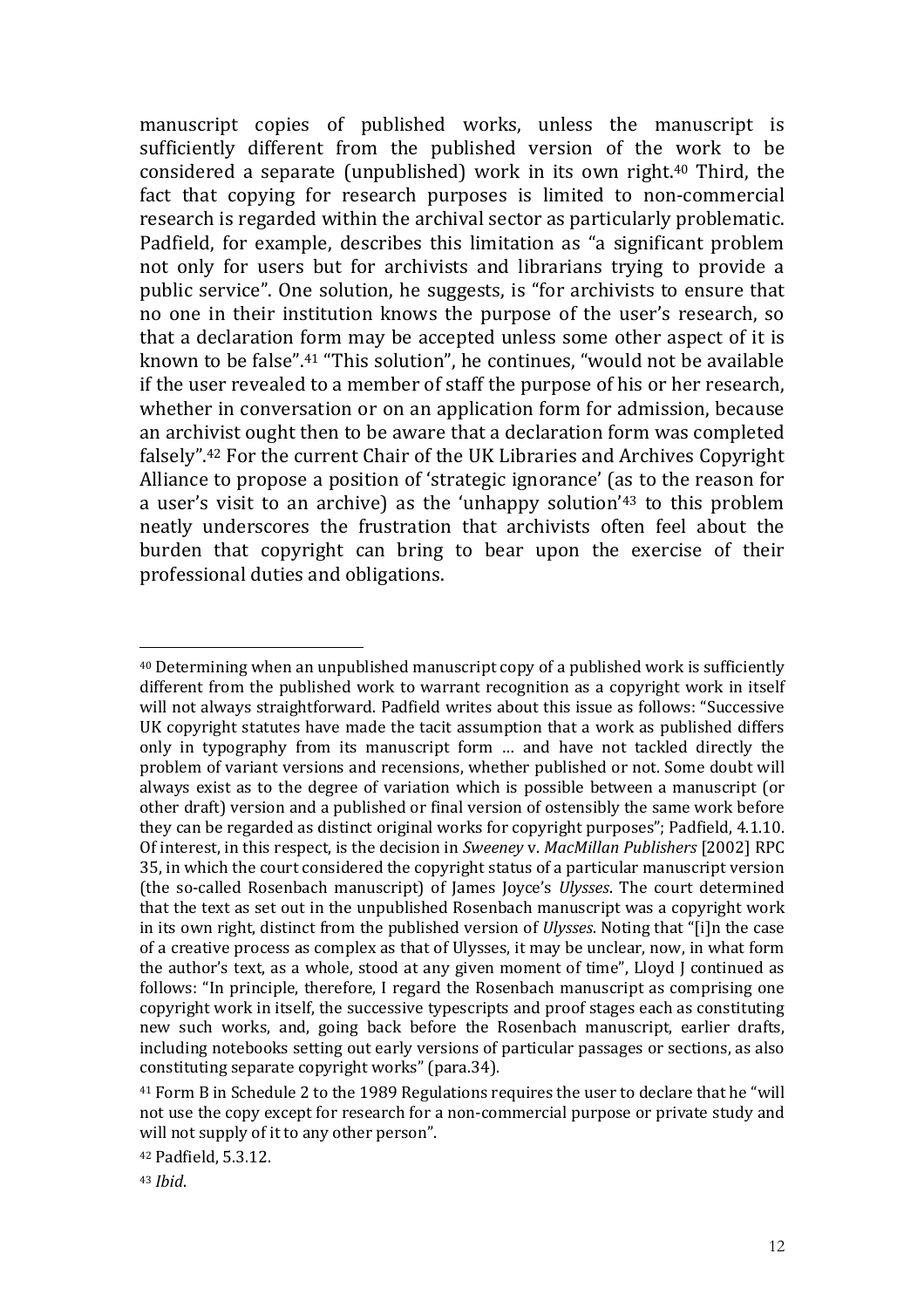Another problematic aspect of s.43 concerns the fact that the archivist is only permitted to "make and supply a copy" of the work to the end user.44 In the world of analogue copying imposing such a condition is relatively uncontroversial. But, the implications of this proviso become positively nonsensical within the context of the electronic delivery of digital copies to users. A literal interpretation of s.43 would require that the copy that is made by the archivist must also be the same copy that is supplied to the user. This would appear to preclude, for example, simply sending a digital copy by email.

#### 2.2.2. Copying unpublished work under the 1956 Act: s.7(6)

As well as copying under s.43 of the CDPA, s.7(6) of the 1956 Act remains in force and permits the copying of certain unpublished works created before 1 August 1989.45 In particular, s.7(6) provides that where an unpublished literary, dramatic or musical work has been open to public inspection in a library, museum or other institution within the UK, it may be copied by any person without infringing copyright in the work or in any accompanying illustrations. Copying under s.7(6) is conditional on the author having died more than 50 years before, and the work in question being more than 100 years old. In addition, the copying must be "for the purposes of research or private study, or with a view to publication". As with s.43, there is no restriction as to the quantity of the work that can be copied.

Although s.7(6) only allows copying of literary, dramatic and musical works, and it would not permit copying where the author of the work is unknown,<sup>46</sup> relying upon this provision nevertheless offers the archivist and the user a number of obvious advantages over s.43. First, s.7(6) extends to unpublished work held in a "library, museum, or other institution" (including, of course, an archive). Second, there is no reason why an institution can not make copies of a work for any other institution so long as the copying is made for the purpose of research or private study. Third, where an archive is making a copy for an individual user, there is no need to use the declaration form set out in Schedule 2 to the 1989 Regulations (which also means that the user is not bound by the various

<sup>44</sup> CDPA, s.43(1). This point is reiterated to a certain extent with the prescribed condition that "no person is furnished with more than one copy of the same material"; s.43(3)(b).

<sup>45</sup> See CDPA, Schedule 1, para.16 which provides that s.7(6)(7)(8) and (9)(d) continue to apply in relation to existing works.

<sup>46</sup> On this point, Padfield is typically pragmatic: "It seems probable that if the work is of a sufficient age that the author must have died at least 50 years earlier, that would be enough"; Padfield, 5.3.13.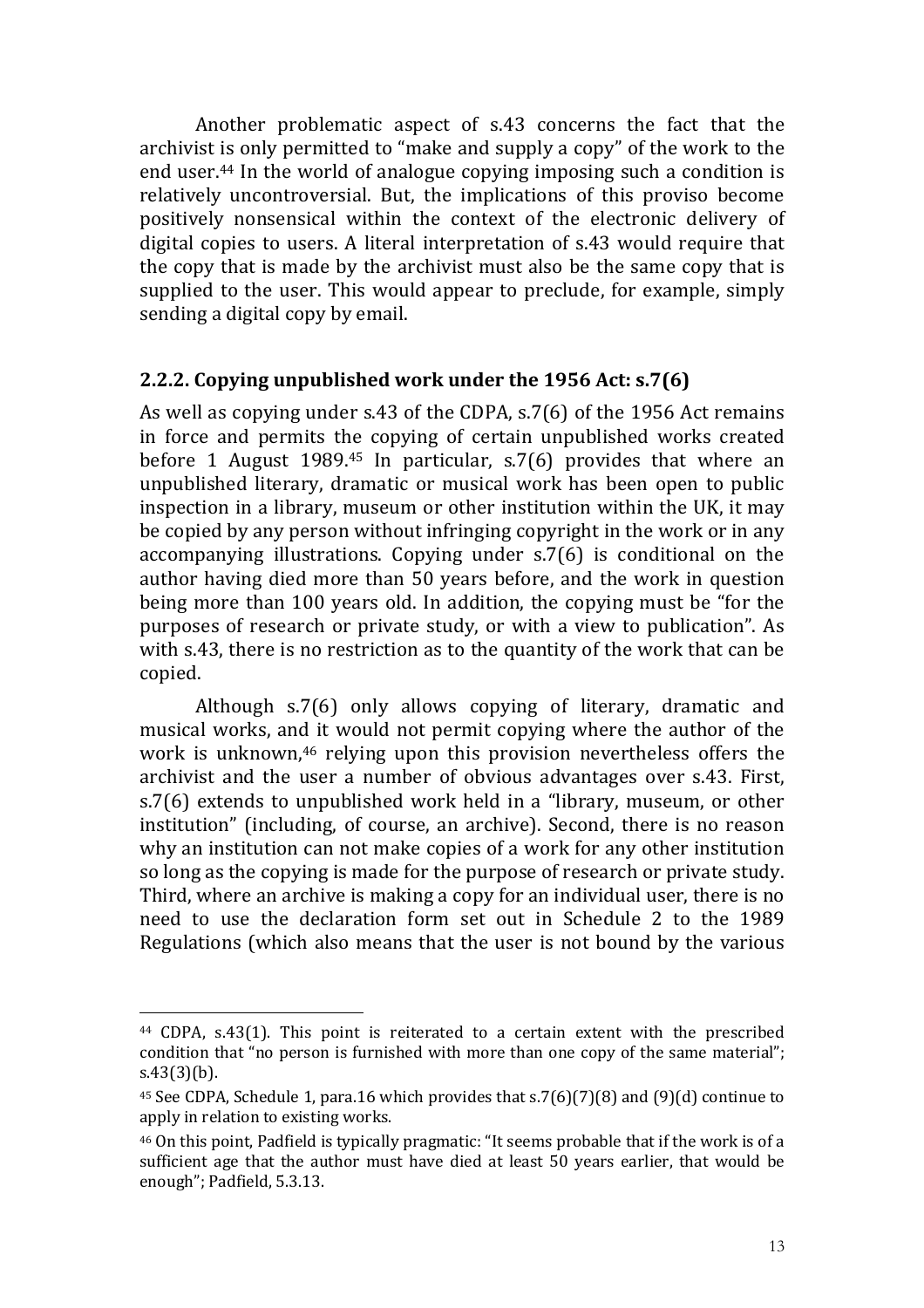conditions set out therein<sup>47</sup>). Fourth, copies can be made for the purpose of commercial as well as non-commercial research. And finally, s.7(6) explicitly anticipates subsequent publication of the work (whether by a user or an archive) without the need for the permission of the copyright owner.<sup>48</sup>

In relation to this last point, the 1956 Act provided that anyone publishing work in accordance with s.7(6) would not be guilty of copyright infringement if the identity of the owner of the copyright in the work was not known (what is now referred to as an orphan work) and public notice was given of the intention to publish.<sup>49</sup> The duty to give notice of intended publication was abandoned when the CDPA was passed,50 however, publication will still infringe if the identity of the copyright owner is known and permission is not secured. That said, the legislation imposes no obligation to search for or attempt to identify the copyright owner. Indeed, as with s.43's restriction to copying for the purpose of non-commercial research, an archive adopting a policy of strategic ignorance as to the copyright ownership of its unpublished holdings might better serve the interests of its user community over one that is more fastidious about discovering or recording information about the same.

There is, however, one obvious limitation to the ambit and scope of s.7(6) in that it will only ever benefit the *first to publish*. That is, once a work has been published under s.7(6) this will, by definition, prevent anyone else from being able to rely upon s.7(6) to make copies of the work in question (whether for publication or other purposes). Any further use of the work would be constrained by the availability of other relevant exceptions.<sup>51</sup>

#### 2.3. Copying published work

#### 2.3.1. Copying published work under the CDPA: ss.38 and 39

Whereas s.43 permits both libraries and archives to make copies of unpublished material, only libraries are specifically authorised under the CDPA to make copies of published material for their user community (ss.38 and 39). In short, the librarian of a prescribed library can make

<sup>47</sup> For example, Form B currently requires the user to declare that he will not supply a copy of the material he receives under s.43 to any other person.

<sup>&</sup>lt;sup>48</sup> Moreover, s.7(8) provides that a work published in accordance with ss.7(6)(7) may also be "broadcast" or "transmitted to subscribers to a diffusion service" without infringing copyright therein.

<sup>49</sup> Copyright Act 1956, s.7(7).

<sup>50</sup> CDPA, Schedule 1, para.16.

<sup>51</sup> Our thanks to Tim Padfield for raising this point (email correspondence with the authors).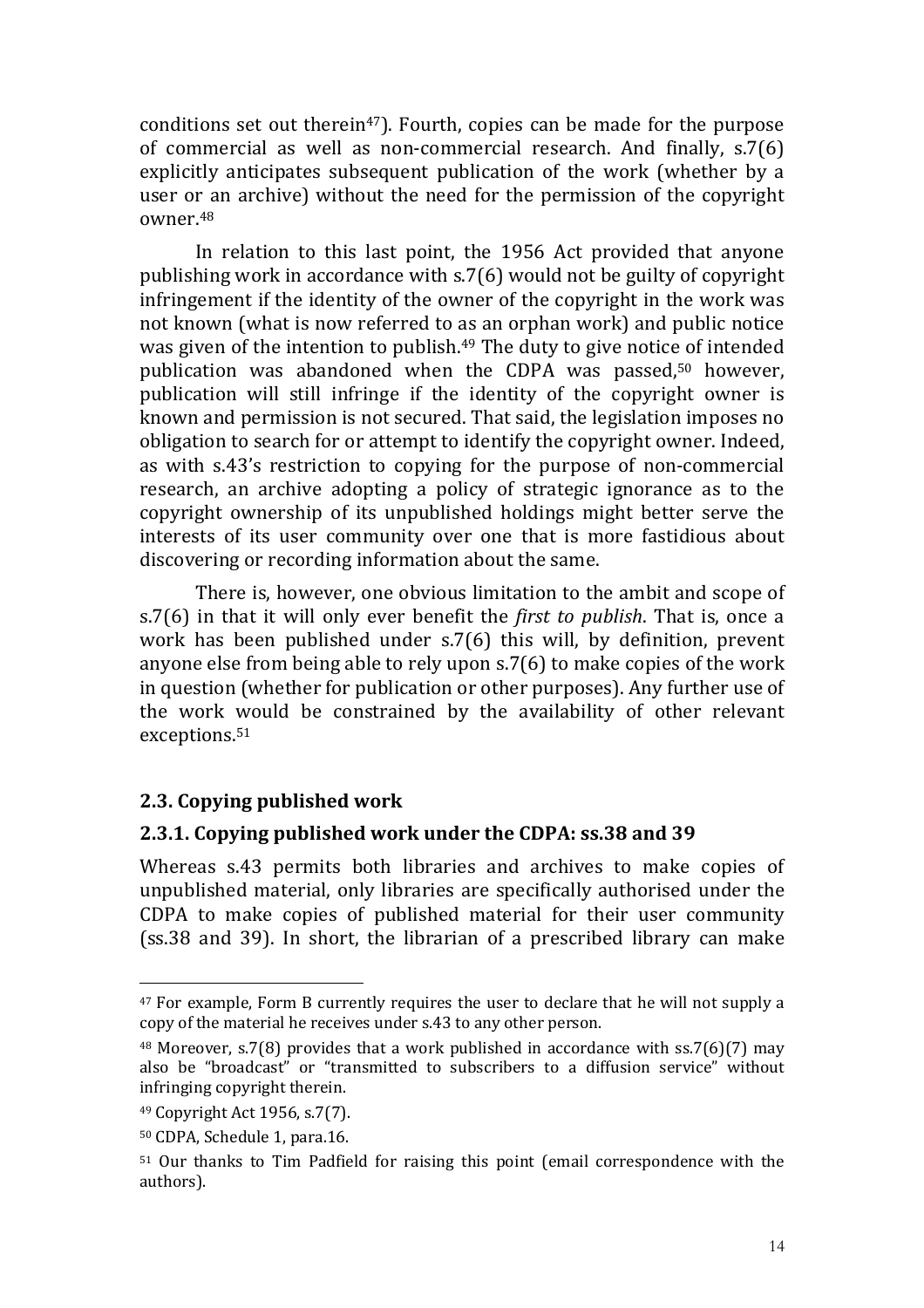copies of articles in periodicals (s.38) and parts of published editions52 of literary, dramatic or musical works (s.39) subject to certain prescribed conditions.53 Like s.43, there is no requirement that the work being copied be held in the permanent collection of the library making the copy. Also like s.43 however the scope of s.39 is currently limited to copying from literary, dramatic or musical works, and does not extend to copying from artistic works,54 sound recordings, films and broadcasts.

While an archive that contains a library of published reference material (such as books and periodicals) will no doubt be considered to be a prescribed library for the purposes of ss.38 and 39,55 it is by no means clear that the same provisions will apply to published material held among the records in an archive.56 On this point, a number of respondents to the consultation on the Gowers Review, including the Lord Chancellor's Advisory Council on National Records and Archives, argued for explicit parity between libraries and archives with respect to the copying of published work under ss.38 and 39.57 That argument should be supported. There is no coherent reason for denying archives the same privileges under ss.38 and 39 of the CDPA that libraries currently enjoy, and much is to be gained by formally extending parity of treatment to them in this regard.

 $\overline{a}$ <sup>52</sup> CDPA, s.8(1) defines a "published edition" as "a published edition of the whole or any part of one or more literary, dramatic or musical works".

<sup>53</sup> The prescribed conditions relating to the operation of both ss.38 and 39 are set out in the 1989 Regulations. They include that copies are supplied only for the purposes of private study or research for a non-commercial purpose, and that the person requiring the copy has delivered to the librarian a declaration in writing to that effect in accordance with a statutory form set out in Schedule 2 to the Regulations; reg.4(2)(a). Moreover, no person is to be furnished with more than one copy of the same material or with a copy of more than a reasonable proportion of any work, and the person to whom the copies are supplied must pay for the same (a sum not less than the cost of production);  $reg.4(2)(c)(d)$ .

<sup>54</sup> That is, other than in relation to the copying of illustrations accompanying part of a literary, dramatic or musical work.

<sup>55</sup> Padfield, 5.3.16.

<sup>56</sup> Ibid. In this respect, Padfield argues that "[i]t must be probable that it was not intended to exclude such material, given the wide scope of the definition of a prescribed library, but neither the 1989 Regulations nor the 1988 Act is explicit"; ibid.

<sup>57</sup> See for example the submissions to the second stage consultation on the Gowers Review from: the Lord Chancellor's Advisory Council on National Records and Archives, the Libraries and Archives Copyright Alliance, the National Library of Wales, the Mills Archive Trust, and the Religious Archives Group (all documents available from the Intellectual Property Office on request).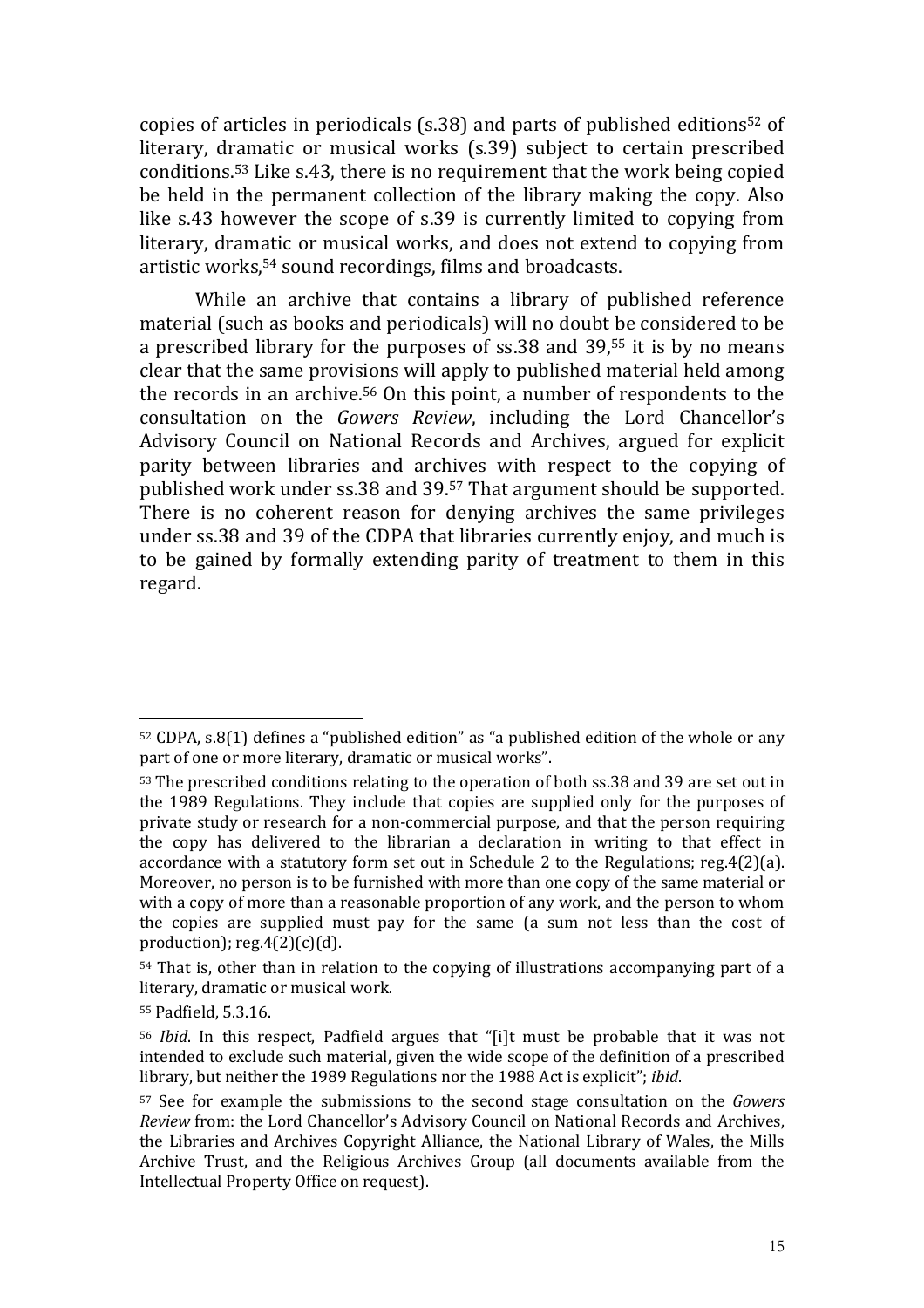# 2.3.2. Copying published work in archives under s.29

Finally, it is worth noting that some copying of published material held within an archive may well be permissible under s.29 of the CDPA: fair dealing for research for a non-commercial purpose or private study.58 In the first place, the end user himself is entitled to make copies of literary, dramatic, musical and artistic work so long as the copying satisfies the criterion of fair dealing.59 Of course copying by the user will be contingent upon the permission of the archive, and the archivist's duty to ensure the long-term preservation of unique, often fragile, archival material is not necessarily compatible with authorising users to copy such material themselves.

However, s.29 also anticipates that the copying can be carried out "by a person other than the researcher or the student himself"60 and in theory there is no reason why this could not be by an archivist. What's more, whereas s.39 currently precludes copying of artistic works (except in very limited circumstances) s.29 explicitly allows for the copying of such works. That said, Padfield sounds a cautionary note on this reading of the legislation arguing that, because the CDPA contains special provisions for copying by a librarian or an archivist, the defence of fair dealing under s.29 is unlikely to be available to an archivist "who supplied copies outside the terms of those special provisions".61 Padfield's conservatism is understandable, but the point has yet to be tested before the UK courts.

# 2.4. Proposals for reform

The various permitted acts discussed thus far present a complex set of rules concerning the circumstances in which archivists can make copies of archival holdings for the purposes of preservation, access and use. Legislative reform in this area has been promised in the guise of the recent Consultation on Copyright. Three proposed reforms warrant consideration. First, the government has proposed that s.42 should be expanded to allow preservation copying of any type of copyright protected work (and not just literary, dramatic and musical works), to clarify that multiple copies of a work can be made for preservation purposes, and to enable museums and galleries to make preservation copies under this provision.62 The revised

<sup>58</sup> Indeed, copying under s.29 will also extend to unpublished work, although whether the work has been published or not is likely to be an influential factor in determining whether or not the copying is fair dealing.

<sup>59</sup> In relation to copying for the purposes of research for a non-commercial purpose, the copying must also be accompanied by "a sufficient acknowledgement"; CDPA, s.29(1). <sup>60</sup> CDPA, s.29(3).

<sup>61</sup> Padfield, 5.3.21.

 $62$  As regards multiple copying, the government make clear that works can "be copied as many times as necessary for the work to be preserved"; Modernising Copyright, 45. The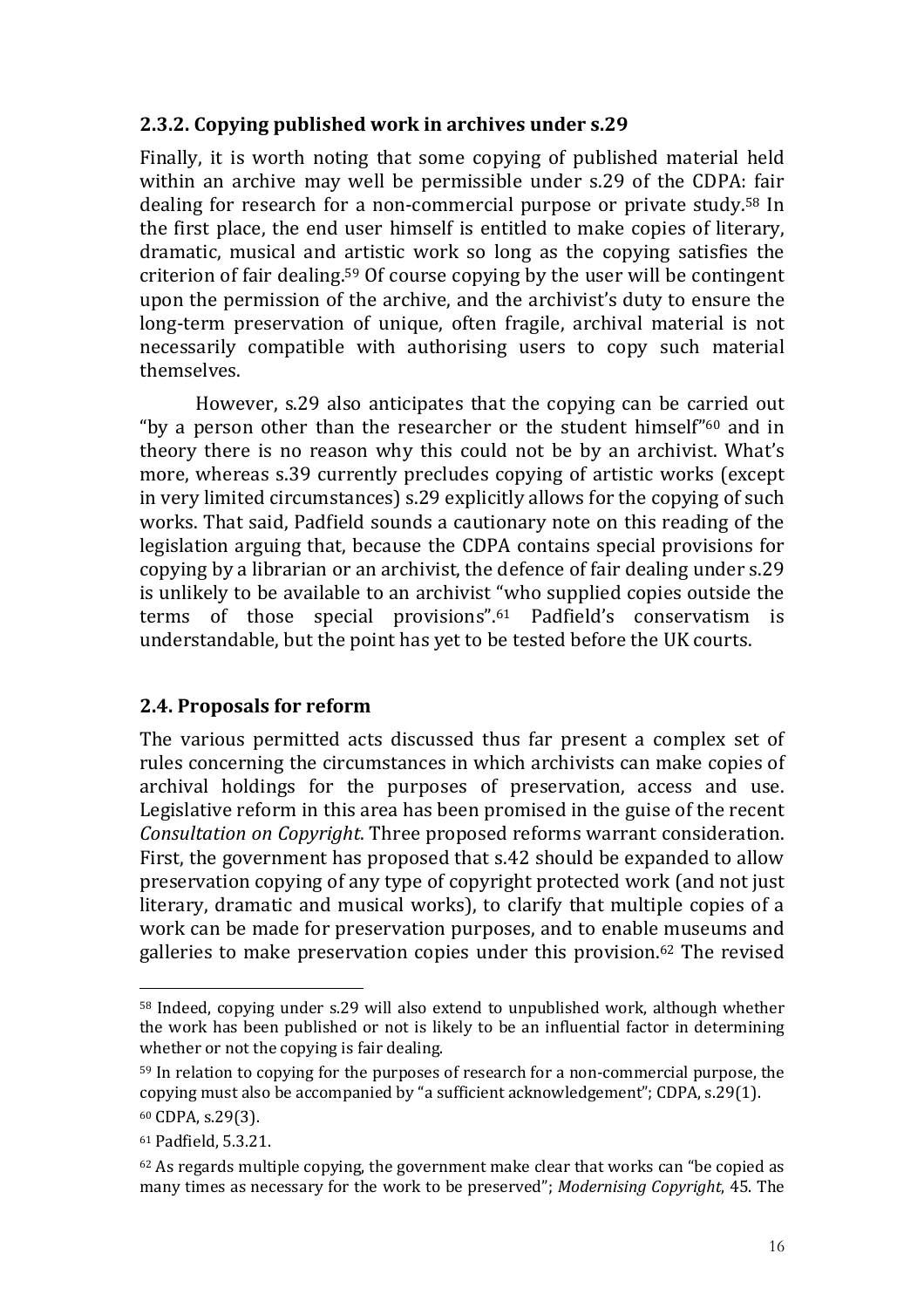exception, however, would still be limited to works held in the institution's permanent collection for which it is not reasonably practicable to purchase a replacement.63 Second, the government is also proposing to extend the scope of ss.38 and 39 to permit librarians and archivists to make and supply a copy of all types of copyright-protected works for the benefit of students and researchers (again, rather than just literary, dramatic and musical works).64 What is not clear, however, is whether s.43 (which permits the copying of certain unpublished works by librarians and archivists) will be amended in the same way.65 Third, the government plans to introduce a new exception to facilitate the research and private study of digitally preserved materials held in educational institutions, libraries, archives and museums. In short, this new exception will enable relevant institutions to offer access to lawfully digitised copies of works held in their collections at dedicated terminals on their premises.<sup>66</sup> The benefits of this new provision for libraries and archives are self-evident. Substituting digital delivery for the physical delivery of works held in their collections will allow institutions to save costs in relation to maintaining a physical document delivery service (and particularly so when materials are stored in off-site repositories), as well as facilitating the long-term preservation of fragile materials.<sup>67</sup>

government also make clear that the opportunity to engage in preservation copying should not be undermined by restrictive contract terms imposed upon libraries and archives by copyright owners; ibid.

<sup>63</sup> See Section 2.1 (Preservation Copying) above. Currently, it is not clear whether the government's proposed changes to s.42 address the issue raised earlier about restricting the scope of the preservation exception to works that are "wholly or mainly for the purposes of reference on the premises of the library or the archive".

<sup>64</sup> In general, see Modernising Copyright, 32-35.

<sup>65</sup> Modernising Copyright and IPO, Extend exception for copyright for research and private study, Impact Assessment BIS0311 (December 2012), available at: http://www.ipo.gov.uk/consult-ia-bis0311.pdf (accessed: 18 January 2013), both make clear that the amendments to ss.38 and 39 are intended to mirror the proposals for amending the exception for copying for research and private study (CDPA, s.29). There is no reason why the scope of s.43 should not be amended in a similar fashion. Indeed, amending s.43 in this way was explicitly anticipated by earlier consultations on copyright reform; see for example Taking Forward the Gowers Review: Second Stage Consultation, 30.

<sup>66</sup> A similar exception already exists in a number of other European states, including: Belgium, Cyprus, Denmark, Spain, Finland, Italy, Lithuania, Luxembourg, Malta, the Netherlands, Portugal and Slovenia; for details, see Favele, M., "Fine-tuning European copyright law to strike a balance between the rights of owners and users" (2008) European Law Review 687-708.

 $67$  For a discussion of these and other benefits, see: IPO, *Extend exception for copyright* for research and private study.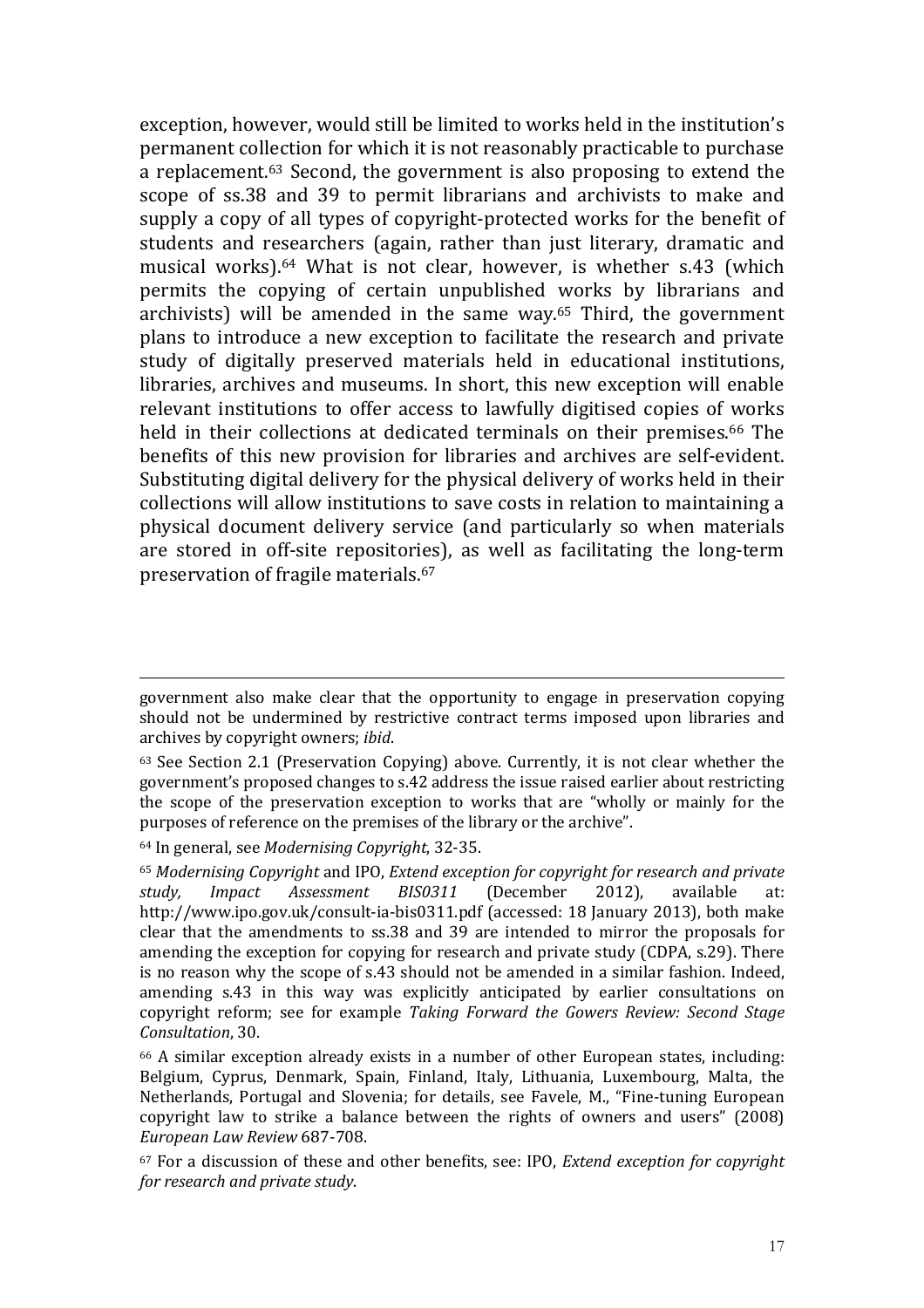While these proposals for reform are to be welcomed, albeit tentatively,68 they do little for the archivist who is interested in making digital copies of archival material available for general consumption online. To be sure, an archive might rely on s.7(6) of the 1956 Act to make some of its unpublished holdings available online (as an act of publication) but the scope of this provision remains limited to literary, musical and dramatic works only. Also, reliance upon s.7(6) will remain contingent upon not knowing the identity of the copyright owner of the work in question and, as we shall see, there are other national and regional plans afoot for dealing with these so-called orphan works. Otherwise, any archive undertaking a mass digitisation project with a view to making their collections available online in the manner envisaged by Archives in the 21st Century will need to secure the requisite copyright permissions in relation to the same (unless, that is, the institution itself holds the copyright in the work or the work is in the public domain).

#### 3. MAKING ARCHIVAL COLLECTIONS AVAILABLE ONLINE

 $\overline{a}$ 

As explained above, within the context of the UK copyright regime, an archive that intends to make material from its collection available online will need to clear rights to do so. The impact that copyright has upon digitisation projects has been the subject of a number of studies to date<sup>69</sup> and, in general, copyright is widely perceived to be a barrier to the digitisation and dissemination of library and archival holdings. There are various reasons for this. First, determining whether a work is actually in copyright, or whether it is in the public domain, can often be problematic. Second, the time and effort involved in identifying, locating and contacting

<sup>68</sup> As always, the devil lies in the detail of implementation. For example, when previous reforms to ss.39 and 43 were suggested as part of the Gowers Review process, it was recommended that librarians and archivists should be free to make copies of sound recordings and films on behalf of end users but only if those individuals were a member of an educational establishment and when the copying was for the purposes of a course of study or research being undertaken at that establishment; Taking Forward the Gowers Review: Second Stage Consultation, 32. That the proposed amendments were to be circumscribed in this way was, at the time, criticised as being "deeply invidious", "a very deeply flawed proposal", and "demeaning, illogical and discriminatory". See for example: Libraries and Archives Copyright Alliance, Submission to the second stage consultation on copyright exceptions (2010), 1 (document available from the Intellectual Property Office on request). The Consultation on Copyright is ambiguous about whether the government is minded to introduce a similar restriction with respect to the current proposals for reform.

<sup>69</sup> See for example: Cave, M., Deegan, M., and Heinink, L., "Copyright clearance in the refugee studies centre digital library project" (2000) RLG DigiNews 4(5); Pritcher, L., "Ad\*access: seeking copyright permissions for a digital age" (2002) D-Lib Mag 6(2); Astle P.J., and Muir, A., "Digitization and preservation in public libraries and archives" (2002) Journal of Librarianship and Information Science 67-78; George, C.A., "Testing the barriers to digital libraries" (2005) New Lib World 106(7/8).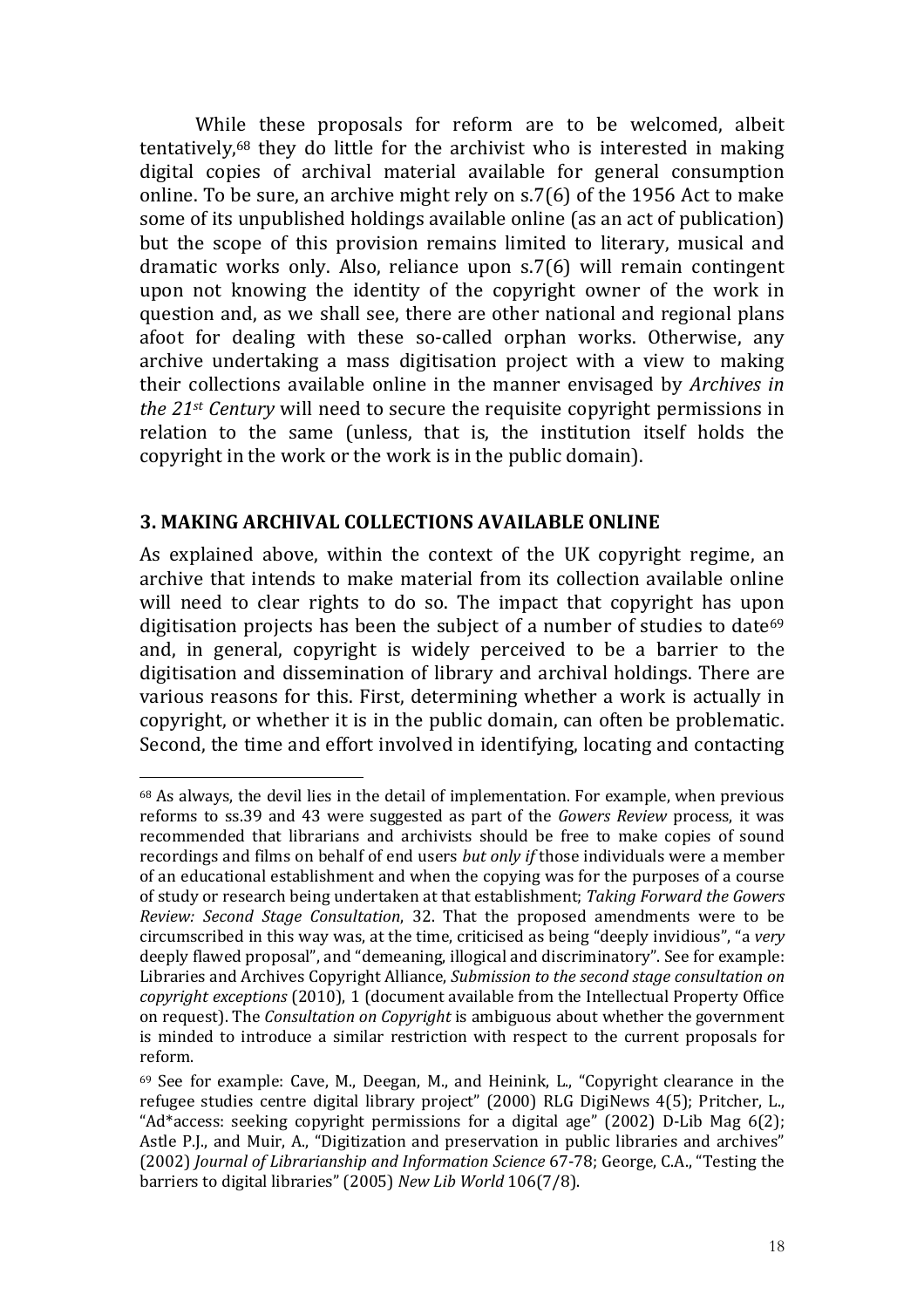known copyright owners can be prohibitive, especially when dealing with large numbers of works. Third, identifying and locating the rights owner in a particular work provides no guarantee of a response from that owner. And when owners fail to respond to requests to clear rights for including their material within a digitisation project, typically that work will be omitted from the project. Fourth, it is not always the case that copyright owners can be identified or located – the orphan works problem – an issue that will be dealt with in the next section.

#### 3.1. Determining whether a work is in the public domain

For literary, dramatic, musical and artistic works, as well as films, the copyright term within the UK subsists for seventy years after the death of the author (subject to the exception that we have already noted concerning works created by an author who died before 1 January 1969 that remained unpublished at the time the CDPA came into force<sup>70</sup>). Although these provisions about copyright duration draw reasonably clear lines in the sand,71 evidentiary problems will always remain and particularly so when considering archival holdings. Consider, for example, an archive of business records. The ownership of the copyright vested in any particular collection of business records may lie with the business organisation itself,72 but the duration of the copyright term in the individual records within that collection will be tied to the life and death of the employees who created those records (as the authors of those records).73 Identifying which employee of a company created which particular record, as well as when they died, will tend to be much more problematic than, for example, ascertaining when the author of a commercially successful work died.74 In short, determining whether a work is in or out of copyright is not always so straightforward.

 $\overline{a}$ <sup>70</sup> In this case the copyright term lasts until 31 December 2039 regardless of when the author actually died.

 $71$  In many respects however this represents a gross oversimplification of the complicated nature of the rules on copyright duration within a national and international context. For more detailed commentary see, for example, Dussollier, S., Scoping Study on Copyright and Related Rights in the Public Domain (March 2011) WIPO,  $CDIP/7/INF/2$ , 25-29, 61-64, available at: http://www.wipo.int/ipdevelopment/en/agenda/news/2010/news\_0007.html (accessed: 15 March 2013).

<sup>72</sup> The CDPA provides that "[w]here a literary, dramatic, musical or artistic work, or a film, is made by an employee in the course of his employment, his employer is the first owner of any copyright in the work subject to any agreement to the contrary"; s.11(2).

<sup>73</sup> CDPA, s.9(1).

<sup>74</sup> Where the employee who created the work in question cannot be identified the work will be regarded as an anonymous work for the purposes of calculating the duration of the copyright term. Under the CDPA, if a literary, dramatic, musical or artistic work is a work of unknown authorship, then the copyright term expires: (a) at the end of the period of 70 years from the end of the calendar year in which the work was made, or (b)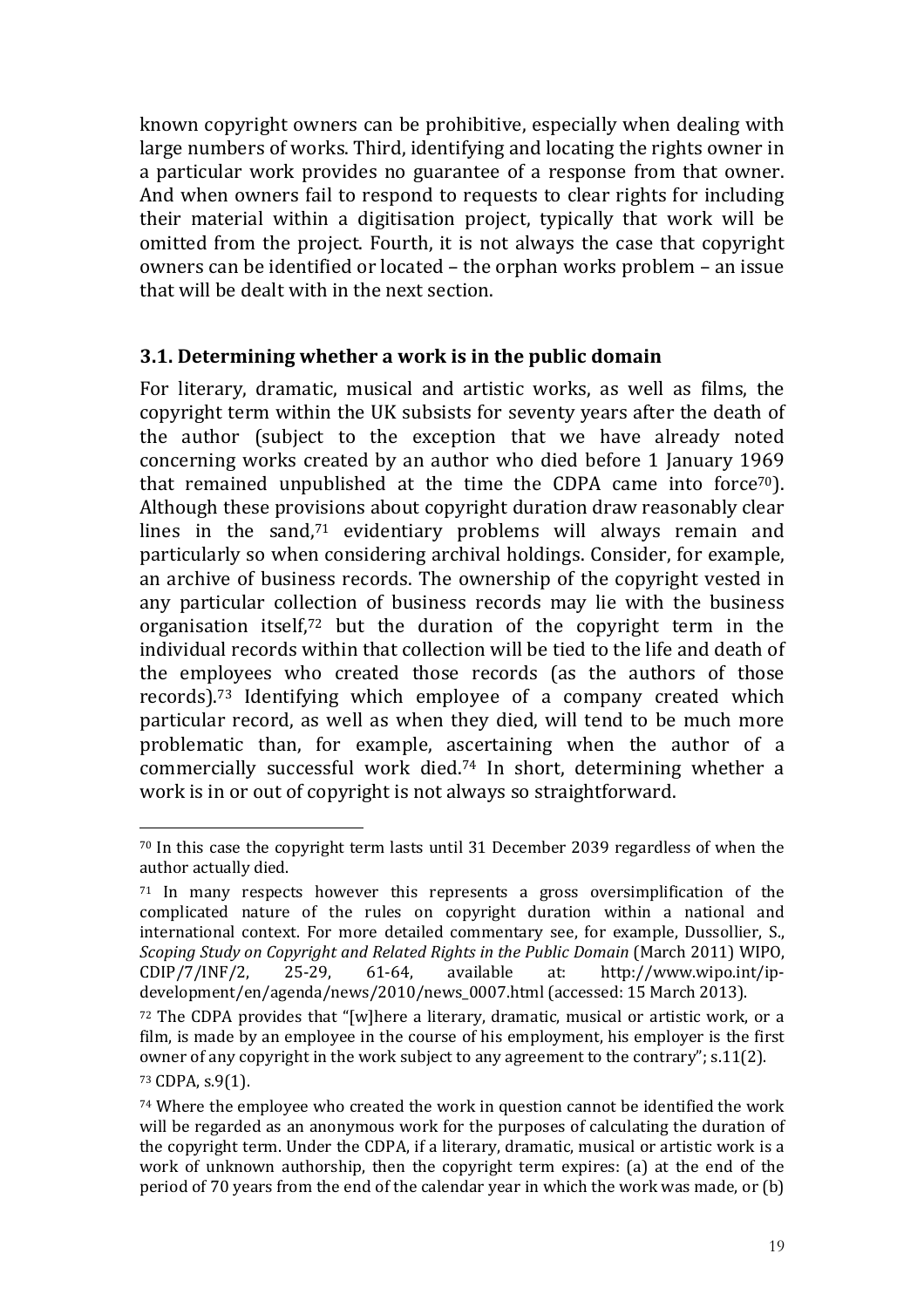## 3.2. The cost of digitisation and clearing rights

 $\overline{a}$ 

When contemplating the cost of large scale digitisation projects, Nick Poole's report on digitising Europe's cultural heritage provides a useful point of departure. Published in November 2010, Poole presents data on the entirety of the collections held in Europe's libraries, museums, and archives, as well as the estimated costs of digitising these collections across these different sectors.75 The figures are revealing. Poole estimates that Europe's libraries hold around 130m unique titles of which approximately 77 $m$  titles eligible for digitisation<sup>76</sup> have not yet been digitised.77 This in turn equates to around 1.93bn individual pages. The estimated cost of digitising this material is calculated as ranging between €0.22 and €0.68 per page.<sup>78</sup> Taking the lowest estimate, this would mean that the approximate total cost of digitising all 77m titles would be  $\epsilon$ 4.2bn; the upper estimate produces a figure of  $\epsilon$ 13.1bn.

The data in Poole's report concerning archives is limited to material held in national, local and provincial archives, as well as university archives and the archives of foreign ministries.79 It excludes business archives, community archives, church archives, and other private archives.80 But even taking this into account, Poole calculates that the total

<sup>75</sup> Poole, N., The Cost of Digitising Europe's Cultural Heritage: A Report for the Comité des Sages of the European Commission (November 2010), available at: http://ec.europa.eu/information\_society/activities/digital\_libraries/doc/refgroup/ann exes/digiti\_report.pdf (accessed: 15 March 2013).

<sup>76</sup> Poole defines collections as "eligible for digitisation" as "collections that are not deemed too fragile to digitise"; ibid., 2.

<sup>77</sup> This figure does not include the digitisation of rare books, archival material, newspapers, maps, photographs and audiovisual material that might be held in libraries; ibid., 38-48.

<sup>78</sup> These figures include estimated costs for project management, the preparation, selection and unbinding of relevant materials, scanning costs, OCR conversion costs, PDF conversion costs, as well as the costs of simple metadata creation.

<sup>79</sup> Audiovisual archives are dealt with separately in Poole's report.

<sup>80</sup> Poole, 58. In the UK, for example, just less than 2000 archival institutions are accessible to the public. Of these, there are 161 archives in higher education, 140 national institutions, and 118 local authority archives, all of which would be included within Poole's analysis. Excluded from his report however would be the 64 company archives held within the UK, as well as nearly 1500 other archival repositories holding the records of a single body or a private family. For details, see The National Archives,

if during that period the work is made available to the public, at the end of the period of 70 years from the end of the calendar year in which it was first so made available. However, if the identity of the author becomes known before the end of either of the periods referred to in (a) or (b) above, then the copyright term in the work will last for the life of the author plus 70 years after his or her death. In general, see CDPA s.12(3)(4). Our thanks to Tim Padfield for suggesting that we incorporate a note on the duration of the copyright term in anonymous works, an issue that is particularly relevant when considering archival records originally created by employees (email correspondence with the authors).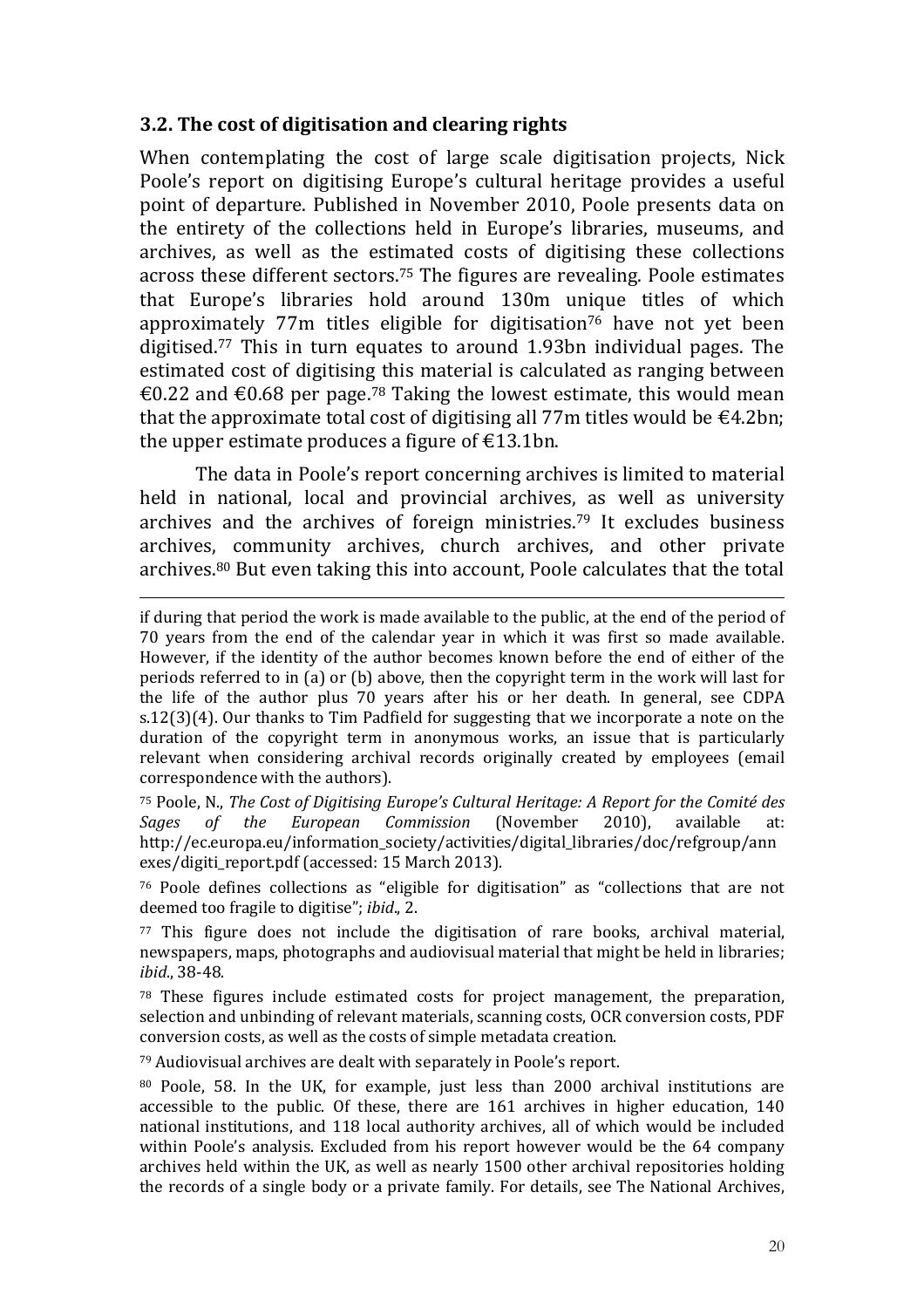number of individual pages of archival material held within Europe comes to around 26.98bn. Of these 17.27bn are eligible for digitisation, of which approximately 10.45bn have not yet been digitised.81 Because of the complexity and fragility of archival collections, the full economic cost of digitising this material is estimated at  $\epsilon$ 4 per page. And so, the approximate total cost of digitising all 10.45bn pages would be  $\epsilon$ 41.8bn, a considerably larger sum than for the library sector.

What is important to appreciate about these figures is that they only concern the estimated costs of initial digitisation. They do not extend to the costs of the long-term preservation and management of these materials, nor do they include the costs of clearing rights for the material to be digitised.82 What's more, within the cultural heritage sector, the cost of clearing rights generally outstrips the actual expense of digitisation,<sup>83</sup> and typically exceeds the monetary value of the work in question.84 In relation to clearing rights in particular, payment to the copyright owner for making use of the work is only one of the ways in which cost will be incurred. Staff time and effort will be needed to verify the copyright status of the work (including any related rights), identify the appropriate rights owner, locate and contact the rights owner(s), negotiate terms and conditions of use, as well as faithfully documenting all of the above.85 And not only is clearing rights often very time-consuming and expensive but it can also be very frustrating.86 Two or three examples should suffice to illustrate the point. As part of the *Moving Here* project, $87$  The National Archives spent £35,000 and 2 years on obtaining copyright permissions to

Taking Forward the Gowers Review of Intellectual Property, Proposed changes to Copyright Exceptions: Response to the consultation paper (2008), 7 (document available from the Intellectual Property Office on request).

81 Moreover, this figure does not include photographs, microforms, or audiovisual material held in these archives; Poole, 60.

<sup>82</sup> Ibid., 16, 31.

 $\overline{a}$ 

83 Vuopala, A., "Assessment of the Orphan works issue and Costs for Rights Clearance" (May 2010), 6, 44 (available at: http://ec.europa.eu/information\_society/activities/digital\_libraries/doc/reports\_orpha n/anna\_report.pdf). One library estimated that in relation to a project to digitise 200,000 doctoral dissertations completed between 1925 and 1988, whereas the cost of digitisation came to  $\epsilon$ 150,000, the transaction costs in clearing rights to make these dissertations available online would be between 20-50 times greater than the cost of digitisation; cited in ibid., 5.

84 See for example the comments of Stuart Dempster, Director of the Strategic Content Alliance, quoted in Korn, 21 ("The cost of trying to track down rights owners [invariably] far exceeds the monetary value of the work, and that's borne out by the financial profiles from the British Library").

<sup>85</sup> Vuopala, 12-13.

<sup>86</sup> For a discussion see Response from the British Library to the Independent Review of Intellectual Property and Growth (2011), 19-23.

87 For details, see: www.movinghere.org.uk (accessed: 15 March 2013).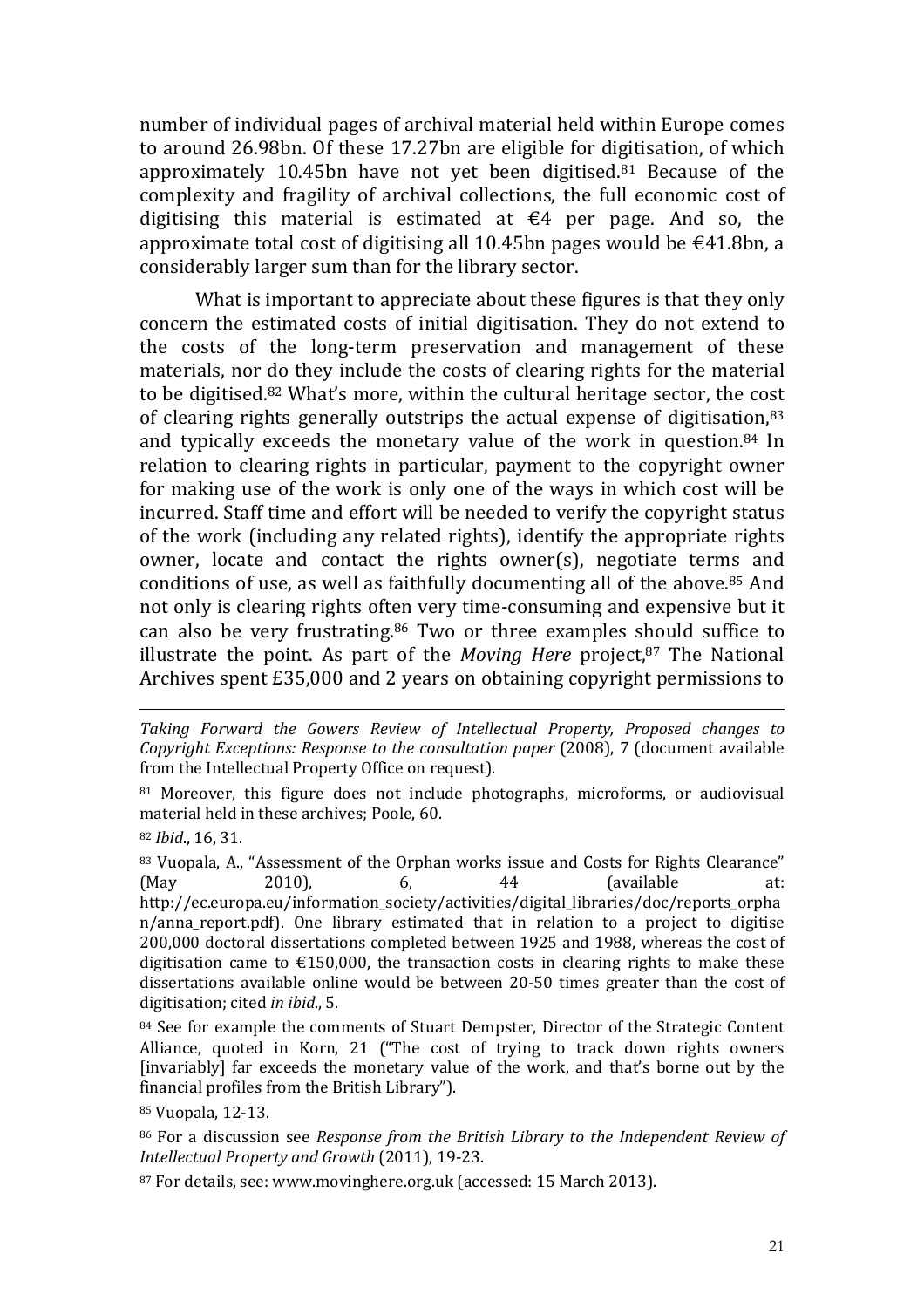digitise and make 1,114 wills available online. These efforts delivered fairly limited success in that the necessary permissions were obtained for less than half of the wills identified for inclusion within the project.<sup>88</sup> Similarly, the Wellcome Library holds the fourth largest collection of AIDS posters in the world (2970 in all). By December 2009 the Library had spent 88 working days attempting to clear rights for 1400 posters in the collection. Relevant permissions had been obtained for 270 posters, at a cost of 70,000 euro.89 And finally, a joint study on clearing rights recently undertaken by the British Library and ARROW90 concluded that the total time spent on diligent search and clearing rights for a random sample of 140 books published between 1870 and 2010 involved just over 562 hours, resulting in permissions to digitise only 17 of the 102 works that were found to be in copyright.<sup>91</sup> In short, clearing rights for mass digitisation projects upon a work-by-work basis imposes often prohibitive burdens upon publicly funded cultural institutions, while often delivering less than satisfactory results.92 Moreover, these various transaction costs tend to present a much heavier burden to the archive sector than to the library sector and for one very obvious reason: in terms of the volume of individual items, archives tend to have much larger collections than other cultural institutions, including libraries. In this respect, a statistical analysis carried out by JISC in 2009 indicates that while the average library holds between 100,000 and 500,000 works, the average archive holds between 500,000 and 1m records. Similarly, whereas 29% of

<sup>88</sup> The project managed to find rights owners and obtain the necessary permissions for less than half of the wills identified to be included within the project. For details, see: Vuopala, 39.

<sup>89</sup> Ibid., 31.

<sup>90</sup> ARROW stands for Accessible Registries of Rights Information and Orphan Works towards Europeana, a project co-funded under the European Commission's eContentplus Programme with the aim of supporting the Commission's i2012 Digital Library programme by exploring ways to clarify the rights status of orphan and out of print works. For further details, see: http://www.arrow-net.eu/ (accessed: 15 March 2013).

 $91$  Stratton, B., Seeking New Landscapes: A rights clearance study in the context of mass digitisation of 140 books published between 1870 and 2010 (London: British Library/ARROW, 2011), 5, 45-50. Moreover, these 17 works included "a book [later] confirmed by the rightsholder to be in the public domain plus another book that had entered the public domain during the final contact phase of the project". Stratton continues: "If digitisation were to go ahead with the rights clearances received at the point the study closed, the Library would only be able to digitise just 55 works out of 140 (39%) – the 40 public domain works plus the 15 in-copyright works that had been cleared. This leaves 85 works which would have to be discounted from the project, 43 of which were orphan works"; ibid., 48.

<sup>92</sup> In general, see Vuopala, 35-42. See also Stratton, Seeking New Landscapes, 5 ("The study confirmed through analysis of a representative set of titles published within the 140 years between 1870 and 2010, that rights clearance of works on an individual, item by item basis is unworkable in the context of mass digitisation").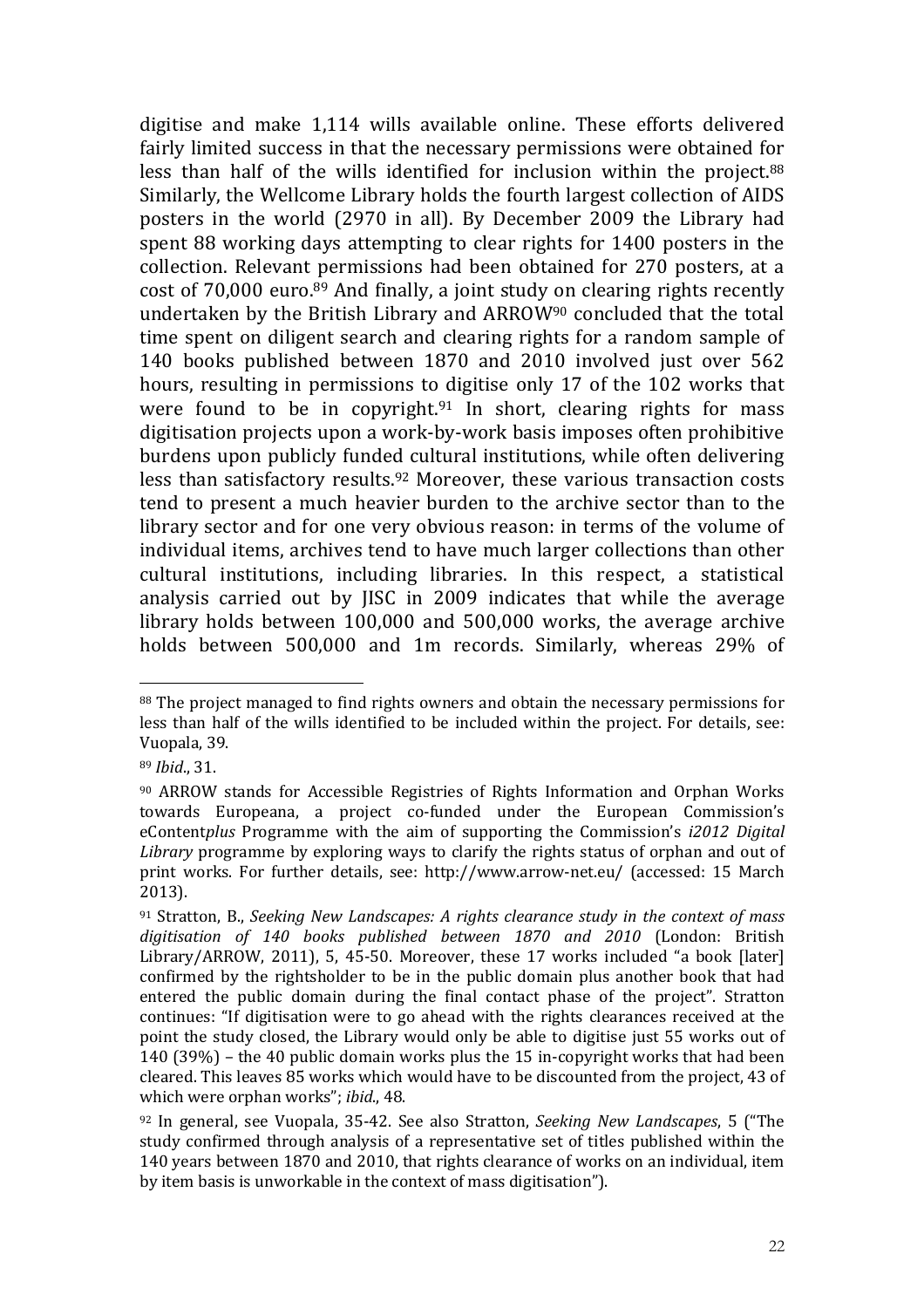libraries hold more than 1m works, the equivalent figure for the archive sector is 43%.<sup>93</sup>

The costs – both real and perceived – incurred in investigating the copyright status of a work and in obtaining relevant permissions to make use of the work can impact upon the decisions that institutions make when determining which materials to include within a digitisation project and which to leave out. In this respect Jean Dryden's study on the digitisation of archival materials in Canada revealed that nearly two-thirds of the institutions surveyed simply do not select items involving third-party rights owners for inclusion in digitisation projects.94 As a consequence, institutions were not always selecting the most appropriate or significant documents for inclusion in a project, instead favouring those that presented fewer problems with respect to clearing rights.95 Hudson and Kenyon reached a similar conclusion: "[W]ith tight budgets and timelines, selecting works for public digitisation is often based, in whole or in part, on the ease of copyright compliance".<sup>96</sup>

#### 3.3. Risk management in situations of non-response or when copyright owners cannot be found

For those institutions that are willing to take on the burden of clearing rights on a work-by-work basis, their efforts are typically frustrated by the fact that copyright owners cannot be identified or found (the orphan works problem) or owners can be found but do not respond to requests for use. In relation to the latter, Akmon has specifically considered the problem of non-response to institutional requests for making archival material available online. Her study of the rights clearance process for the Jon Cohen AIDS Research Collection at the University of Michigan is revealing.97 The project involved the digitisation of 13,381 items in the Cohen Research Collection of which 5,463 were in copyright which rights were held by 1,377 different copyright owners. Despite the fact that 85% of staff time on the project was spent on securing copyright permissions,

<sup>93</sup> Korn, 32.

<sup>94</sup> Dryden, J., "Copyright issues in the selection of archival material for internet access" (2008) Archival Science 123-47, 133 ("[W]hen asked if they selected documents in which the copyright is owned by someone other than their repository, only 36% of the questionnaire respondents said that they did so").

<sup>95</sup> Dryden, 145.

<sup>96</sup> Hudson, E., and Kenyon, A., "Digital Access: The impact of copyright on digitisation practices in Australian museums, galleries, libraries and archives" (2007) UNSW Law Journal 12-52, 42. See also: Korn, 7.

<sup>&</sup>lt;sup>97</sup> Jon Cohen, the author of Shots in the Dark: The Wayward Search for an AIDS Vaccine donated his collection of AIDS-related research material to the University of Michigan; Akmon, D., "Only with your permission: how rights holders respond (or don't respond) to requests to display archival materials online" (2010) Archival Science 45-64, 50.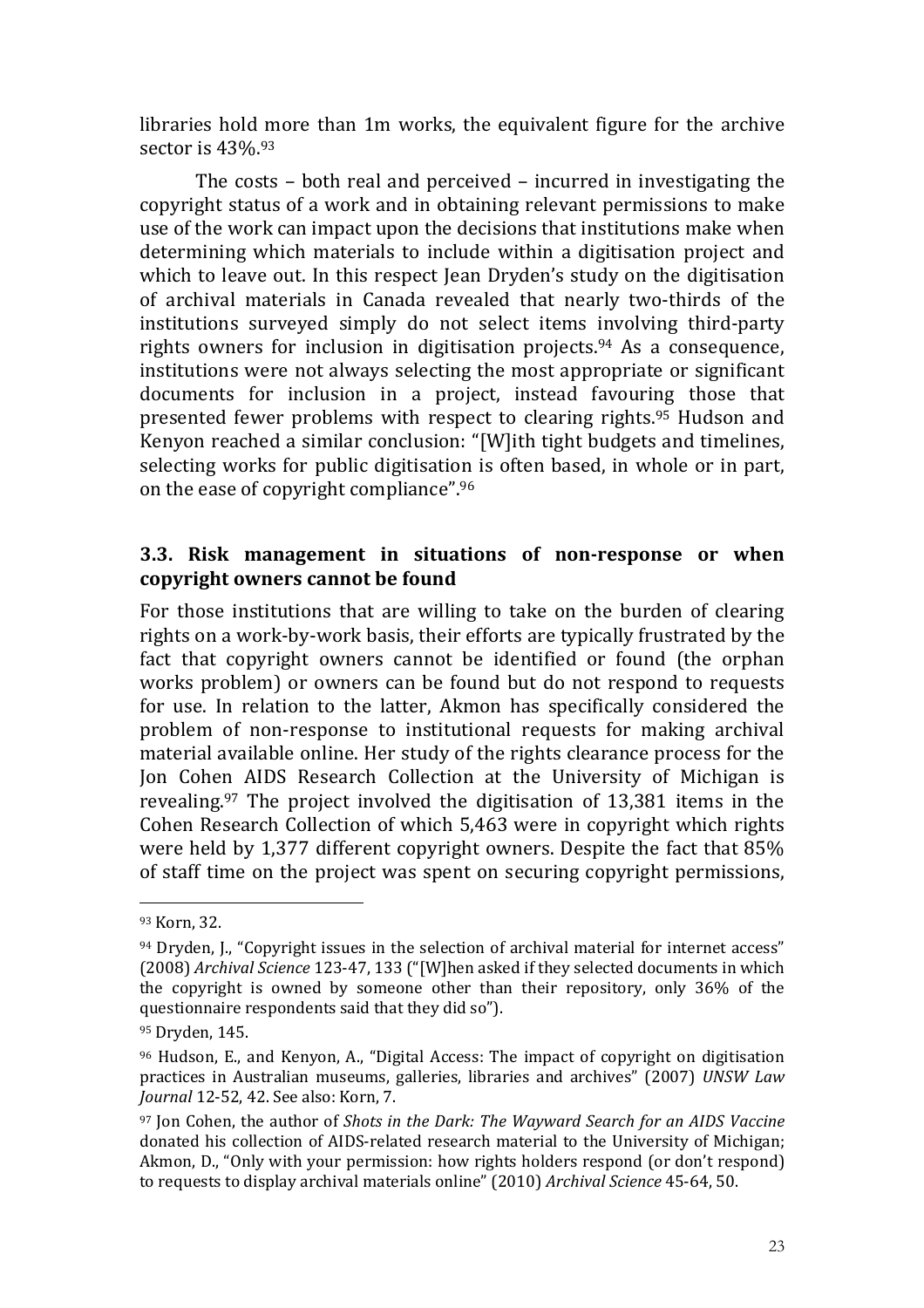1973 items of copyright-protected material (36%) were not made available online. The biggest obstacle to securing permissions proved to be non-response from known copyright owners. In total, 981 of the copyright-protected items (18%) could not be displayed due to nonresponse. This compares with 687 items (13%) that were omitted because the rights owners could not be identified or located and only 294 items (5%) that could not be included because permission had been expressly refused.98 The study undertaken by the British Library and ARROW presents a similar picture. Rights owners could only be identified for 74 of the 102 books that were in copyright. Of those 74 rights owners, 16 granted permission for their work to be used in the project, and 9 expressly refused; 22 simply did not respond.<sup>99</sup>

 Writing in 1986 about the likelihood of copyright litigation within the archive sector, Post observed that "[i]t may seem laughable to invoke a bogey which is as rare in archival circles as the yeti, but the risk is there".100 Within the context of a pre-digital environment, Post could afford to be relatively glib about the threat of copyright litigation. Today however archivists find copyright law complicated and confusing and they do worry about it,101 particularly with the heightened public and legal exposure that comes with putting archival materials online.102 Perceptions

<sup>100</sup> Post, 21.

<sup>98</sup> Ibid., 57. Interestingly, commercial rights owners were both noticeably slower in responding to requests to clear rights than items without a commercial copyright owner, and more likely to refuse permission than non-commercial owners; ibid., 55, 58.

<sup>99</sup> Stratton, 45-48. As for the remaining 18 rights owners, the British Library was unable to conclude discussions concerning rights clearance within the timescale of the project itself; as Stratton notes, this was "primarily due to the time taken to clear any thirdparty rights embedded in the work … or because the rightsholders were unaware of their rights or had no knowledge of the work" (ibid., 46). Other studies indicate that nonresponse from identified rights owners is a significant problem when clearing rights. See for example the findings about non-response in the study of orphan works conducted by the Carnegie Mellon University Libraries: "Over a third (36%) of the publishers we successfully located did not respond to multiple letters of inquiry. Most (79%) of the books about which they did not respond were out of print"; for further details, see: www.copyright.gov/orphan/comments/OW0537-CarnegieMellon.pdf (accessed: 12 March 2013). Similarly, in relation to the Wellcome Library's AIDS Posters project, of the rights owners that had been identified and contacted with a request to include their work in the project only 16.5% responded to the request for permission; cited in Vuopala, 31.

<sup>101</sup> In general, see Dryden, J., Copyright in the Real World: Making Archival Material Available on the Internet (Doctoral Thesis, University of Toronto), 230-36, available at: https://tspace.library.utoronto.ca/bitstream/1807/11198/1/Dryden\_Jean\_E\_200806\_P hD\_thesis.pdf (accessed: 15 March 2013).

<sup>102</sup> Making work available online without the copyright owner's permission may trigger liability for infringement both in the country where the initial steps to make the work available online were taken, as well as in any other country where members of the public can access that material. In this respect, Ricketson and Ginsburg comment upon the nature of the "making available" right as follows: "The focus of the 'making available'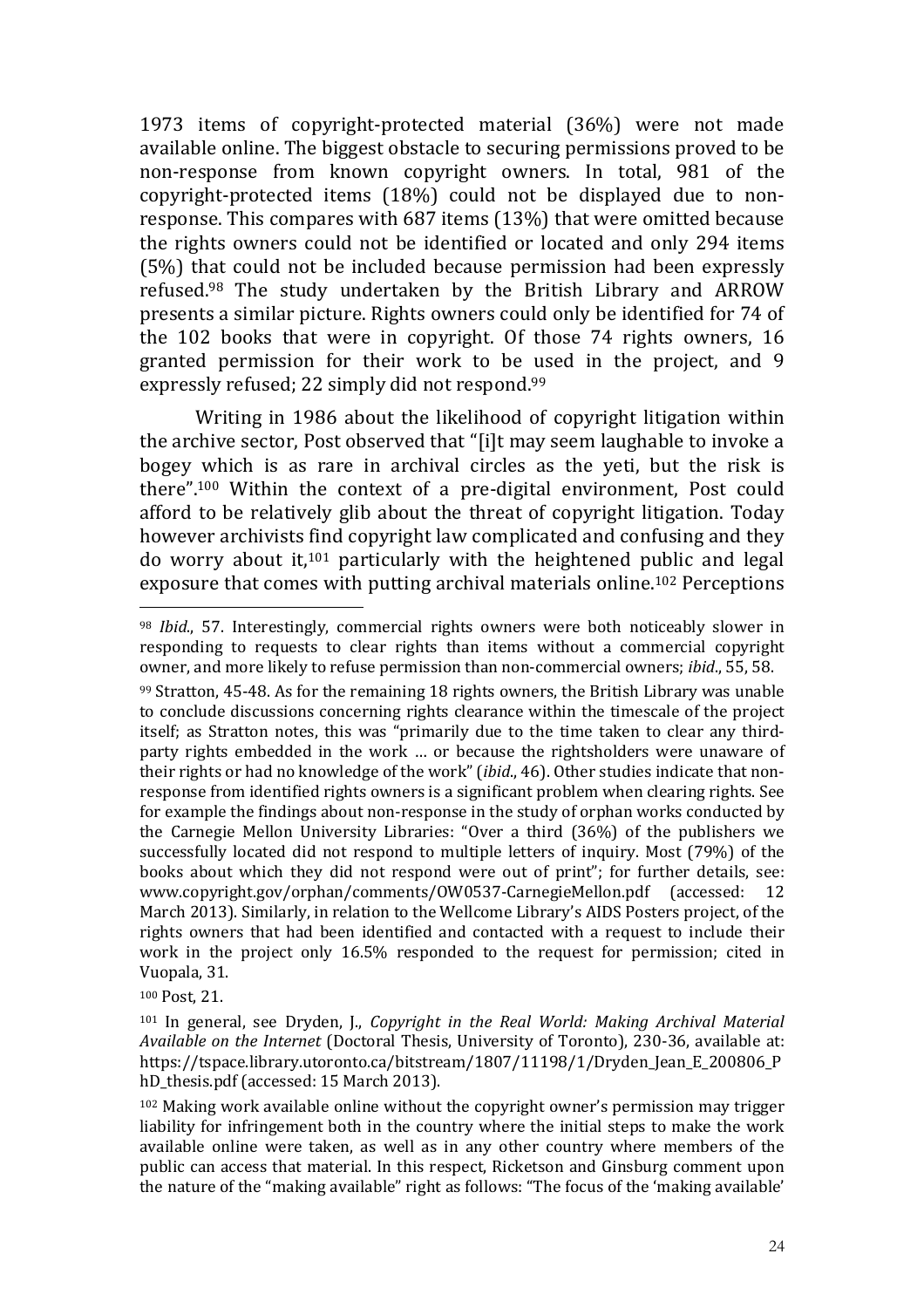of risk tend to dictate how institutions respond when permissions cannot be obtained as a consequence of non-response or when copyright owners cannot be found. In the case of the Jon Cohen Research Collection for example the University of Michigan Library was not willing to make any item available online without having first obtained express permission from the rights owner, a stance that Akmon attributes to the Library's "high aversion to the possibility of copyright litigation".103 Again, Dryden's work is instructive. Two-thirds of her questionnaire respondents indicated that if they were unsuccessful in locating a rights owner, or they did not get a response, they would not use the item in question.104 Similarly, Kenyon and Hudson concluded that institutions are often more inclined to withhold public access to digital content where copyright issues cannot be explicitly resolved, even when substantial efforts have been made to identify or locate copyright owners.<sup>105</sup>

In many respects, the adoption of a risk-averse strategy is entirely understandable. Entrusted with safeguarding the nation's social and cultural record, publicly funded archives do (and should) strive to act within the law at all times (including copyright law) to ensure the continued confidence of funders, contributors and users.106 And yet, as Post put it, lily-white need not mean lily-livered.107 Not all cultural institutions are entirely risk averse and increasingly a more nuanced approach to risk management is being adopted within this sector.108 In this

right seems to train on the individual members of the public who access the work. As a result, it would seem that the right is exercised when the work is made available to the place where the accessing individual is located, rather than from the country from which the communication departed. In other words, the copyright-triggering act would be accessing the work"; Ricketson, S., and Ginsburg, J.C., International Copyright and Neighbouring Rights: The Berne Convention and Beyond, 2 vols (Oxford: OUP, 2010), 1310. By way of comparison, the European Directive on satellite broadcasting specifically stipulates that the exercise of the right of communication only takes place in the Member State where the uplink occurs (or, where "the programme-carrying signals are introduced into an uninterrupted chain of communication leading to the satellite and down towards the earth") and not in those jurisdictions where the signal is received. The reason for adopting this approach was to simplify the process of clearing rights for the purposes of cross-border satellite broadcasting. In general, see Satellite Directive 93/83/EEC, recitals 13-15, and A.1.

<sup>103</sup> Akmon, 47.

 $\overline{a}$ 

<sup>104</sup> Dryden, Copyright in the Real World, 186.

<sup>105</sup> Kenyon and Hudson, 40.

<sup>106</sup> See for example the comments in Maher, William J., "Between Authors and Users: Archivists in the Copyright Vise" (2001) Archival Issues 63-75, 65, as well as Kenyon and Hudson, 40.

<sup>107</sup> Post, 21.

<sup>108</sup> For a useful commentary on how cultural institutions might approach risk management issues when engaging in digitisation initiatives, see Hirtle, P.B., Hudson, E., and Kenyon A.T., Copyright and Cultural Institutions (New York: Cornell University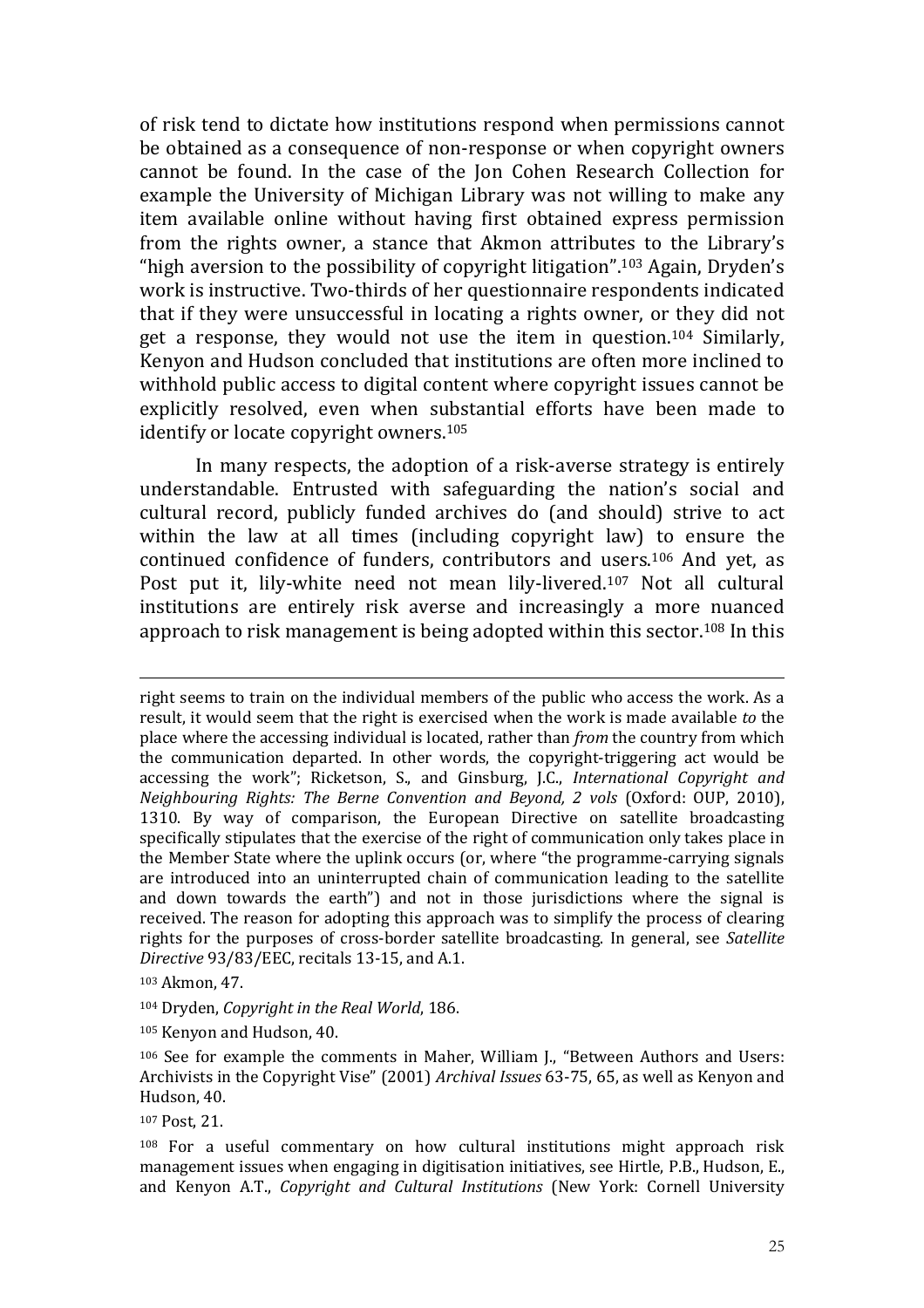regard, JISC's survey of orphan works across the public sector provides an interesting snapshot of different institutional attitudes to risk within the UK. While less than 5% of the institutions surveyed were prepared to digitise, publish or display a particular item if doing so represented a high level of risk to their organisation, 60% of respondents considered that they were putting their organisations at low risk by making use of orphan works either due to their diligence in searching for rights owners or because the material they were dealing with was primarily of academic rather than commercial value.109 Consider again the Wellcome Library's collection of AIDS posters. In relation to the digitisation of orphan works in this collection the Library adopted a "best endeavours" approach to obtaining permission, while promising to immediately remove any content from its website should a previously unknown copyright owner come forward and make such a request.110 What's more, the Library dealt with instances of non-response from an identified rights owner in the same way.111 Technically, making these works available online amounts to copyright infringement; however, the steps taken in good faith to identify and contact potential rights owners, the non-commercial nature of the subject-matter (as well as the fact that the posters are not licensed for commercial use by others),112 and the charitable not-for-profit status of the Library are factors that, in the Library's opinion, mitigate any meaningful threat of litigation. It shaped its digitisation strategy accordingly.<sup>113</sup>

Library, 2009), 193-213. Our thanks to Tim Padfield for drawing our attention to this text (email correspondence with the authors).

 $109$  Korn, 22. In particular, the survey noted that organisations "are keen to limit their liability through a combination of processes, including risk management, disclaimers, passing the responsibility onto an enquirer who wants an image, making sure a larger partner in the project takes on risk and refusing permissions to make copies of Orphan Works where the risk is too great"; *ibid.* 

<sup>110</sup> See: http://library.wellcome.ac.uk/doc\_wtdv025956.html (accessed: 15 March 2013).

<sup>111</sup> Email correspondence with William Schupbach, Prints, Photographs, Paintings and Drawings Librarian, Wellcome Library (16 June 2011). At the time of this correspondence no non-responders had subsequently come forward to request that material be taken down from the AIDS Posters website.

<sup>112</sup> "[T]he AIDS posters were produced not for entertainment etc but for public safety and well-being, often by artists acting gratis and pro bono at a time of crisis"; email correspondence with William Schupbach, Prints, Photographs, Paintings and Drawings Librarian, Wellcome Library (16 June 2011).

<sup>113</sup> For more information on Wellcome's current approach to clearing rights (a "best endeavours approach"), as part of its digitisation programme, see 'Copyright clearance and takedown', available here: http://wellcomelibrary.org/about-this-site/copyrightclearance-and-takedown/ (accessed: 14 March 2013).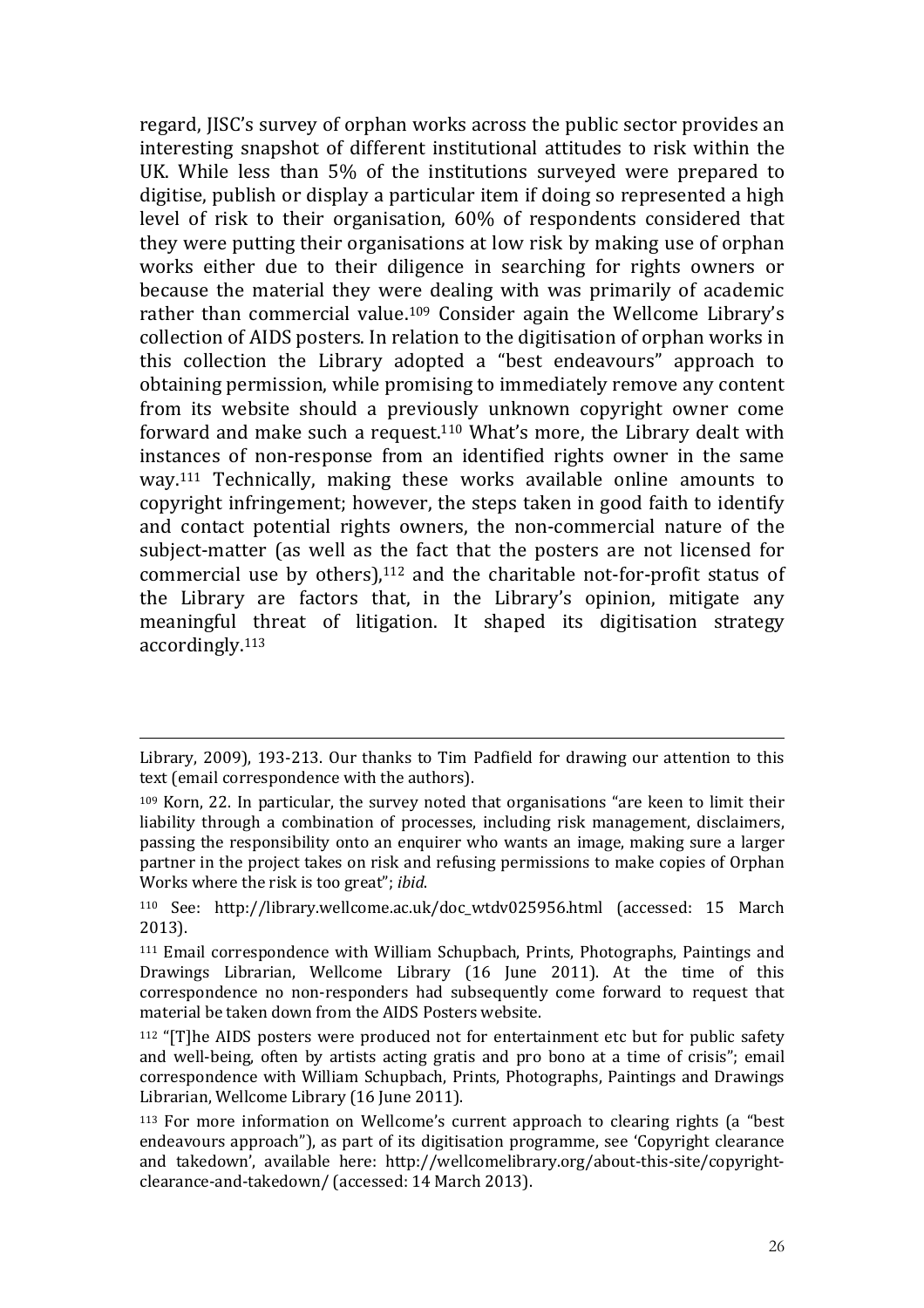## 3.4. Summary

Copyright law has a substantial impact upon institutional practices when making archival holdings available online. The perceived cost of clearing rights impacts digitisation initiatives in that the ease of copyright compliance is often an important factor in determining what materials are included within any particular project. The actual costs involved in identifying and locating rights owners, as well as in actually clearing rights, can use up scarce public sector resources with often unsatisfactory results. Moreover, the cost of securing permissions typically exceeds the actual expense of digitisation as well as the monetary value of the works in question. When rights cannot be cleared, institutions are presented with a choice of either denying access to the material online, or running the risk of possible litigation by making the material available without permission. While some institutions are willing to draw upon a risk management approach in determining their copyright policy, others are entirely riskaverse. Whether archives should feel compelled to engage in any risk management exercise when considering whether to make their collections available online is a point to which we will return. For now, we turn to the recent developments within Europe and the UK to address the specific problem of orphan works.

# 4. ORPHAN WORKS IN EUROPE AND THE UK

The problem posed by orphan works has been referred to a number of times already within this paper. In brief, a copyright-protected work is an orphan work if its rights owner cannot be identified or located by someone seeking permission to perform one of the exclusive rights provided for within the CDPA. There are two particular factors *intrinsic* to the copyright regime itself that contribute to works becoming orphaned.114 First, the international copyright regime prohibits making the subsistence of copyright contingent upon observing any formalities such as registration or affixing a copyright notice.115 That is, unlike other areas of intellectual property law where the acquisition of rights turns upon mandatory registration requirements (for example, patent law), as soon as a qualifying work is created it is automatically copyright-protected. This means that reliable information about the rights owner cannot always be easily or readily acquired, and particularly so for unpublished works. The second factor is the very long duration of the copyright term. In the

<sup>114</sup> For relevant commentary, see: van Gompel, S., "Unlocking the potential of preexisting content: how to address the issue of orphan works in Europe?" (2007) International Review of Intellectual Property and Competition Law 669-702, 672-77; and Khong, D.W.K., "The (abandoned) orphan-works provision of the Digital Economy Bill" (2010) European Intellectual Property Review, 560-64, 560-61.

<sup>115</sup> Berne Convention A.5(2).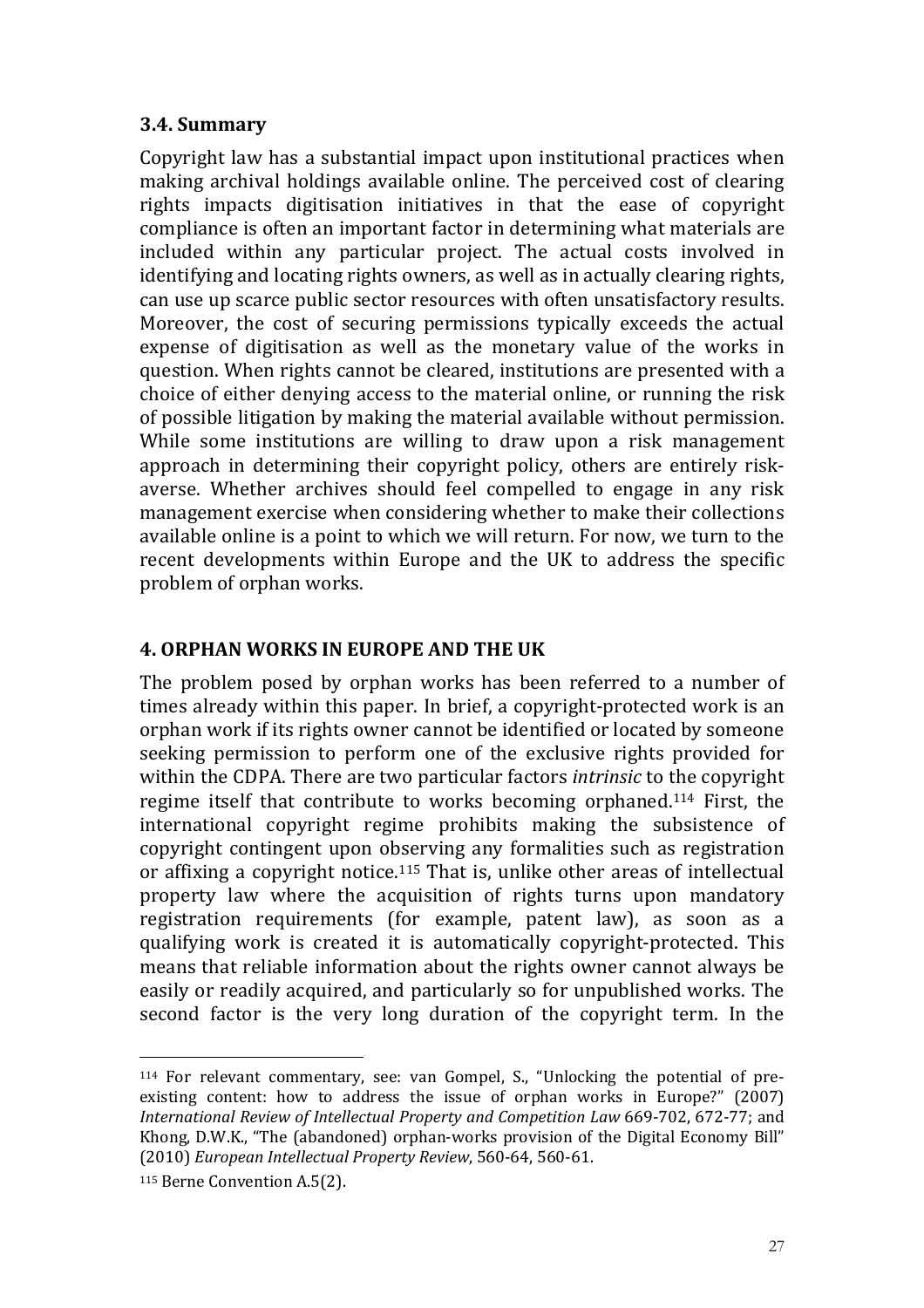absence of a compulsory registration system, tracking a chain of title over a lengthy period of time can be incredibly complicated, especially given that the various economic rights provided by copyright can be separately assigned or licensed to third parties, or indeed inherited by one or more heirs (who are often unaware of their rights), that these rights may have been assigned, licensed or inherited numerous times throughout the course of the copyright term, that corporate rights owners can become bankrupt or simply go out of business, and so on. And of course, this is a problem that is compounded in the UK by the fact that for unpublished works created by an author who died before 1 January 1969 the duration of copyright lasts until 31 December 2039.<sup>116</sup>

In terms of addressing this problem, different solutions have recently been proposed within both Europe and the UK. In Europe, for example, a Comité des Sage (a Reflection Group) was established in April 2010 to provide the European Commission with a set of recommendations on bringing Europe's cultural heritage online.117 In January 2011 the

<sup>116</sup> CDPA, Schedule 1, s.12(4).

<sup>117</sup> Within Europe the issue of orphan works has been on the European Commission's legislative agenda since September 2005 when the Commission launched its i2010: Digital Libraries programme to promote the preservation, digitisation, and online accessibility of material held in cultural institutions. This was followed in August 2006 by the adoption of a Recommendation on digitisation and the online accessibility of cultural content. Among other things, this Recommendation encouraged Member States to create mechanisms to facilitate the use of orphan works. The Commission also established a High Level Expert Group on Digital Libraries to provide advice on the organisational, legal and technical challenges of delivering the i2010: Digital Libraries agenda. This High Level Expert Group subsequently established a Copyright Subgroup charged with (again, among other things) considering the problem posed by orphan works. In October 2006 the Copyright Subgroup issued an Interim Report concluding unanimously that a solution to the issue of orphan works would be desirable, at least for literary and audiovisual works, while emphasising the importance of the interoperability of any solution adopted within the European territory. The Subgroup's Final Report was released in June 2008 providing guidance and recommendations on three key implementation issues concerning orphan works. First, confirming the principle that the use of any orphan work should be contingent upon a prior diligent search for the copyright owner, the Subgroup affirmed the importance of developing sector-specific due diligence guidelines in collaboration with relevant rights owners and cultural institutions. Second, it recommended that Member States establish a series of interlinked national databases and registries of orphan works to make it easier for users to search for and share information about such works. Third, it proposed the creation of national Rights Clearance Centres to assist and advise users on their diligent search obligations, and to licence the use of the work in question. This was followed in July 2008 with the release of the Commission's Green Paper on Copyright in the Knowledge Economy the stated purpose of which was to foster debate on how knowledge for research, science and education could best be disseminated online. Noting the lack of progress on orphan works at a national level, the Green Paper suggested that a harmonized approach might be necessary within Europe. Following a public consultation on the Green Paper, the Commission launched an impact assessment to consider the development of an EU-wide solution to the problem of orphan works. For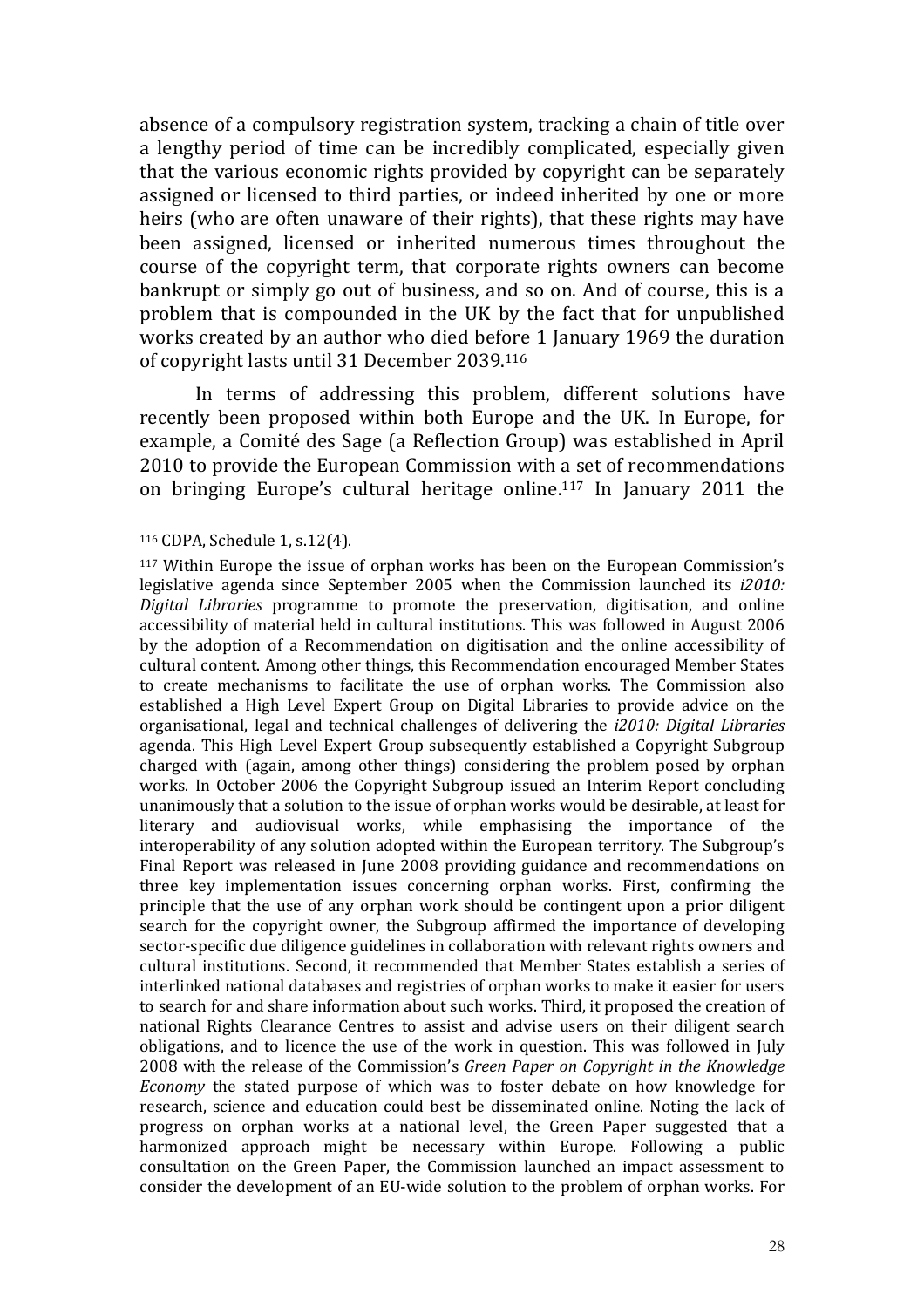Comité recommended that a European legal instrument be adopted as soon as possible to tackle the issue of orphan works and proffered a set of eight principles to guide the development of the same.<sup>118</sup> Four months later, in May 2011, the Commission proposed a draft Directive on certain permitted uses of orphan works (the Orphan Works Directive). The Orphan Works Directive – one of the key initiatives in the Digital Agenda for *Europe*<sup>119</sup> which forms part of the Commission's *Europe* 2020 strategy<sup>120</sup> – was subsequently adopted by the European Parliament on 25 October 2012.<sup>121</sup>

Within the UK the Digital Britain Report in June 2009 promised "changes to the legislative framework around copyright licensing, to tackle problems such as those surrounding the use of so-called orphan works".<sup>122</sup> A legislative framework was put forward in December 2009 when the first draft of the Digital Economy Act 2010 was introduced to the House of Lords,<sup>123</sup> however this was dropped from the Bill as it was rushed through

 $\overline{a}$ relevant details, see: Commission Communication COM (2005) 465; Commission Decision 2006/178/EC of 27 February 2006; Commission Recommendation 2006/585/EC of 24 August 2006; High Level Expert Group (HLG) – Copyright Subgroup, Interim Report (16 October 2006) (available at: http://ec.europa.eu/information\_society/activities/digital\_libraries/doc/hleg/reports/ copyright/interim\_report\_16\_10\_06.pdf); High Level Expert Group (HLG) – Copyright Subgroup, Final Report on Digital Preservation, Orphan Works, and Out-of-Print Works (4 June 2008) (available at: http://ec.europa.eu/information\_society/activities/digital\_libraries/doc/hleg/reports/ copyright/copyright\_subgroup\_final\_report\_26508-clean171.pdf); Green Paper on Copyright in the Knowledge Economy, COM(2008) 466; Communication from the Commission: Copyright in the Knowledge Economy, COM(2009) 532; European Commission Staff Working Paper, Impact Assessment on the Cross-Border Online Access to Orphan Works, SEC(2011) 615, available: http://ec.europa.eu/internal\_market/copyright/docs/orphan-works/impactassessment\_en.pdf (accessed: 15 March 2013).

<sup>118</sup> The New Renaissance: Report of the 'Comité des Sages' (January 2011), available at: http://ec.europa.eu/information\_society/activities/digital\_libraries/comite\_des\_sages/i ndex\_en.htm (accessed: 15 March 2013).

<sup>119</sup> A Digital Agenda for Europe, COM(2010) 245, available at: http://ec.europa.eu/information\_society/digital-agenda/documents/digital-agendacommunication-en.pdf (accessed: 15 March 2013).

<sup>120</sup> Europe 2020: A strategy for smart, sustainable and inclusive growth, COM(2010) 2020, available at: http://ec.europa.eu/eu2020/index\_en.htm (accessed: 15 March 2013).

<sup>121</sup> Directive 2012/28/EU of the European Parliament and of the Council of 25 October 2012 on certain permitted uses of orphan works, available at: http://eurlex.europa.eu/LexUriServ/LexUriServ.do?uri=OJ:L:2012:299:0005:0012:EN:PDF (accessed: 5 February 2013).

<sup>122</sup> Digital Britain: Final Report (June 2009), 17, available at: http://news.bbc.co.uk/1/shared/bsp/hi/pdfs/16\_06\_09digitalbritain.pdf (accessed: 15 March 2013).

<sup>123</sup> Digital Economy Bill (first draft) (November 2009), clause 42. This proposed scheme would have enabled the Secretary of State to establish a licensing body (or bodies) to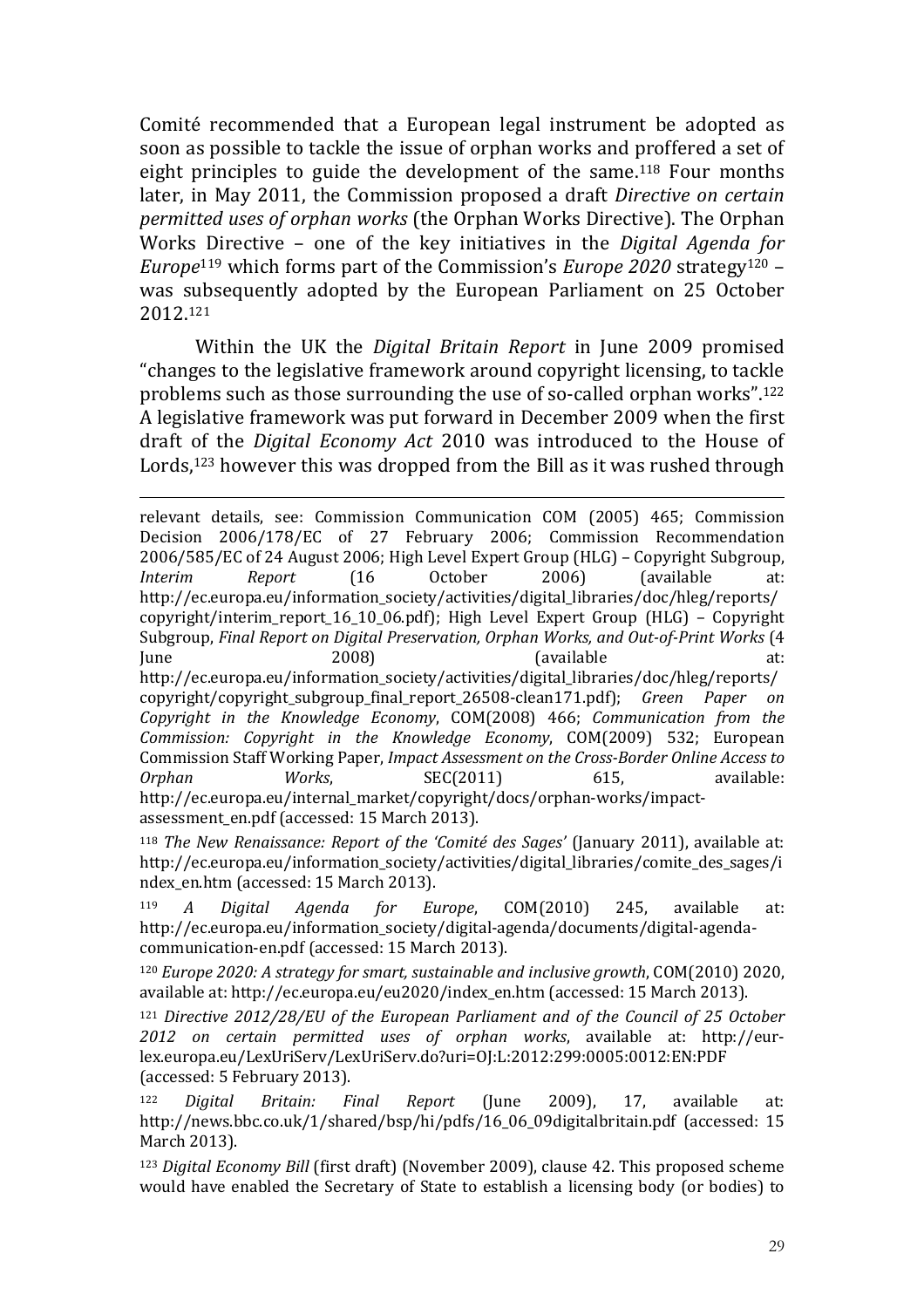the House of Commons shortly after the dissolution of parliament had been announced.124 Thereafter, the Hargreaves Review recommended the adoption of a mechanism to enable the licensing of orphan works,125 and in July 2012 the government once again committed to introducing such a scheme.126 However, before reflecting upon the substance of either the Orphan Works Directive or the government's recent proposals, it will be useful to briefly consider the different solutions to this issue that have been proposed or adopted elsewhere.

# 4.1. Possible solutions to the orphan works problem

Various models have been proposed and adopted for dealing with the problem of orphan works.127 Broadly speaking they can be categorised as solutions that do not require the prospective user to licence the use of the orphan work, and those that do. In relation to the former, two main legislative solutions have been proposed: a specific statutory exception that allows for the use of an orphan work, and a limitation on liability rule. In relation to the latter, again two basic models have been proposed: licensing by a public authority, or that collecting societies licence the use of orphan works in accordance with the principles of extended collective licensing.128 Let us consider each of these four general approaches in turn.

# 4.1.1. A statutory exception for orphan works

It is often suggested that a specific exception allowing for the use of orphan works has yet to be incorporated within any legislative regime.<sup>129</sup>

<sup>124</sup> For relevant commentary, see Khong, 560-64.

<sup>125</sup> Hargreaves Review, 8, 38-40.

 $\overline{a}$ 

<sup>126</sup> HMG, Government Policy Statement: Consultation on Modernising Copyright (July 2012), available at: http://www.ipo.gov.uk/response-2011-copyright.pdf (accessed: 5 February 2013).

<sup>127</sup> For relevant discussion, see: Vetulani, A., The Problem of Orphan Works in the EU: An overview of legislative solutions and main actions in this field (February 2008), 8-14, available at:

http://ec.europa.eu/information\_society/activities/digital\_libraries/doc/reports\_orpha n/report orphan v2.pdf (accessed: 15 March 2013); de la Durantaye, K., "finding a Home for Orphans: Google Book Search and Orphan Works Law in the United States and Europe" (2010-2011) Fordham Intellectual Property, Media and Entertainment Law Journal 229-91, 247-58.

<sup>128</sup> For a discussion of other suggested solutions to the orphan works problem, see van Gompel, 678-99.

<sup>129</sup> Vetulani, 14 ("[A] model based on limitation or exception to copyrights, does not function for the moment in any legislation.")

authorise the use of an orphan work that would otherwise require the consent of a copyright owner, a scheme which anticipated that the grant of a licence would have been conditional upon the payment of an appropriate fee; ibid.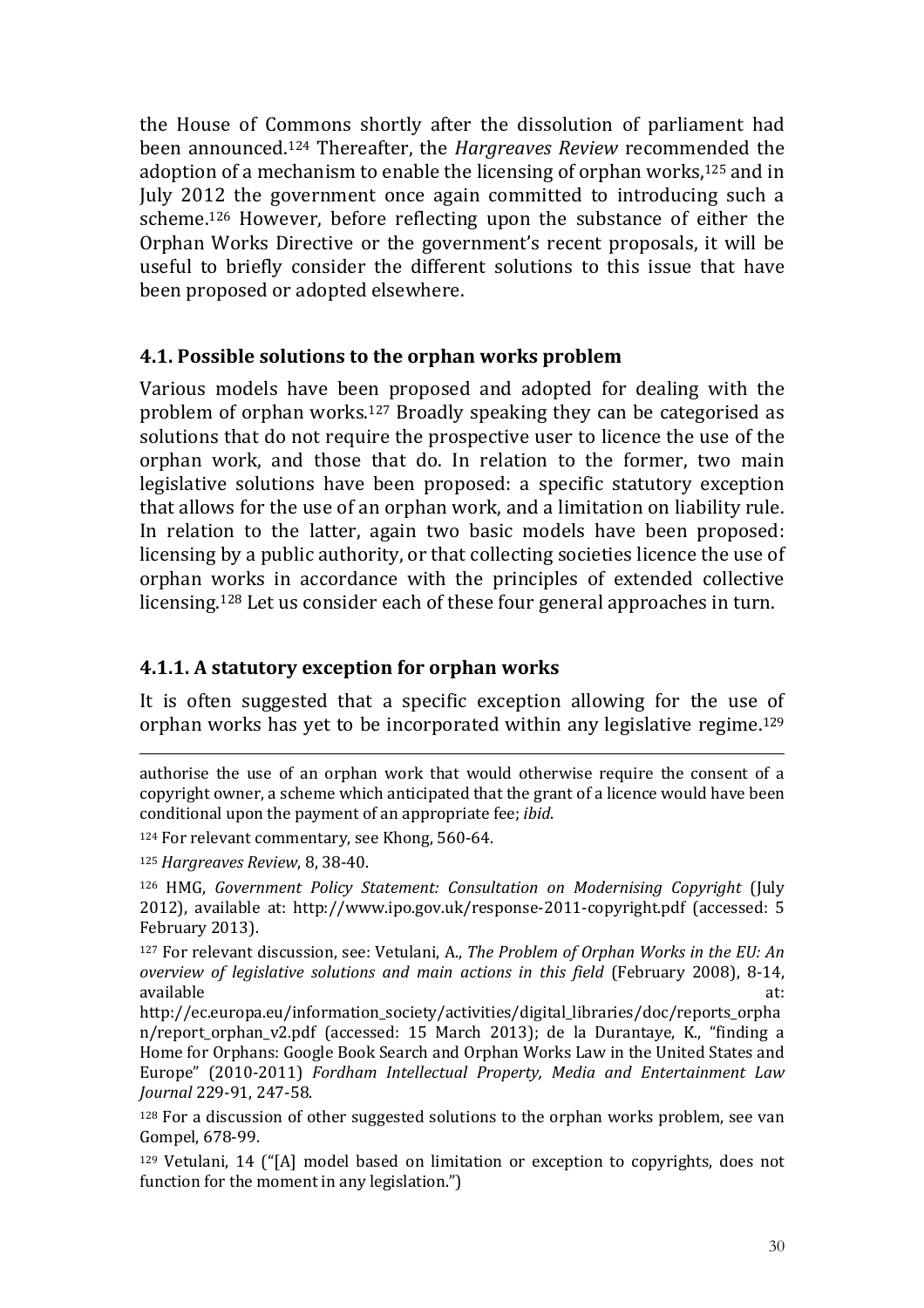As we have already seen however the UK copyright regime does include a statutory exception in the guise of s.7(6) of the 1956 Act, a provision could possibly be relied upon to enable the dissemination of archival material online. The prospective user is neither required to search for or attempt to identify the unknown copyright owner, nor does the provision anticipate that any payment should be made for use. But, as it stands, this exception only extends to unpublished literary, dramatic and musical works, only for work that is more than 100 years old, and only if the author has died more than 50 years before. Moreover, there is little evidence to indicate that this provision is actually actively relied upon within the archival community, or indeed by any other relevant sector within the UK.

# 4.1.2. A statutory provision limiting liability for use

For a model based upon limiting liability for use, it is useful to draw upon the Report on Orphan Works issued by the US Copyright Office in January 2006. After concluding that the orphan works problem was real, albeit difficult to quantify and describe comprehensively, the US Copyright Office recommended the introduction of a statutory provision limiting the remedies available against those making use of an orphan work. The proposal was intended to apply to the use of all types of copyrightprotected orphan work, published as well as unpublished,130 although it would become inapplicable once an owner came forward or was subsequently located.131 Under the proposal, following a reasonably diligent search for the rights owner, a user would benefit from a limitation on the remedies available against him for his use of the orphan work in two ways: in relation to monetary and injunctive relief.

First, any award of damages for use would be limited to reasonable compensation only – in effect, a reasonable licence fee, which might in certain circumstances amount to a low or zero royalty. Of particular interest to the library and archive sector was the further recommendation that an additional limitation on monetary relief be introduced where the user is making non-commercial use of the work and ceases the infringement after receiving notice from the rights owner. In these circumstances, the Report concluded, "there should be no monetary relief at all".132 However, this was tempered by the further suggestion that if and

<sup>130</sup> US Copyright Office, Report on Orphan Works: A Report of the Register of Copyrights (January 2006) 101-102, available at: http://www.copyright.gov/orphan/orphanreport-full.pdf (accessed: 15 March 2013).

<sup>131</sup> As the Report sets out: "[T]he primary goal of this study is to prompt owners and users to find each other and commence negotiation – it is not intended to allow use of works in disregard of the owner's wishes after that owner has been found"; ibid., 97.

<sup>132</sup> Ibid., 118. The Report continues: "Libraries, archives and museums indicated that posting material on the Internet was a primary use they would like to make of orphan works, and that they would take down any material if a copyright owners resurfaced.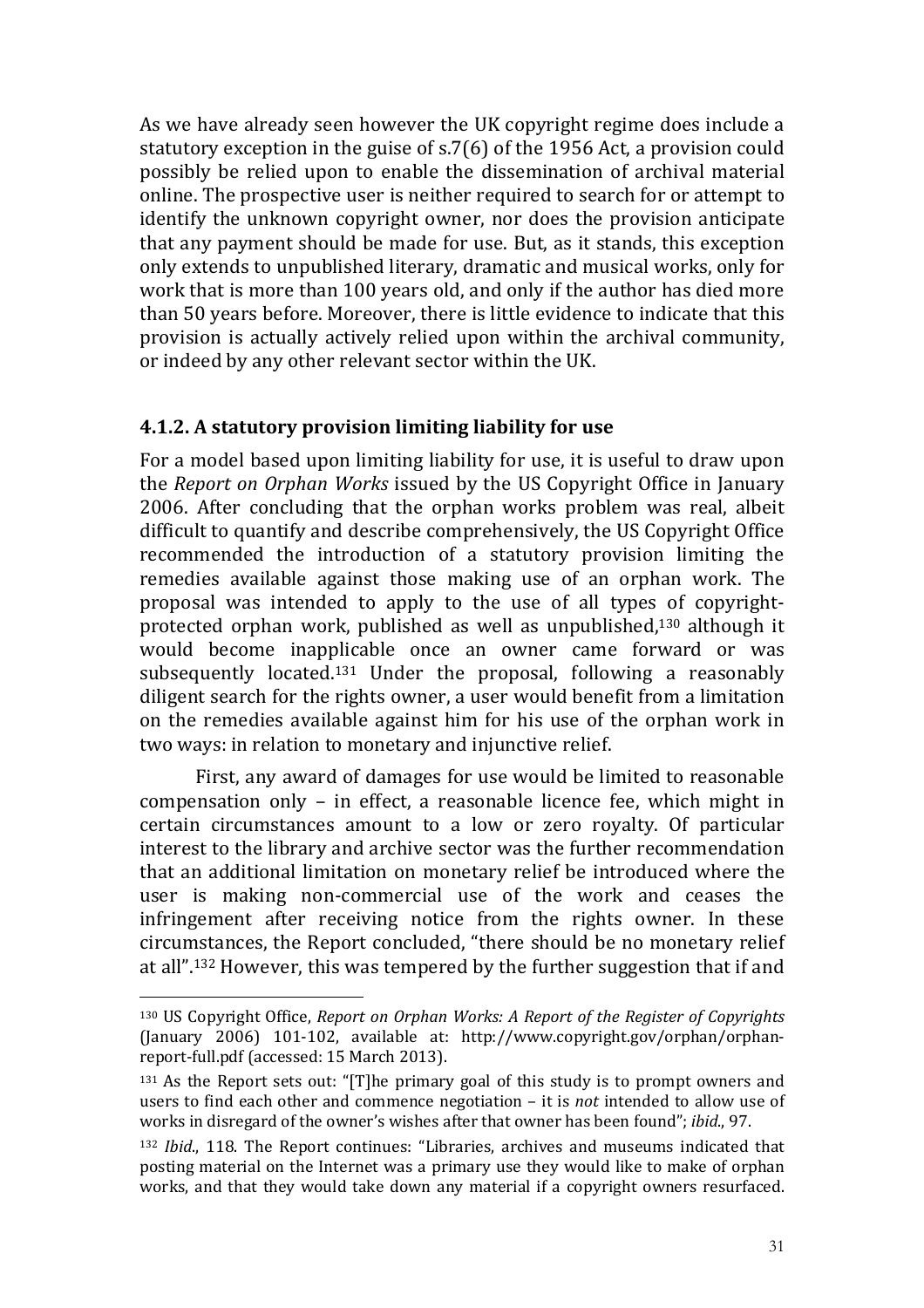when a copyright owner resurfaced, should the relevant institution wish to continue making use of the work it should have to pay reasonable compensation for both its past and future use, rather than just future use.133 Second, the availability of injunctive relief would be limited in two ways. Where the orphan work has been incorporated into a derivative work (for example, using orphan photographs within a published book, or basing a film upon an orphaned novel) then an injunction would not be available to prevent the exploitation of the derivative work, provided that the user pays reasonable compensation to the rights owner.134 In all other cases, full injunctive relief would be available to prevent the continued use of the work subject to the court mitigating any unnecessary hardship upon the user in question.<sup>135</sup>

Following these recommendations legislation was proposed in both 2006 and 2008 providing for the introduction of a new section, s.514, in Chapter 5 of the Copyright Act 1976 (concerning infringement and remedies),136 but without success.137 More recently, in the wake of the decision in Authors Guild v. HathiTrust (2012),<sup>138</sup> the US Copyright Office

<sup>133</sup> Ibid., 118.

 $\overline{a}$ 

<sup>134</sup> Ibid., 120.

135 Ibid., 120-21. The Report gives the example of a user who had printed 10,000 copies of a book that have yet to be sold, in which case the injunction might be tailored to allow the user to sell his existing copies but not to print or publish any more; ibid.

<sup>136</sup> See: Orphan Works Act of 2006, H.R. 5439, 109th Cong. (2006); The Copyright Modernization Act of 2006, H.R. 6052, 109<sup>th</sup> Cong. (2006); Orphan Works Act of 2008, H.R. 5889, 110th Cong. (2008); and the Shawn Bentley Orphan Works Act of 2008, S.2913, 110th Cong. (2008).

<sup>137</sup> For relevant commentary, see Aaron, J., "The Authors Guild v. HathiTrust: A way forward for digital access to neglected works in libraries" (2012) Lewis & Clark Law Review 1317-47, 1323-24.

<sup>138</sup> Authors Guild v. HathiTrust (SDNY, 10 Oct. 2012) 11 CB 6351 (HB). The HathiTrust case concerned an action taken by a consortium of individuals and associational organisations alleging the unauthorised reproduction and distribution of books owned the defendants. The defendants consisted of a group of university research libraries who, in 2008, formed a partnership named HathiTrust. The partnership was established with the aim of creating a centralized, comprehensive database of the member libraries' digitised copies of books in their collections. Initially, these digital copies were produced in collaboration with the Google Books project, but HathiTrust now also collaborates with the Internet Archive and Microsoft, as well as developing digitisation initiatives inhouse. In addition, four of the HathiTrust libraries established an Orphan Works Project, led by the University of Michigan Library (see: http://www.lib.umich.edu/orphanworks/faq (accessed: 14 March 2013)). The Orphan Works Project was designed to "identify and make available to University students, faculty and library patrons full copies of so-called 'orphan works'"; Authors Guild v. HaithiTrust, 3. The process to determine which works would be included in the project involved deciding whether a

This additional provision provides certainty about their exposure in that circumstance. If the organization wishes to continue making use of the work, it would have to pay reasonable compensation for its past use, and, as described below, for future use of the work".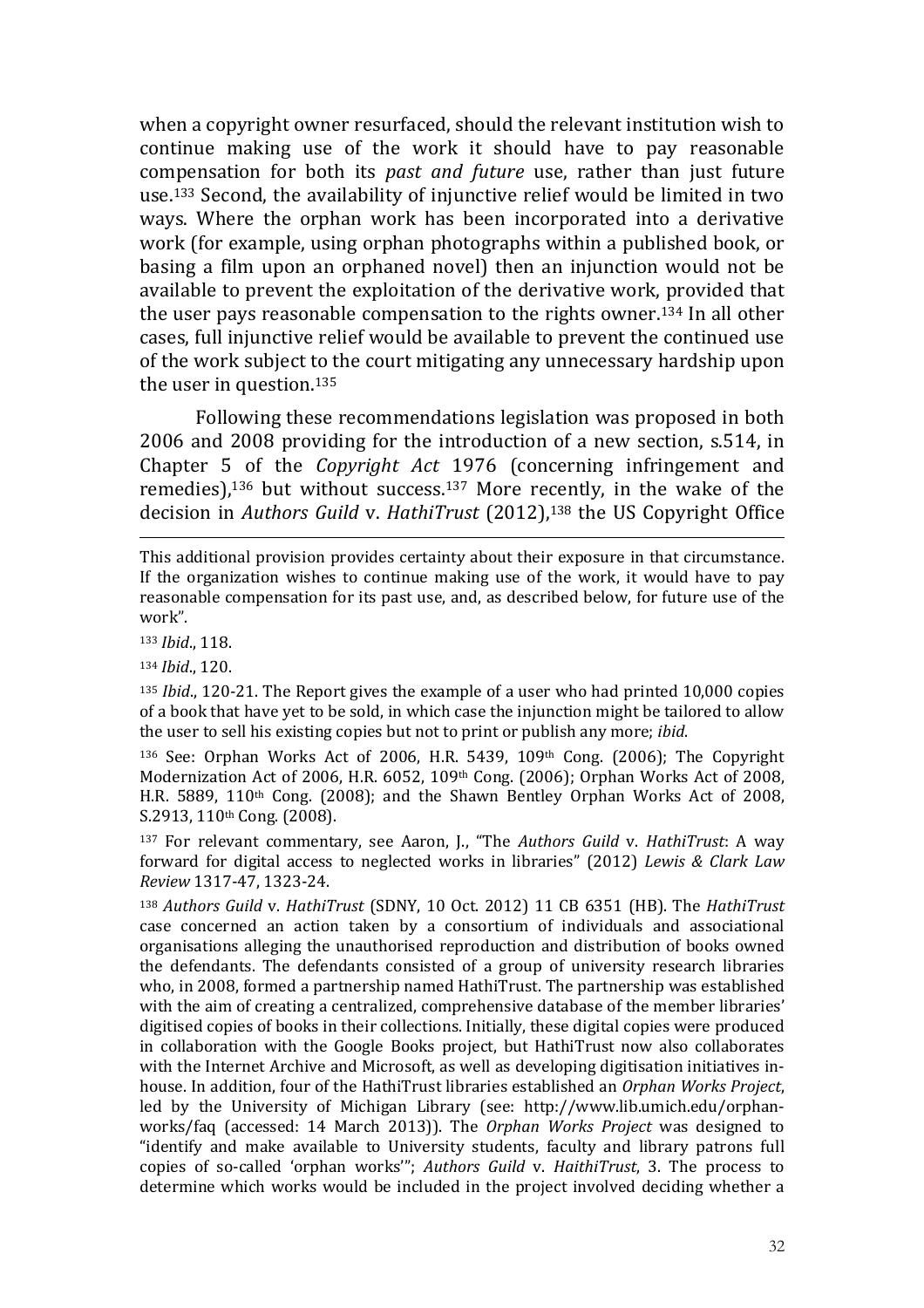has launched a new review of the issue of orphan works under US copyright law. In particular, the Copyright Office is seeking views on the continued viability of the limited liability model with respect to the occasional and case-by-case use of orphan works, as well as potential solutions to the orphan works phenomenon within the context of mass digitisation initiatives.<sup>139</sup>

## 4.1.3. Licensing by a public authority

 $\overline{a}$ 

Canada adopted this model as a solution to the orphan works phenomenon in 1988.140 When a prospective user has made a reasonable but

work was commercially available, and if not, attempting to contact the rights owner. If that proved unsuccessful HathiTrust would then list the bibliographical information for the work on their Orphan Candidates webpage for 90 days, after which time the work would become available for "full view" for University of Michigan students, staff and other authenticated users and visitors to libraries across the University of Michigan's campuses. In the HathiTrust decision, Baer J held that digitising works for the purposes of preservation ("the protection of the Defendant's fragile books"), to provide enhanced search capabilities, and, most importantly, to enable access for the print-disabled ("the unprecedented ability of print-disabled individuals to have an equal opportunity to compete with their sighted peers"), constituted fair use under s.107 of the US Copyright Act 1976. The case did not, however, decide upon the lawfulness of HathiTrust's Orpan Works Project. Shortly after the claimants filed their original complaint the University of Michigan suspended the Orphan Works Project (the procedures used to identify orphan works apparently allowed a number of works to appear on the project's Orphan Works list in error), and at the time of writing the project remains in suspension. That said, the complainants sought a declaration from the court that digitisation pursuant to the Orphan Works Project at some point in the future would constitute infringement. Baer J rejected the claim as "not fit for adjudication". He continued: "Were I to enjoin the OWP, I would do so in the absence of crucial information about what the program will look like should it come to pass and whom it will impact … If and when that time comes, [the claimants] can request relief"; Authors Guild v. HaithiTrust, 11. For information about HathiTrust, and further commentary on the case see: HathiTrust Digital Library, "Welcome to the Shared Digital Future", available at: http://www.hathitrust.org/about (accessed: 14 March 2014); and, Aaron, "The Authors Guild v. HathiTrust", 1318-20. For a general critique of the relevance of the HathiTrust decision for US-based orphan works digitisation initiatives, see Aaron, ibid.

<sup>139</sup> US Copyright Office, "Orphan Works and Mass Digitization: A Notice by the Copyright Office, Library of Congress on 10/22/2012", available at: https://www.federalregister.gov/articles/2012/10/22/2012-25932/orphan-worksand-mass-digitization (accessed: 14 March 2013).

<sup>140</sup> Similar systems have been adopted in a number of other jurisdictions, including: South Korea (art.50 of the 1957 Copyright Act (as amended) provides that the Minister of Culture and Tourism can authorise the use of published orphan works); Japan (art.67(1) of the 1970 Copyright Law (as amended) provides that the Commissioner of the Agency for Cultural Affairs can grant a compulsory licence to make use of a published orphan work); India (s.31A of the 1957 Copyright Act (as amended) provides that the Indian Copyright Board can direct the Registrar of Copyrights to grant a compulsory licence for the use of published and unpublished orphan works); and, Hungary (A.57 of the 1999 Copyright Act (as amended) enables the Hungarian Patent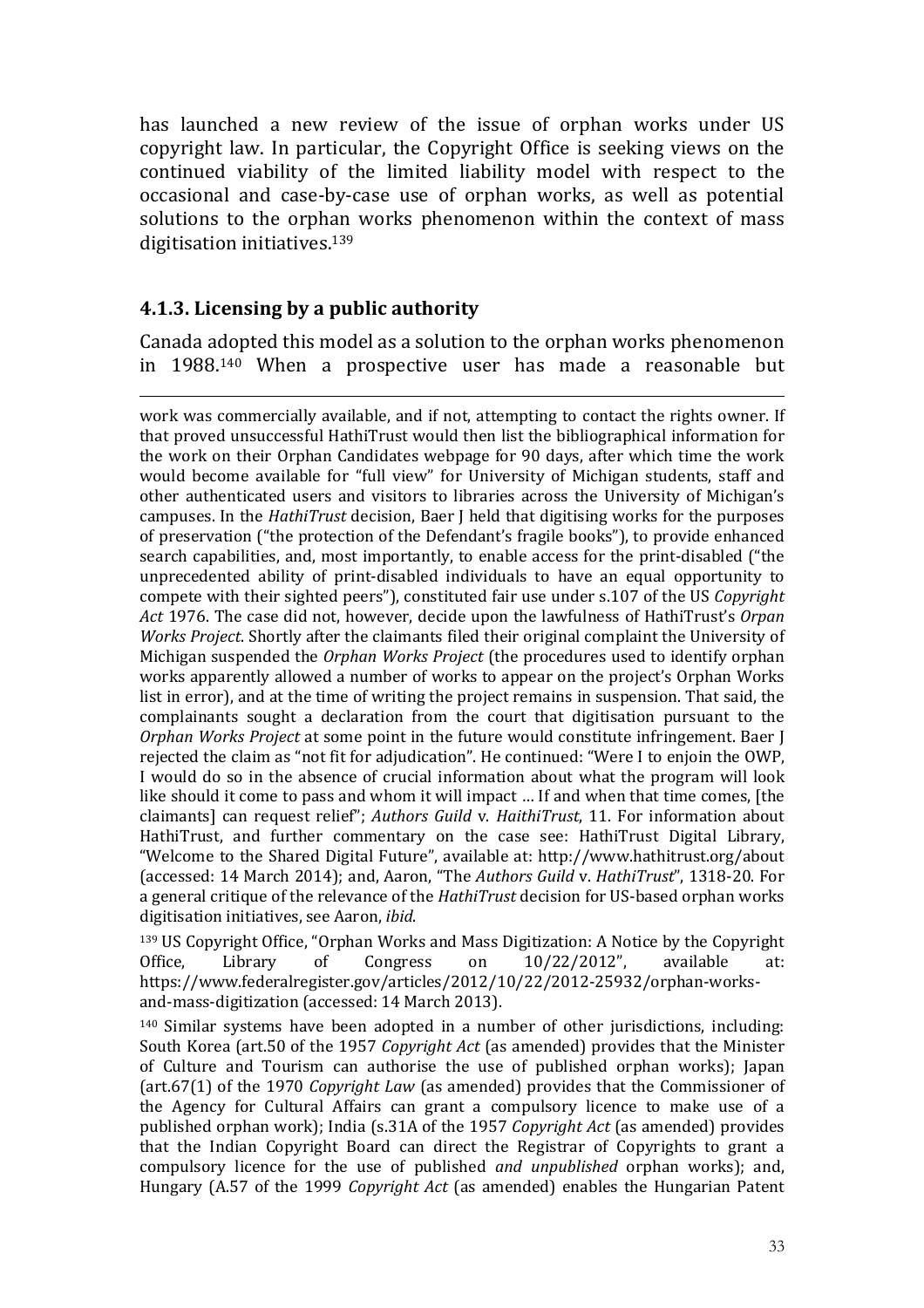unsuccessful effort to locate a rights owner he can apply to the Canadian Copyright Board for a licence to make use of the orphan work.141 This legislative provision extends only to published works and sound recordings, as well as fixed communication signals and performances.<sup>142</sup> Licences granted under this provision are non-exclusive, limited to the territory of Canada alone, and subject to such terms and conditions as the Board see fit.143 They are also conditional upon payment of a licence fee set by the Board which is generally ordered to be paid directly to the collecting society that would ordinarily represent the untraceable copyright owner.144 The copyright owner can recover the fee up to five years after the licence granted by the Board has expired. Thereafter the collecting society is free to use any unclaimed funds for the benefit of its members<sup>145</sup>

The Canadian regime has been criticised on account of the wide discretion that s.77 confers upon the Copyright Board (both to grant licences and to set licence terms and conditions), for being administratively burdensome, for omitting unpublished works from its remit,146 for involving collecting societies in the licensing process, and,

 $\overline{a}$ 

<sup>143</sup> A.77(2).

Office to grant compulsory licences to make use of orphan works for a maximum period of five years). For a discussion of the orphan works regimes in Canada, Japan, India and Hungary see Favale, M., Kretschmer, M, and Mendis, D., "The Treatment of Orphan Works under Copyright Law in Seven Jurisdictions: A comparative review of the underlying principles" (2012) (unpublished Research Paper on file with the authors). In the UK, the CDPA operates this model in very limited circumstances: the Copyright Tribunal may, upon the application of a person wishing to make a copy of a recording of a performance, give consent to make such a copy where the identity or whereabouts of the person entitled to the reproduction right cannot be ascertained by reasonable inquiry (s.190).

<sup>141</sup> Canadian Copyright Act 1985 C-42, A.77. The Board can only grant licences for the various activities set out in ss.3, 15, 18 and 21 of the 1985 Act. For recent analyses of the Canadian orphan works scheme, see de Beer, J., and Bouchard, M., Canada's "Orphan Works" Regime: Unlocatable Copyright Owners and the Copyright Board (December 2009), available at: http://www.cb-cda.gc.ca/about-apropos/2010-11-19-newstudy.pdf (accessed: 15 March 2013), and Favale, Kretschmer and Mendis, 30-37.

<sup>142</sup> A.77(1).

<sup>&</sup>lt;sup>144</sup> While the Copyright Board has rejected the argument that a reasonable fee for using an orphan work might be set at zero, it has not always required that a licence fee be paid in advance; de Beer and Bouchard, 24-25.

<sup>145</sup> A.77(3). See also: Copyright Board Canada, Unlocatable Copyright Owners Brochure (July 2001), available at: http://www.cb-cda.gc.ca/unlocatableintrouvables/brochure1-e.html (accessed 22 April 2012). In practice, the Board permits collecting societies to make use of these orphan work licence fees from the outset, provided that the society guarantees to compensate the copyright owner within the relevant statutory period; de Beer and Bouchard, 26.

<sup>146</sup> As already stated, s.77 applies to published works and sound recordings, and fixed communication signals and performances. Fixation however is obviously not the same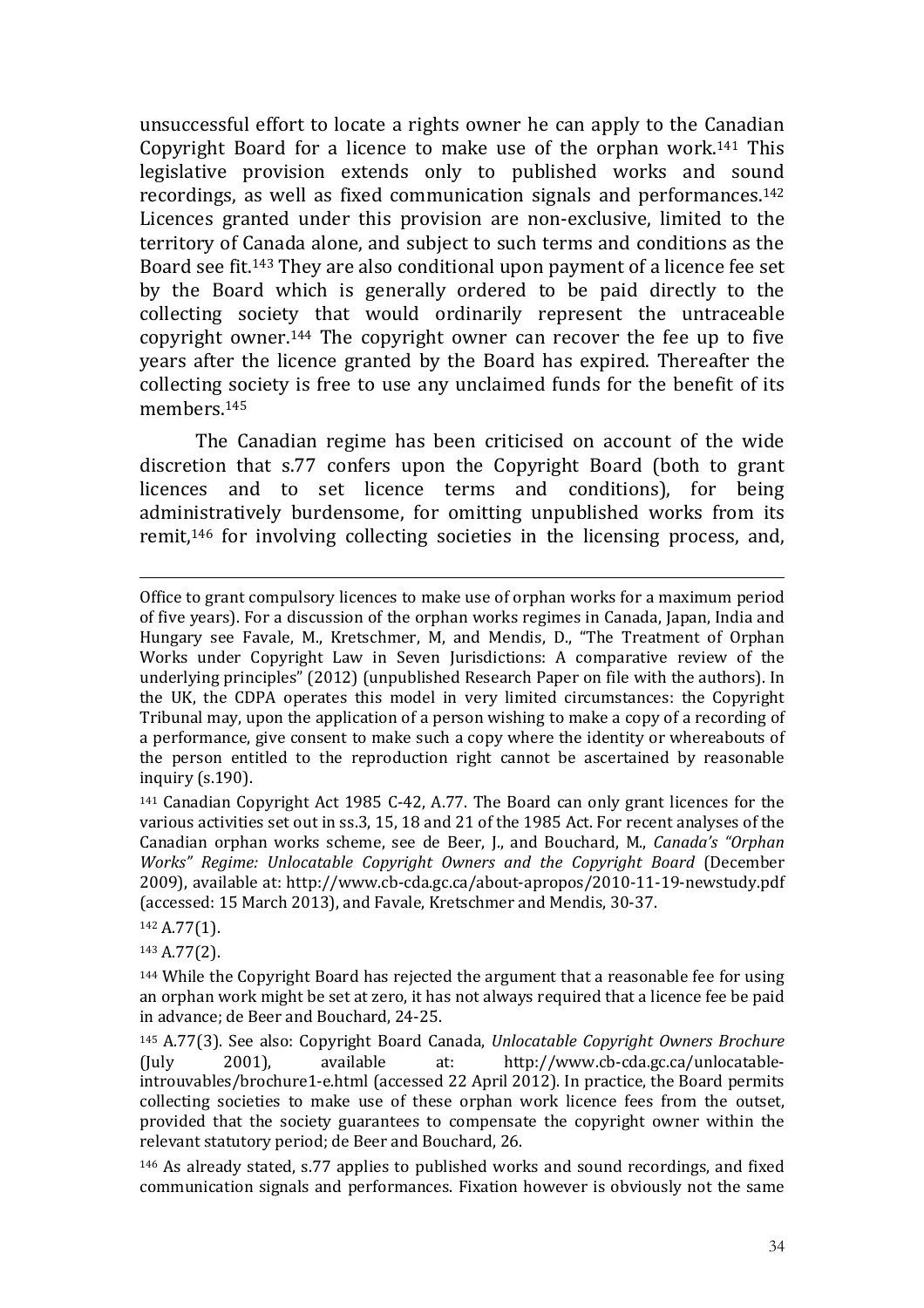more generally, for delivering little in the way of actual public benefit.147 In relation to the latter, it is certainly true that the Copyright Board has issued relatively few licences with respect to the use of orphan works. Indeed, at the time of writing, since the introduction of this scheme only 274 applications have resulted in a determination by the Copyright Board; of these, 266 licences have been granted,148 and 8 have been denied.<sup>149</sup> That said, applications are often withdrawn or abandoned because the copyright owner has been found with the help of the Copyright Board. Moreover, a single application may contain a request to licence multiple orphan works. So, for example, whereas by the end of 2009 the Copyright Board had only dealt with 421 applications under s.77, these applications related to more than 12,500 different works.<sup>150</sup>

#### 4.1.4. Extended collective licensing (ECL)

 $\overline{a}$ 

Recital 10 of the European Commission's 2006 Recommendation on the online accessibility of cultural material suggests that licensing mechanisms should be promoted in close cooperation with rights owners to address problems such as orphan works. First developed in the Nordic countries in the 1960s to facilitate the mass licensing of copyright-protected works within the broadcasting sector,151 the concept of extended collective

as publication. In this respect s.77 does extend to certain unpublished works in that a performance or a communication signals may have been fixed but may never have been made available to the public. See de Beer and Bouchard, 12.

<sup>&</sup>lt;sup>147</sup> See for example the comments in the US Copyright Office's Report on Orphan Works, 83, 114. See also: British Screen Advisory Council, Copyright and Orphan Works: A Paper Prepared for the Gowers Review by the British Screen Advisory Council (2006), 11, available at: http://webarchive.nationalarchives.gov.uk/+/http:/www.hmtreasury.gov.uk/gowers review index.htm (accessed: 15 March 2013), and the various criticisms considered in de Beer and Bouchard, 9-31.

<sup>148</sup> For details, see: http://www.cb-cda.gc.ca/unlocatable-introuvables/licences-e.html (accessed: 6 February 2013).

<sup>149</sup> For details, see: http://www.cb-cda.gc.ca/unlocatable-introuvables/denied-refuseese.html (accessed: 6 February 2013).

<sup>150</sup> de Beer and Bouchard, 32 (although at different times in their report de Beer and Buchard also claim that the total number of files opened by the Copyright Board is either 411 or 441).

<sup>151</sup> Riis, T., and Schovsbo, J., "Extended Collective Licences and the Nordic Experience: It's a Hybrid but is it a Volvo or a Lemon?" (2009-2010) Columbia Journal of Law and the Arts 471-98, 473-76. In Denmark ECL is now relied upon for mass licensing in a number of different areas, including: reproduction within educational institutions or by business enterprises; recordings of works in broadcasts for the visually impaired; broadcasts by certain national Danish TV companies; broadcast by certain national TV companies of works in their archives; cable retransmission to more than two connections; and, digital reproduction by libraries. Ibid., 474. See also Koskinen-Olsson, T., "Collective Management in the Nordic Countries", in Gervais, D., ed., Collective Management of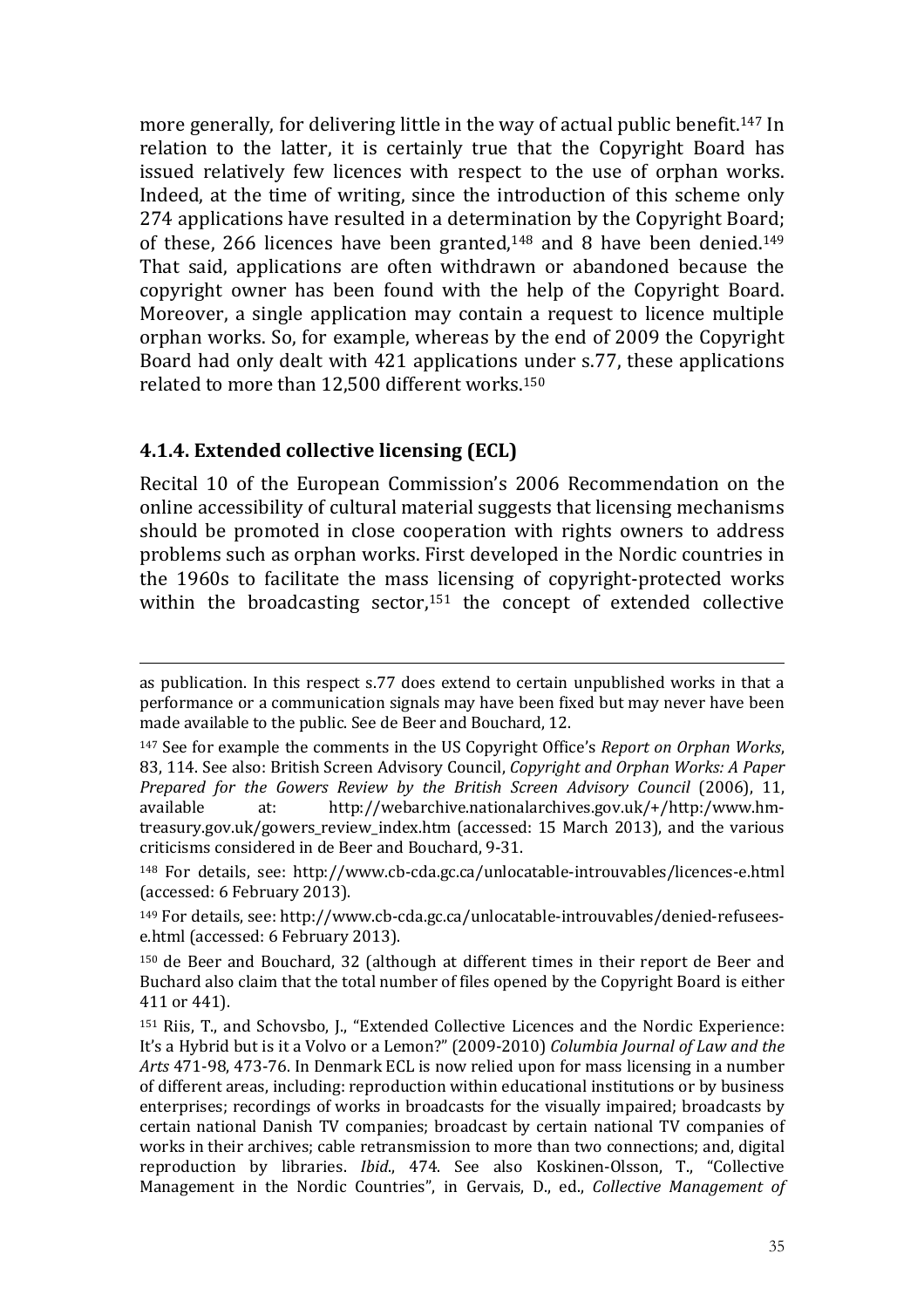licensing (ECL) provides one such mechanism.152 It turns upon a voluntary transfer of rights from rights owners to a collecting society combined with a legal extension of the repertoire of the society to encompass rights owners that are not members of that society.153 That is, an organisation that collectively manages the interests of a substantial number of rights owners is given a statutory mandate to grant licences to prospective users on behalf of rights owners who have not formally agreed to be represented by the organisation.154 The extended collective licence applies to all rights owners in the given field, whether domestic or foreign, deceased, and unknown or untraceable.155 Rights owners who are not formally represented by the organisation can only subsequently claim remuneration for the use of their work against the organisation, and not the end user.156 Typically, although not always,157 rights owners who are not members of the collecting society can opt out of the system such that they will not be covered by any licence granted by the collecting society. In this way, ECL avoids becoming a form of compulsory licensing that might otherwise violate well established principles of the international copyright regime.<sup>158</sup>

From the user's perspective, the obvious advantage of this model is that the relevant collecting societies effectively become a one-stop shop for licensing the use of large numbers of works without the need to negotiate with individual rights owners, and, with respect to orphan works, without the need to engage in a reasonable or diligent search for their owners.159 For a cultural institution embarking upon a mass digitisation project, given the time and costs involved in searching for rights owners and clearing rights this would be a considerable gain.

<sup>152</sup> For others, see van Gompel, 686-91.

 $\overline{a}$ 

<sup>153</sup> Gervais, D., "Collective Management of Copyright: Theory and Practice in the Digital Age", 21, in Gervais, Collective Management of Copyright, 1-28.

 $154$  For example, s.16(a) of the Norwegian *Copyright Act* 1961 provides that archives, libraries and museums "can make copies of published works in the[ir] collections and make such works available to the public if the conditions of the extended collective licence pursuant to section 36 first paragraph are fulfilled".

<sup>155</sup> Although ECL was not initially developed to address the orphan works phenomenon it does largely eliminate the problem which orphan works present, at least within the jurisdiction to which the ECL applies.

<sup>156</sup> That is, upon the grant of a licence, the user can make use of the work safe in the knowledge that they will not be sued for copyright infringement.

<sup>157</sup> Riis and Schovsbo, 476, n.13.

Copyright and Related Rights, 2nd ed. (The Netherlands: Kluwer Law International, 2010), 283-306.

<sup>&</sup>lt;sup>158</sup> For a discussion of this and other aspects of the extent to which ECLs are compliant with international copyright norms, see Riis and Schovsbo, 481-95.

<sup>&</sup>lt;sup>159</sup> For a discussion of the way in which the Danish copyright legislation regulates the use of orphan works by way of ECL, see Favale, Kretschmer and Mendis, 16-21.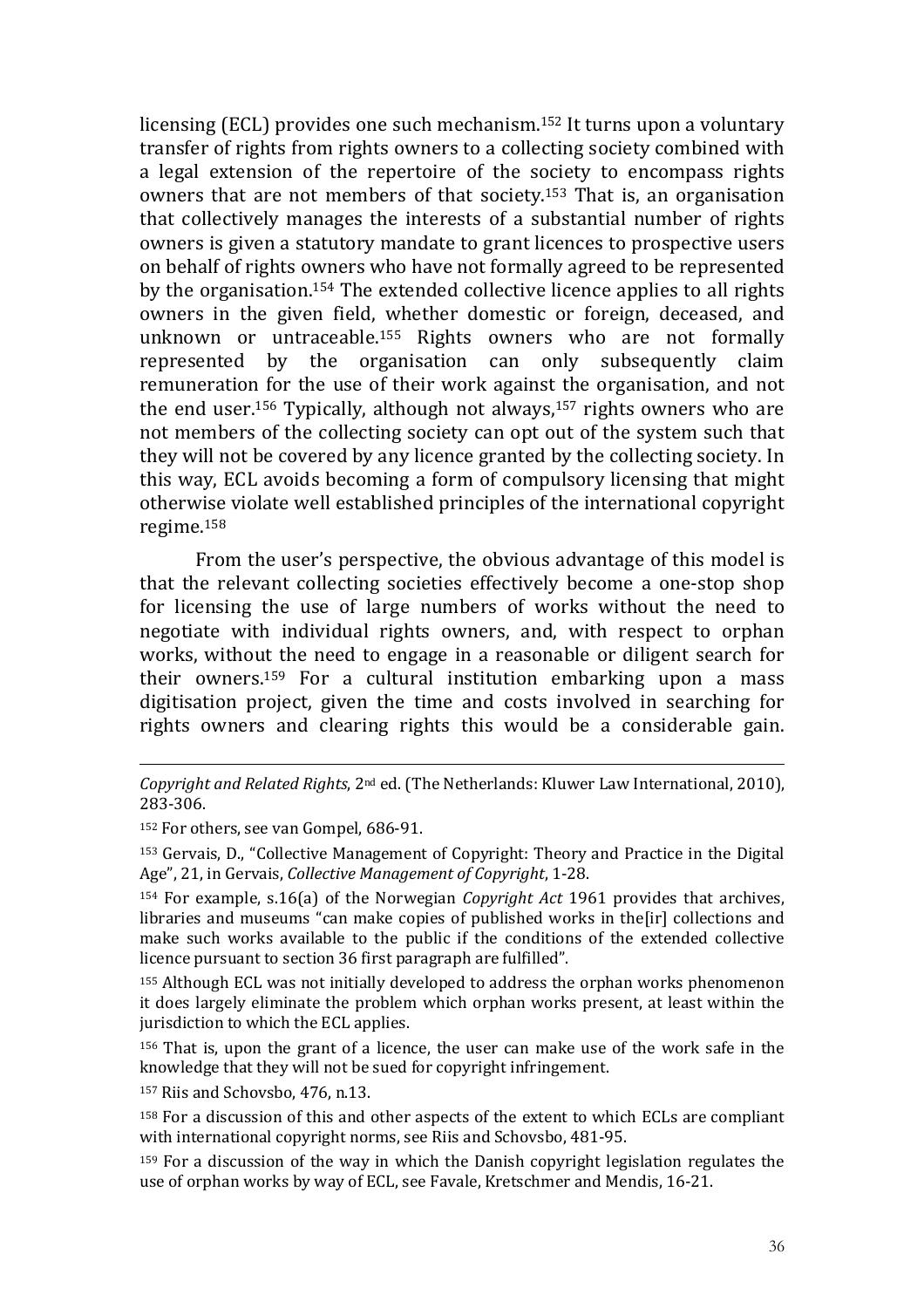However there are two important aspects of ECL to bear in mind. First, with respect to the work of unrepresented rights owners the operation of ECL is necessarily territorial in nature. That is, the relevant collecting society can only grant permission for the use of these works within its own national jurisdiction. As Ringnalda puts it, "[j]ust as with exceptions and limitations, the effect of an extended collective licence is limited to the territory of the country under whose laws it was granted".160 Second, relying upon a licence granted by a collecting society might prove to be equally costly in the long run, in that traditionally these licences do not differentiate between the charge for using an orphan work and the charges that apply to the rest of the works subject to the licence.161 This is based upon the rationale that the commercial rates negotiated on behalf of members of the collecting society will prima facie be acceptable to rights owners who are not members, given the society's mandate to manage the interests of a large number of rights owners seeking to exploit the same type of work.162 To licence the use of works by non-members on different terms and conditions would otherwise undermine the legitimacy of the ECL model. As a consequence however cultural institutions may find that they are paying to make use of materials for non-commercial purposes that rights owners – if asked – might ordinarily be willing to permit for free.<sup>163</sup>

<sup>160</sup> Ringnalda, A., "Orphan Works, Mass Rights Clearance, and Online Libraries: The Flaws of the Draft Orphan Works Directive and Extended Collective Licensing as a Solution" (2011) Medien und Recht International 3-10; see also Riis and Schovsbo, 498.

<sup>161</sup> In this regard, reference is often made to the Norwegian National Library's Bokylla project (http://www.nb.no/bokhylla). The project involved making more than 50,000 in-copyright books available online, all of which were licensed under an ECL agreement at  $\epsilon$ 0.067 per page per year, whether the work was orphan or not. Scaling these costs up to account for the estimated total number of orphan books within Europe, the European Commission has estimated that treating orphan works in the same way as non-orphans would result in an annual cost of around €1.625bn to make Europe's orphan books available online; Impact Assessment (Orphan Works), 27-28. Given the potential costs involved in making all types of orphan works available online under a traditional form of ECL, and the fact that many owners of orphan works may never reappear to lat claim to their copyright, it is reasonable to question whether the same (or even similar) commercial rates should apply to both orphan and non-orphan works. And certainly, the scale of these anticipated costs appears to have been one of the influential factors in shaping the proposed Orphan Works Directive and its rejection of the ECL model; Impact Assessment (Orphan Works), 27-28 (for further discussion, see below).

<sup>162</sup> Foged, T., "Licensing schemes in an on-demand world" (2010) European Intellectual Property Review 20-28, 22.

<sup>163</sup> In relation to making payment for the use of orphan works in mass digitisation projects, Vuopala notes that the issue of paying remuneration generally arises only when cultural institutions are negotiating for use with collecting societies. By contrast, "when institutions have contacted the authors directly most of them have not claimed any remuneration "because they value the fact that their works would be accessible for teaching and educational purposes""; Vuopala, 14. See also the comments of Dame Lynne Brindley on digitisation initiatives undertaken by the British Library: "Much of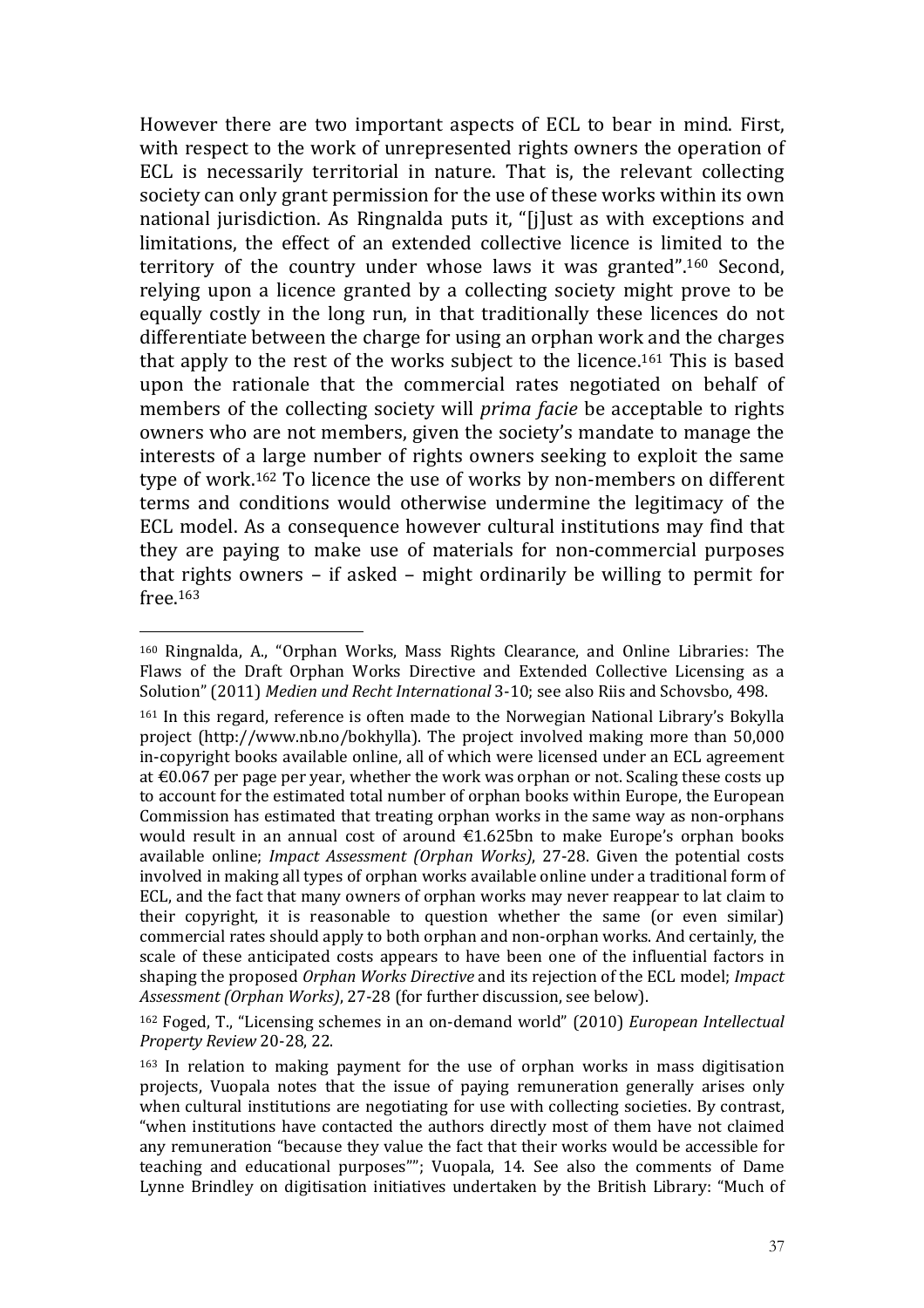The fact that the user need no longer conduct a diligent search does not necessarily mean that this responsibility is taken up by the relevant collecting society. In this respect relying upon a system of ECL administered by collecting societies gives rise to an obvious potential conflict of interest between rights owners that are members of the organisation and the unidentified owners of orphan works. Why, for example, would a collecting society invest any significant time or effort in identifying and locating the owners of orphan works when the consequence of identifying fewer owners means that more money in unclaimed fees can be applied for the benefit of its existing members? And this is of particular concern to foreign copyright owners whose work is licensed under an ECL scheme. Aside from the obvious practical difficulties of discovering whether one's work has been licensed for use in another jurisdiction by an unfamiliar collecting society, as Riis and Schovsbo point out, the actual allocation policies of collecting societies operating ECL schemes often do not result in any remuneration being paid to foreign rights owners.164 The fact that, in practice, domestic rights owners are treated more favourably than foreign owners raises obvious questions about whether ECL schemes are compliant with the principle of national treatment as set out in the Berne Convention. Within Europe, similar questions can be asked about compliance with A.18 of the Treaty on the Functioning of the European Union which prohibits any direct or indirect discrimination on the grounds of nationality.<sup>165</sup>

this type of material is of high educational value, but low or no commercial value – we find that once people understand the project is free and it is for universities a 'royalty fee' is the last thing on their mind"; Brindley, L.J., "Phoenixes in the internet era – the changing role of libraries", in Bently, L., Suthersanen, U., Torremans, P., eds, Global Copyright: three hundred years since the Statute of Anne, from 1709 to cyberspace (Cheltenham: Edward Elgar, 2010), 176-86, 180.

<sup>164</sup> Riis and Schovsbo, 491. Riis and Schovsbo raise an additional concern in that a wellestablished feature of the collective administration of copyright is that a certain percentage of all royalties collected by the organisation on behalf of its members (typically 10 per cent) are applied for the collective benefit of those members. This practice also extends to use of funds generated under an ECL scheme. On this point, the authors comment as follows: "In principle, the practice of withholding a share of the royalties for collective purposes contravenes the rule on national treatment in the Berne Convention insofar as foreign rights holders do not benefit from the collective purposes ... Nevertheless, the practice is widespread and generally accepted due to the prevalence of the practice (at least in continental Europe)."; ibid., 492.

<sup>165</sup> Treaty on the Functioning of the European Union, 2010 OJ (C83), A.18 ("Within the scope of the application of the Treaties, and without prejudice to any special provisions contained therein, any discrimination on the grounds of nationality shall be prohibited").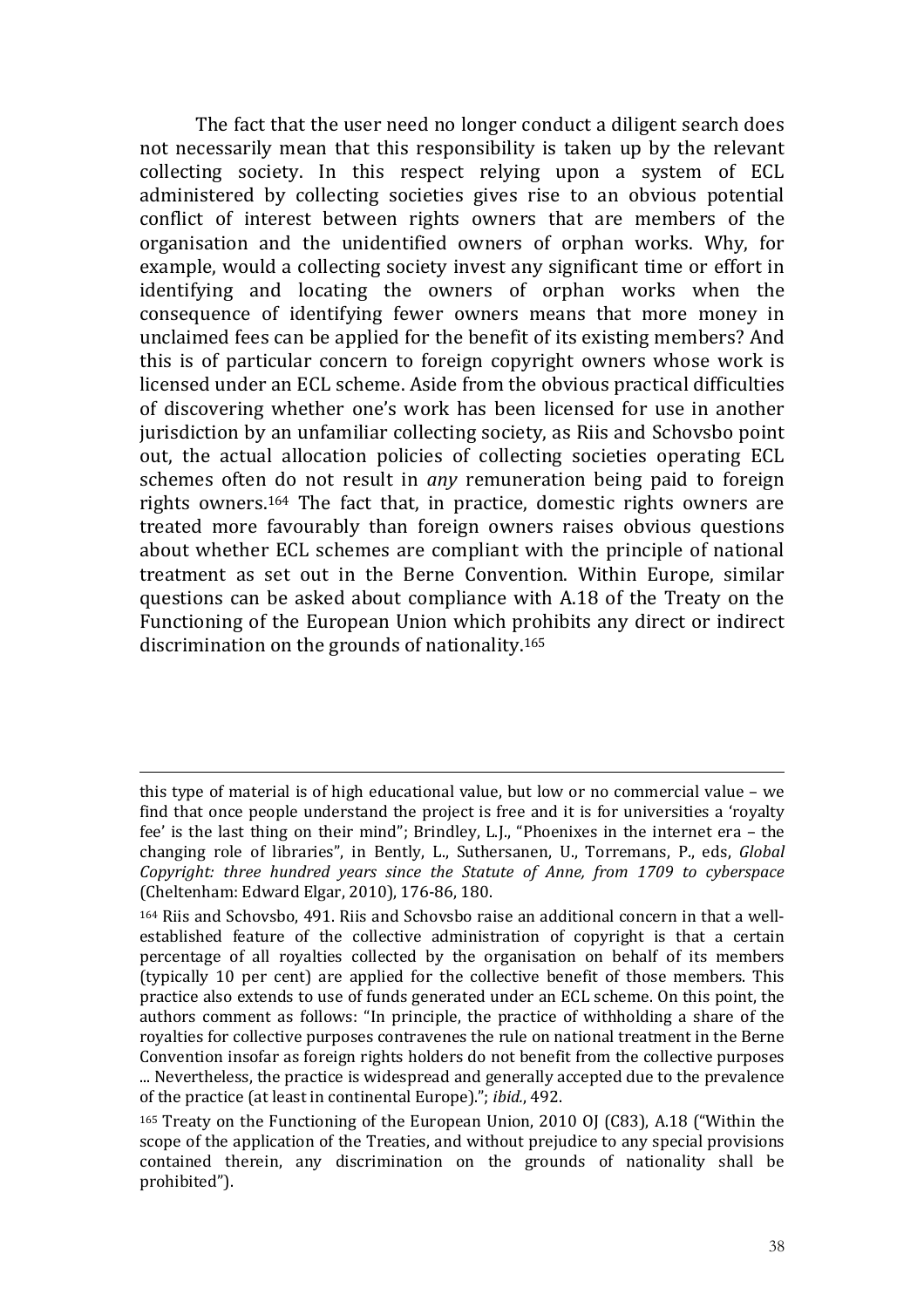#### 4.2. The Orphan Works Directive

As previously noted, on 25 October 2012 the European Parliament adopted the Orphan Works Directive.166 Under the Directive a work will be considered orphan if "none of the rightholders in [the work] is identified or, even if one or more of them is identified, none is located despite a diligent search for the rightholders having been carried out".167 A diligent search must be carried out for each work prior to the use of that work, but need only be carried out in the Member State where the work was first published or broadcast.168 This is because the Directive operates a principle of the mutual recognition of orphan works throughout the single market. That is, a work that is considered an orphan work in one Member State is deemed to be an orphan work in all Member States.169 To facilitate the operation of this principle of mutual recognition, records of all diligent searches carried out within a given territory should be provided to a relevant, competent national authority,<sup>170</sup> and each Member State is to ensure that that information is subsequently recorded in a single publicly accessible online database to be established and managed by the Office of Harmonization in the Internal Market (OHIM).171 The fact that a work has been designated an orphan does not however mean that it will always be considered so. The Directive requires that Member States ensure that a

<sup>167</sup> A.2(1).

 $\overline{a}$ <sup>166</sup> Directive 2012/28/EU of the European Parliament and of the Council of 25 October 2012 on certain permitted uses of orphan works, available at: http://eurlex.europa.eu/LexUriServ/LexUriServ.do?uri=OJ:L:2012:299:0005:0012:EN:PDF (accessed: 5 February 2013).

<sup>168</sup> This is subject to an exception concerning cinematographic or audiovisual works when the producer of the work in question has his headquarters or habitual residence in a Member State: in this case, the diligent search must be carried out in the Member State of the producer's headquarters or habitual residence; A.3(3). Moreover, if there is evidence to suggest that relevant information on rightsholders is to be found in other countries, then relevant sources of information available in those other countries should also be consulted; A.3(4).

<sup>169</sup> A.4. This principle of mutual recognition offers two advantages. First, it identifies a single relevant jurisdiction in which the diligent search is most conveniently carried out (subject to the proviso concerning joint authors from different Member States set out in A.3(3)). Second, it ensures that there is no need to duplicate the diligent search in any other EU Member State. See: Impact Assessment (Orphan Works), 20.

 $170$  A.3(5). The records required to be maintained include: (a) the results of the diligent searches that the organisations have carried out and which have led to the conclusion that [the work] is considered an orphan work; (b) the use that the organisation made of the orphan work in accordance within the Directive; (c) any change (in accordance with A.5 of the Directive) of the orphan work status of work that has been used; (d) the relevant contact information of the organisation concerned; ibid.

<sup>171</sup> A.3(6).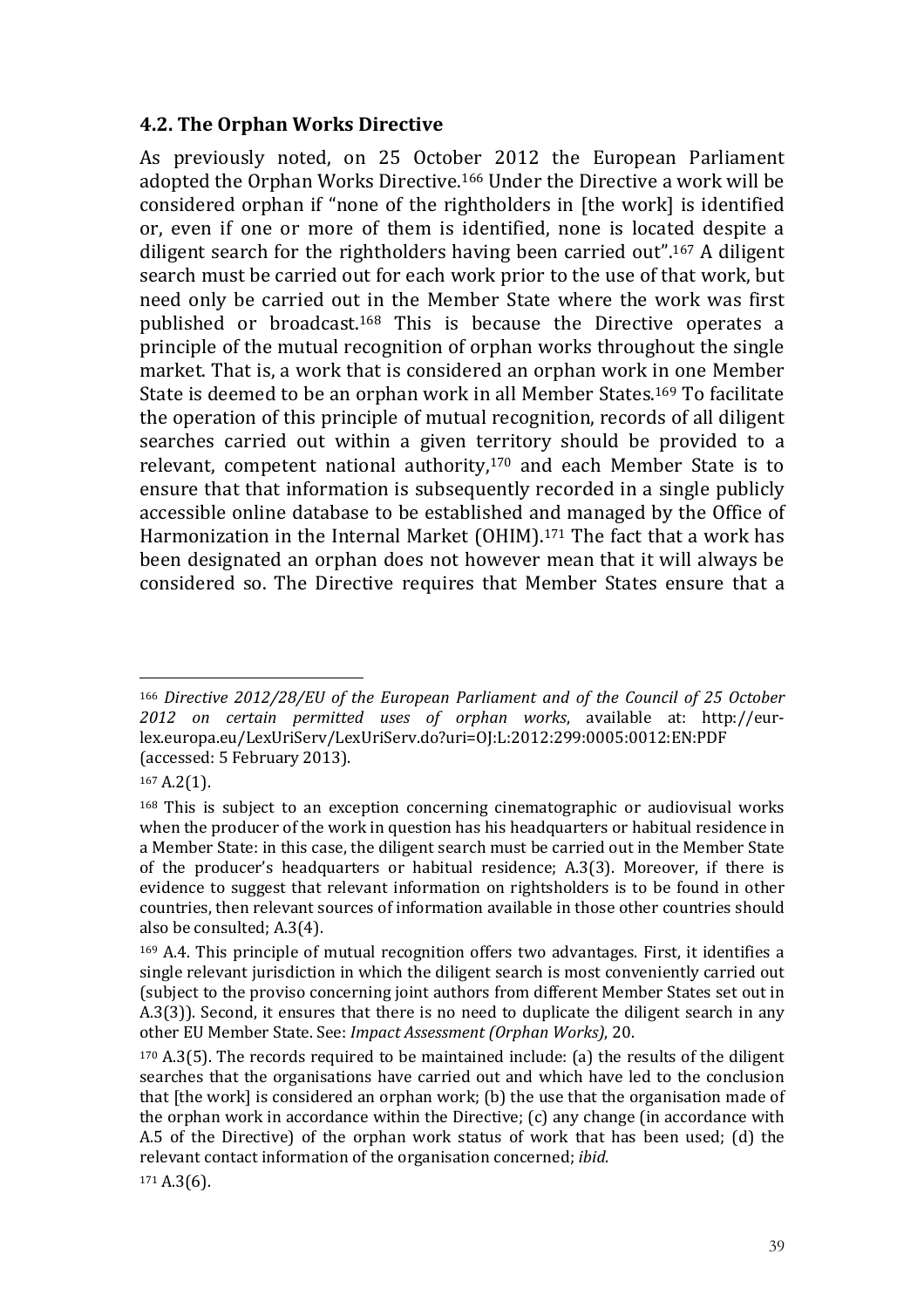rightholder in a work considered to be orphan is afforded the possibility of putting an end to the work's orphan status.<sup>172</sup>

Once a work has been designated orphan, the Directive requires Member States to provide for an exception or limitation enabling certain permitted uses of that work under Article 6(1). Under this provision publicly accessible libraries, educational establishments, museums, archives, film and audio heritage institutions and public service broadcasting organizations, established in Member States, shall be permitted to use orphan works contained within their respective collections173 in the following ways: (i) communicating the work to the public, including making it available online;174 (ii) copying the work for the purposes of digitisation, indexing, cataloguing, preservation, restoration and making the work available.175 Article 6(2) makes clear that the designated organisations are only permitted to make use of orphan works in order to achieve aims related to their public interest missions, "in particular the preservation of, the restoration of, and the provision of cultural and educational access to works and phonograms contained in their collection".176 That said, the Directive does provide that relevant organisations may generate revenues in their use of orphan works "for the exclusive purpose of covering their costs of digitising orphan works and making them available to the public".<sup>177</sup>

While certain aspects of the Directive are to be welcomed, when considered from the perspective of the archive sector, it is unsatisfactory in a number of key respects. In the first place, as set out in A.1(2), the scope of the Directive applies only to the use of books, journals, newspapers, magazines and other writings, as well as phonograms, cinematographic and audiovisual works. Immediately apparent is that free-standing artistic works such as maps, drawings, plans, and photographs do not fall within the compass of the Directive.178 And while

<sup>172</sup> A.5.

 $173$  The scope of the Directive extends *only* to orphan works held within the collections and archives of these designated organisations; A.1(2).

<sup>174</sup> A.6(1)(a) provides that relevant organisations are permitted to make the orphan work available to the public "within the meaning of Article 3 of Directive 2001/29/EC [the Information Society Directive]". A.3(1) of the Information Society Directive provides authors with the exclusive right "to authorise or prohibit any communication to the public of their works, by wire or wireless means, including the making available to the public of their works in such a way that members of the public may access them from a place and at a time individually chosen by them".

 $175$  A.6(1)(b).

<sup>176</sup> A.6(2).

<sup>177</sup> A.6(2).

<sup>178</sup> The Directive does however provide that it extends to "works and other protected subject-matter that are embedded or incorporated in, or constitute and integral part of, the [works listed in A.1 $(2)$  and  $(3)$ ]"; A.1 $(4)$ .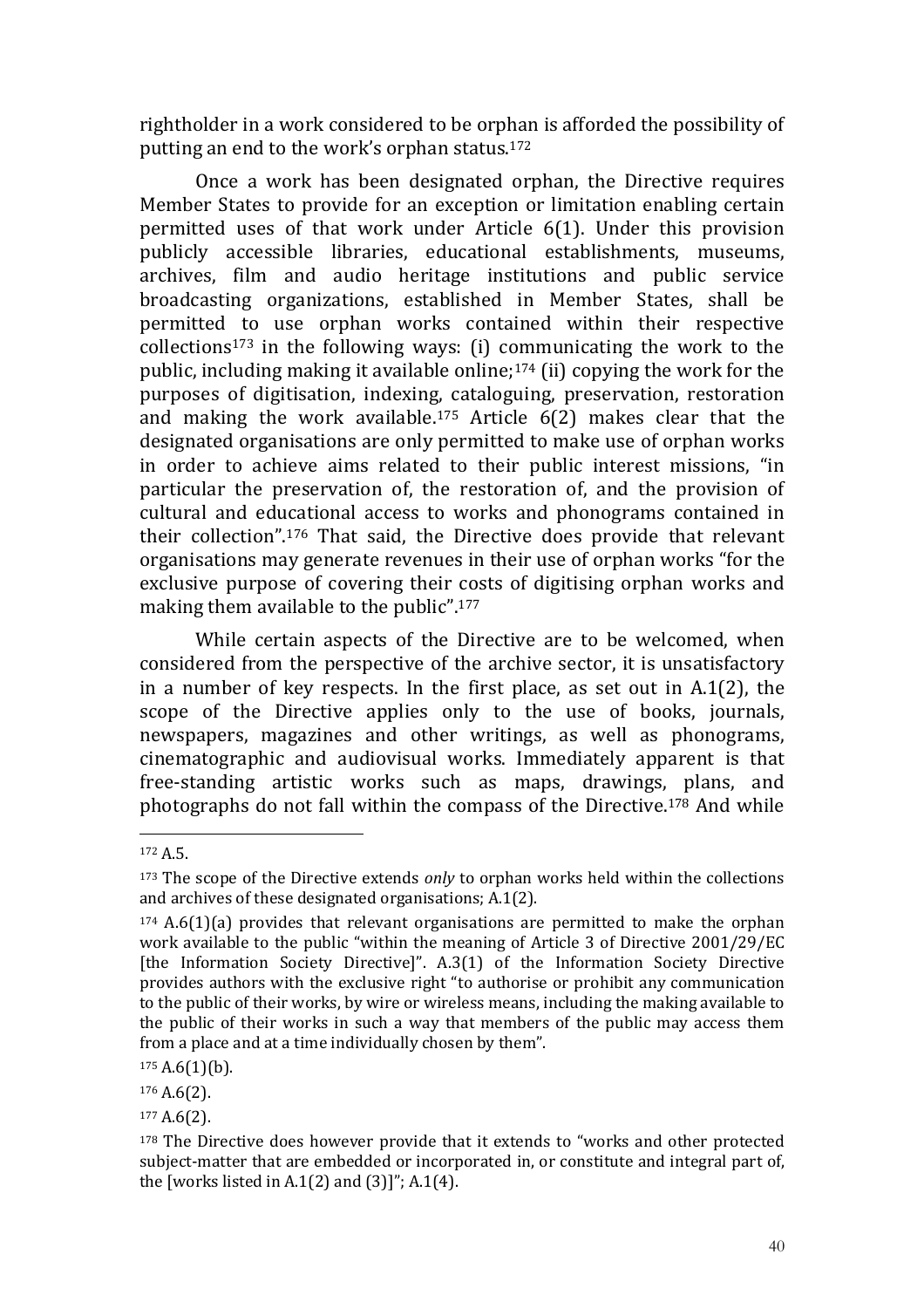estimates concerning the scale of the problem of orphaned visual and artistic materials can vary quite dramatically,179 their omission from the Directive represents a rather obvious shortcoming.

The Commission's Summary of the Impact Assessment is revealing as to the reason for omitting artistic works from the Directive: "[I]t would be extremely difficult to identify the owners of entire collections of photographs whose provenance is unknown. The lack of attribution or other identifying information makes diligent search particularly difficult. Moreover, the technology to carry out visual searches as compared to text based searches is not as highly developed and is very costly".180 That is, conducting a diligent search for the owners of artistic works is likely to be much more difficult and more costly than is the case for (published) literary works, films, and so on. No doubt this is true, and particularly so for photographs which often do not carry any information about either the authorship or the copyright ownership of the work. But aren't these exactly the circumstances under which we should be making it easier for cultural institutions to make use of such works? When tracking down copyright owners is likely to prove particularly troublesome and costly,

<sup>&</sup>lt;sup>179</sup> For example, a survey conducted by CEPIC of the commercial picture archives specialising in historic material reported that 50% of archives answered that orphan works comprise less than 10% of their stock, whereas 20% of respondents estimated that orphan works comprise between 20-30% of their stock; Fodor, S., Results of CEPIC Survey on Orphan Works in Historical Archives (September 2011), 4, available at: http://cepic.org/news/cepic\_news/2011/10/results\_cepic\_survey\_orphan\_works\_histo rical\_archives (accessed: 12 February 2013). By contrast, in a study conducted by The National Archives in 2009 it was found that for works registered for copyright protection between 1883 and 1912, only 5% of the rights owners were traceable for 80,000 images still in copyright; cited in Vuopala, 30. Similarly, the Gowers Review (at 69) estimated that of 19 million photographs held in 70 cultural institutions throughout the UK, the percentage of photographs for which the author is known (other than for fine art photographs) is no more than 10 per cent; that said, the reliability of this estimate has been called into question by the authors of the CEPIC report (they write (at 4) as follows: "At the moment, there is very little statistically-valid data available about orphaned visual material … As no study has investigated these issues in depth, some related reports vase their findings on false or inconsistent assumptions. For example, some reports point to the UK's Gower [sic] Review of 2006 and state that rights holders of the image collections in museums could be identified in only 10% of the cases. This is not the case. In fact, the original survey carried out by the Museums Copyright Group learned that museums, libraries and archives estimate a figure that is the reverse of this conclusion – i.e. that only some 5-10% of their collections might be termed true 'orphan works""). For other estimates concerning orphaned visual material, see IPO, Orphan Works, Impact Assessment No. BIS1063 (June 2012), 10, available at: http://www.ipo.gov.uk/consult-ia-bis1063-20120702.pdf (accessed: 7 February 2013) (which, for example, reports that 25% of 500,000 pieces of artwork held by the National History Museum in London is orphan, as are 25% of the prints and drawings held in the London Metropolitan Archive).

<sup>180</sup> Impact Assessment (Orphan Works), 1, n.1.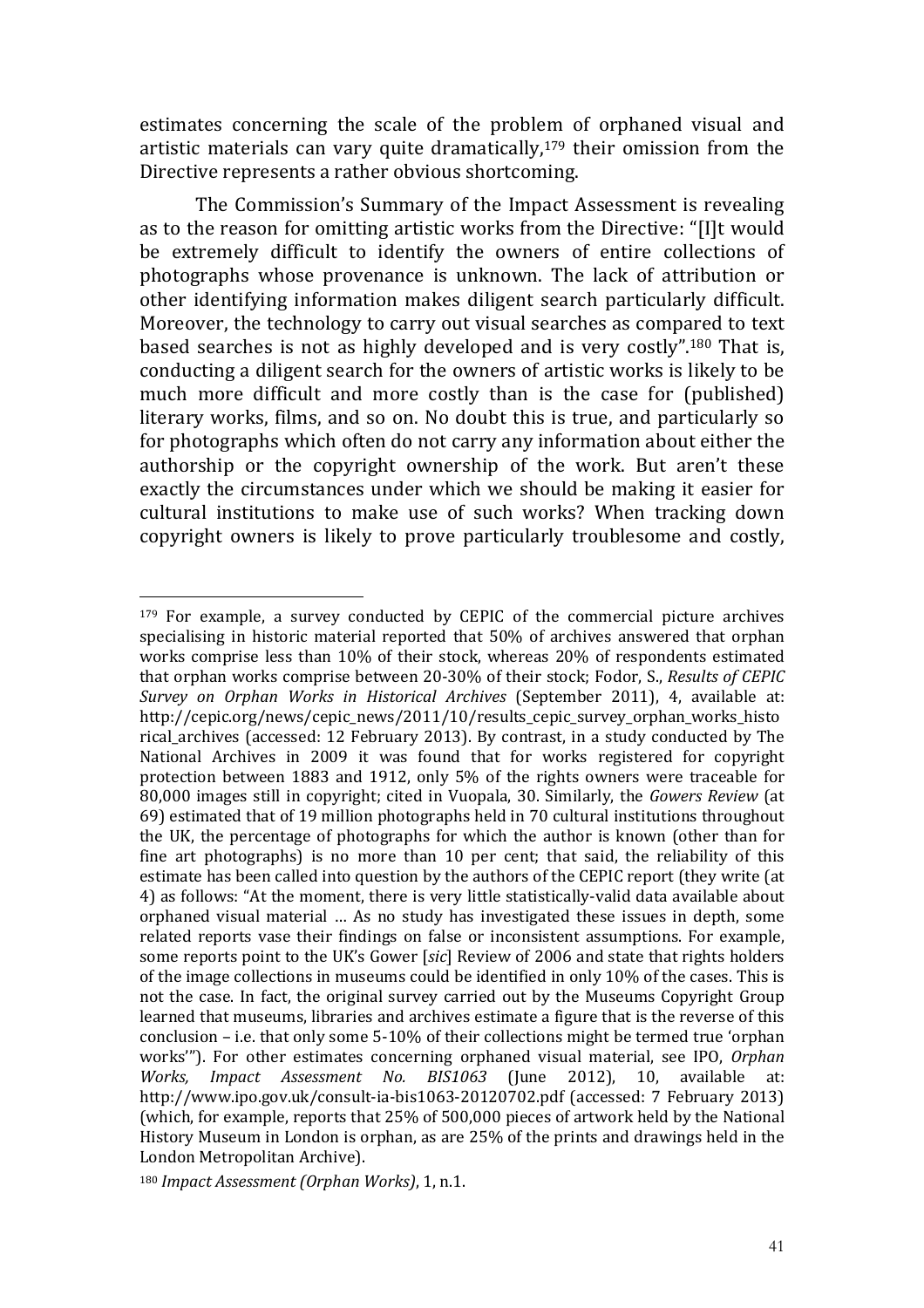and which in turn is likely to preclude such works being made available online?<sup>181</sup>

Second, the extent to which the Directive applies to unpublished works – which make up an extremely significant proportion of archival holdings – is qualified in a rather unhelpful manner. The Directive makes clear that it applies to the works referred to in A.1(2) "which have never been published or broadcast but which have been made publicly available by" a relevant organisation; however, this is subject to the proviso that "it is reasonable to assume that the rightholders would not oppose the uses referred to in Article 6".182 But when will it be reasonable to make such an assumption? We know that archivists find copyright law complicated and confusing and that they worry about the potential consequences of (real or perceived) infringement; we also know that archives are, typically, riskaverse institutions. Will they be prepared to assume consent (or, rather, a lack of opposition) on the part of a copyright owner that cannot be identified or located? Can one make a reasonable assumption as to the state of mind of a copyright owner, when one does not know who that copyright owner is? For instance, in Akmon's analysis of the rights clearance process for the Cohen Research Collection he reports that commercial copyright owners were much more likely to refuse permission to digitise and display than non-commercial owners.183 Indeed, when the item in question had at least one commercial copyright owner the likelihood of being refused permission increased by a staggering 9000% (albeit starting from a very low baseline).184 What then, for example, if the archival material in question consists of the business records of a commercial entity that has ceased trading or can no longer be located? What should an archivist be prepared to assume? As we have seen, the work of Dryden, Hudson and Kenyon, and others, confirms that archives and archivists are generally inclined to withhold access to digital content where copyright issues cannot be explicitly and definitively resolved; when faced with the uncertainty inherent in determining the applicability of the Directive to unpublished works, archives may simply choose to select material for digitisation that present fewer problems (or allows for greater certainty) with respect to copyright compliance.

<sup>181</sup> It is worth noting, however, that the Commission has been charged with keeping under review the possibility of extending the scope of the Directive to include "standalone photographs and other images"; A.10.

<sup>182</sup> A.1(3).

<sup>183</sup> Akmon categorises the 1,377 copyright owners, whose permission was being sought, into six different groups: individuals; non-profit organisations; government bodies; educational institutions; professional associations and societies; and, commercial and corporate entities (such as pharmaceutical companies, corporate laboratories, and publishers); Akmon, 53.

<sup>184</sup> Ibid., 59-61.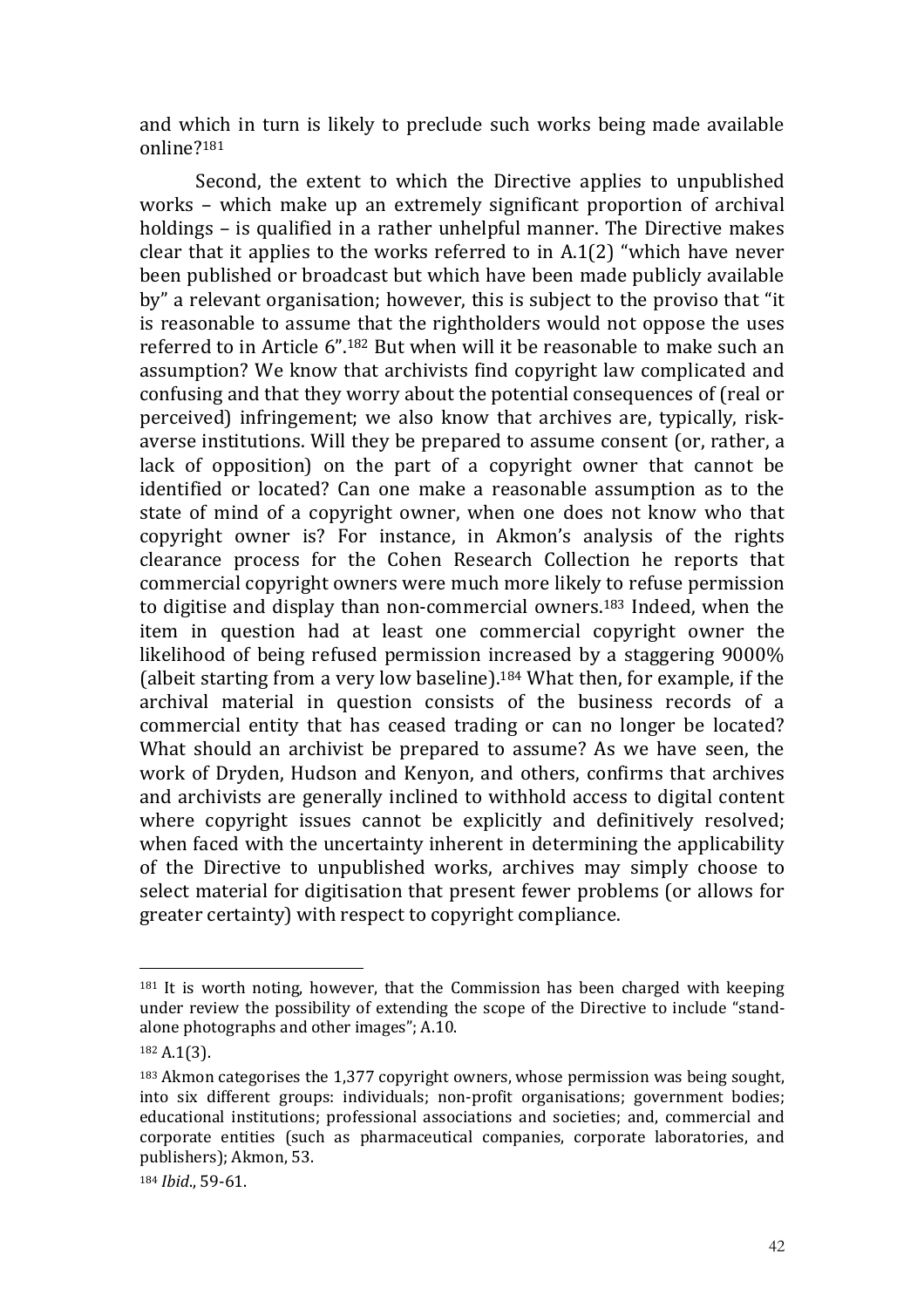Third, is the issue that making use of any work under the Directive is necessarily contingent upon conducting a diligent search. Imposing a mandatory search in all circumstances is likely to seriously frustrate the implementation of mass digitisation projects, and particularly in relation to archival collections. The transaction costs involved in carrying out diligent searches for each and every work to be digitised are likely to prove prohibitive for cultural heritage institutions. Korn puts it as follows: "[d]ue diligence is … time consuming, resource intensive and may not be realistically practical for large-scale digitisation activities".185 Stratton is more direct: "[the] rights clearance of works on an individual item by item basis is unworkable in the context of mass digitisation".186 It may be that, in time, initiatives such as ARROW will make the mass clearance of rights more achievable and efficient by way of automated diligent search,<sup>187</sup> but, perhaps necessarily, they will almost always be geared to facilitating rights clearance for (commercially) published material.188 As such, their value to the archive community will be limited. Indeed, in their feasibility study on the diligent search of image rights conducted as part of the ARROW

<sup>186</sup> Stratton, 5.

<sup>185</sup> Korn, 13. See also: McCausland, S., "Googling the Archives: Ideas from the Google Books Settlement on Solving Orphan Works Issues in Digital Access Projects" (2009) SCRIPT-ed 377-93, 382 ("Diligent search models may work reasonably well to balance the interests of owners and users in the case of one off "adoptions" where the user is well resourced with plenty of time, but they are clearly a compromise of interests which do not adequately address the needs of large scale users in the digital environment"); as well as the comments of the National Library of the Netherlands that "a title by title search is not feasible for large scale digitisation projects", and advocating a solution for the mass digitisation of orphan works "which does not require a diligent search on a per-work basis" (reported in Vuopala, 16).

<sup>&</sup>lt;sup>187</sup> The ARROW system, funded by the EU, is a network of databases and rights registries designed to enable the identification and rights clearance of works to support mass digitisation throughout Europe. The project represents a collaboration between libraries and rightsholders groups to find technological solutions to the challenges presented by clearing rights for mass digitisation projects. For further details, see: www.arrow-net.eu (accessed: 7 February 2013), and Stratton, Seeking New Landscapes.

<sup>188</sup> Primarily, the ARROW project was concerned with published books. It was designed to enable libraries to request permission to digitise a book (or books) within their collections by providing its own catalogue record for the relevant item(s) concerns. That information was then checked against relevant data held by The European Library (TEL), as well as various "books in print" databases (in the country of publication) and Reproduction Rights Organisations (collecting societies). ARROW-plus is a network project that builds on the original ARROW initiative by increasing the number of countries in which ARROW is used, as well as broadening the type of works for which it is used. In relation to the integration of image searches within the ARROW system, the focus of ARROW-plus has been on images that are embedded in, or appear on the cover of, published books. For details, see: Ibbotson, J., et al, D6.2 Feasibility Study on diligent search of image rights (October 2012), available at: https://www.globalcube.net/clients/evartists/content/medias/D6.2\_Feasibility\_study\_i mages.pdf (accessed: 12 February 2013).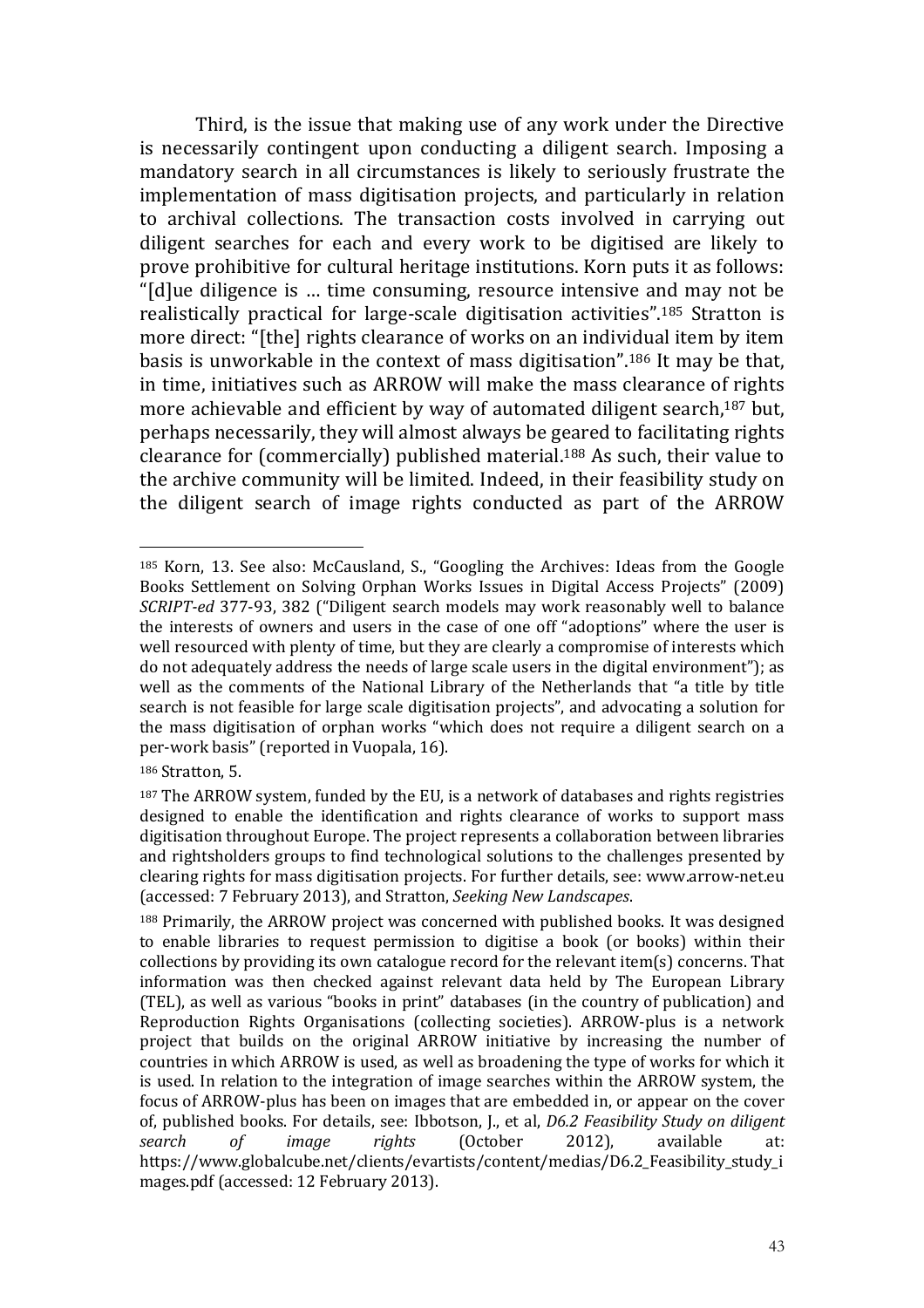initiative, Ibbotson et al recommend that when digitising specialised collections that include unpublished and private material "project managers would be very much better employing specialist professional picture researchers to identify and locate Image Works Authors, and to identify and locate other right holders in such works".189 While the Directive was still in draft form, the cultural heritage sector called for a more balanced and practical solution to this issue, warning that strictly adhering to a requirement of diligent search in all circumstances would result in a Directive that delivered very little benefit with respect to large scale digitisation initiatives.190 Unfortunately that warning went unheeded.

 And finally, with respect to rights owners that put an end to the orphan work status of their work under A.5, the Directive requires that Members States shall provide them with "fair compensation" for the use that has been made of their work under A.6.191 The Directive leaves it for each Member State to determine the level of compensation to be awarded, as well as "the circumstances under which the payment of such compensation may be organised".192 The crucial question for the archive community is what should be understood by the concept of "fair compensation"? Without doubt, few archival institutions will have either the appetite or the budget to pay copyright fees (of any kind) to make their holdings available online. Once again, Dryden's research on the digitisation of archival materials is illuminative. Of the 154 archival repositories that she canvassed, only six respondents reported that they had ever paid a licence fee to a copyright owner to make a document available online.<sup>193</sup> But also, copyright fees are not typically sought for this type of noncommercial use, and permission is rarely refused. In Dryden's study only

 $\overline{a}$ 

<sup>191</sup> A.6(5).

<sup>189</sup> Ibid., 31.

<sup>190</sup> Guibault, L., "Cultural heritage institutions concerned over proposed European orphan works directive" (23 February 2012), available at:

http://kluwercopyrightblog.com/2012/02/23/cultural-heritage-institutions-

concerned-over-proposed-european-orphan-works-directive/ (accessed: 15 March 2013).

<sup>192</sup> Ibid. On this point, the preamble to the Directive provides as follows: "Rightholders that put an end to the orphan work status of a work or other protected subject-matter should receive fair compensation for the use that has been made of their works or other protected subject-matter under this Directive, to be determined by the Member State where the organisation that uses an orphan work is established. Member States should be free to determine the circumstances under which the payment of such compensation may be organised, including the point in time at which the payment is due. For the purposes of determining the possible level of fair compensation, due account should be taken, inter alia, of Member States' cultural promotion objectives, of the non-commercial nature of the use made by the organisations in question in order to achieve aims related to their public-interest missions, such as promoting learning and disseminating culture, and of the possible harm to rightholders" (para.18).

<sup>193</sup> Dryden, Copyright in the Real World, 185.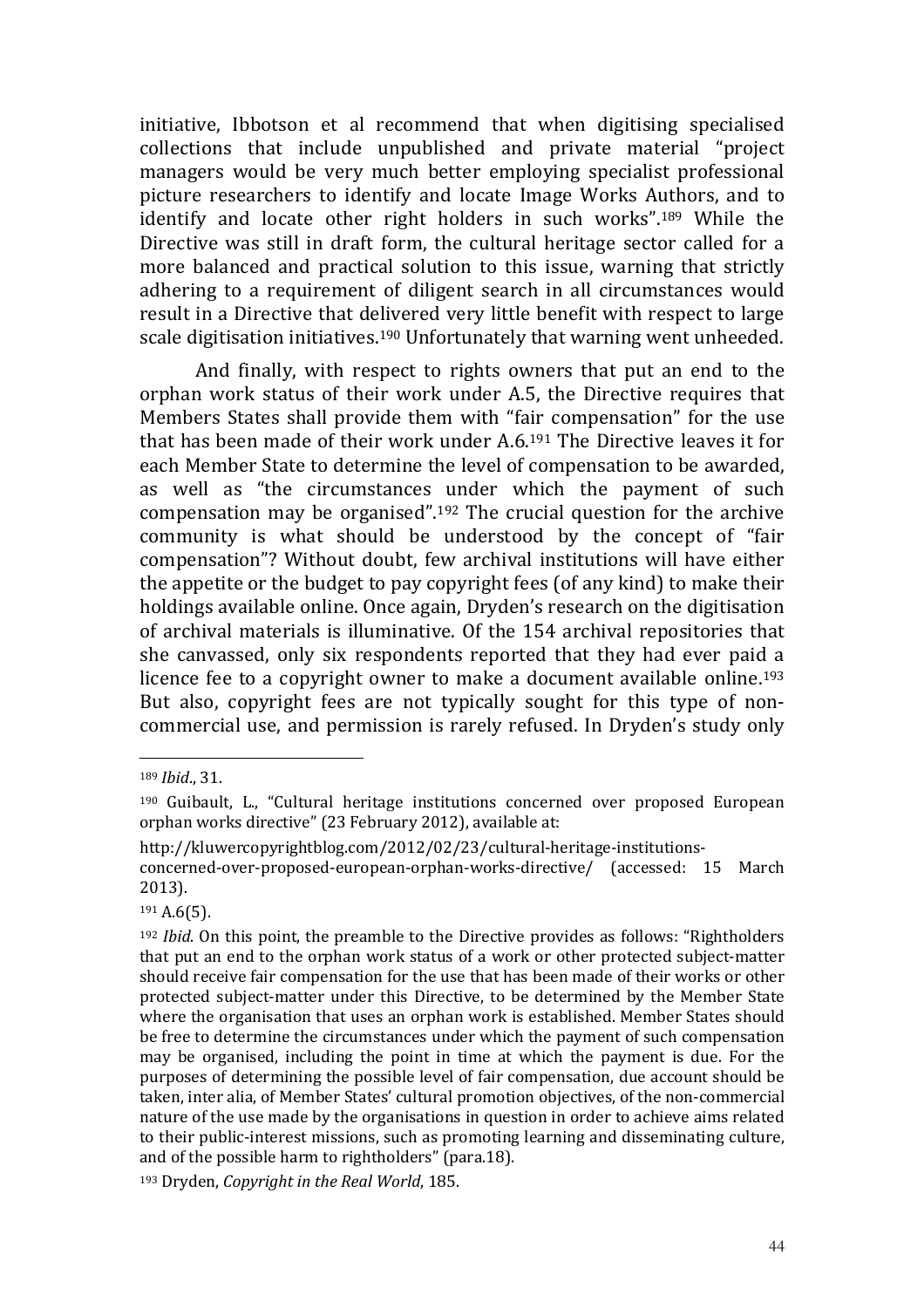three respondents reported that permission had ever been declined, whereas just nine respondents reported that a copyright owner had ever asked for royalties or a licence fee.194 In Akmon's study, permission to digitise and display was explicitly denied for only 5% of the copyrightprotected items in the collection (that is, 294 of 5,463 works).195 The Michigan University Library – the organisation undertaking the digitisation project – did not offer payment to digitise and display; moreover, the Library was asked by just one of the 1,377 copyright owners approached to pay a copyright fee (the Library refused, and the owner subsequently granted permission).<sup>196</sup>

These are, of course, just two studies but they capture an experience that, we suspect, is typical of archival digitisation initiatives throughout the UK and elsewhere: rarely are archives willing or able to pay copyright fees to digitise and display their holdings, and rarely are fees sought by copyright owners who grant archives permission to make their work available online (and this is especially true for rights owners who are noncommercial entities). Any compensation scheme implemented within the UK that does not take cognisance of the commercial (or rather, the noncommercial) realities of archival digitisation is likely to render the new Directive largely irrelevant to the archive sector. Put another way, if the archive sector is to benefit meaningfully from the implementation of the Directive, "fair compensation" must often be interpreted to mean no compensation. This is not as controversial as it may, at first blush, sound: the idea that fair compensation might equate with no compensation is already a well-established principle of the European copyright law regime.<sup>197</sup>

<sup>194</sup> Ibid.

 $195$  Moreover, permission was expressly denied for less than  $4\%$  of the items without a commercial copyright owner; Akmon, 59-61.

<sup>196</sup> Ibid., 52.

<sup>197</sup> The Information Society Directive provides (at Recital 38) that: "In certain cases of exceptions or limitations, rightholders should receive fair compensation to compensate them adequately for the use made of their protected works or other subject-matter. When determining the form, detailed arrangements and possible level of such fair compensation, account should be taken of the particular circumstances of each case. When evaluating these circumstances, a valuable criterion would be the possible harm to the rightholders resulting from the act in question … In certain situations where the prejudice to the rightholder would be minimal, no obligation for payment may arise" (emphasis added). For a discussion of the concept of fair compensation in the context of private copying, see: Kretschmer, M., Private Copying and Fair Compensation: an empirical study of copyright levies in Europe (London: IPO, 2011).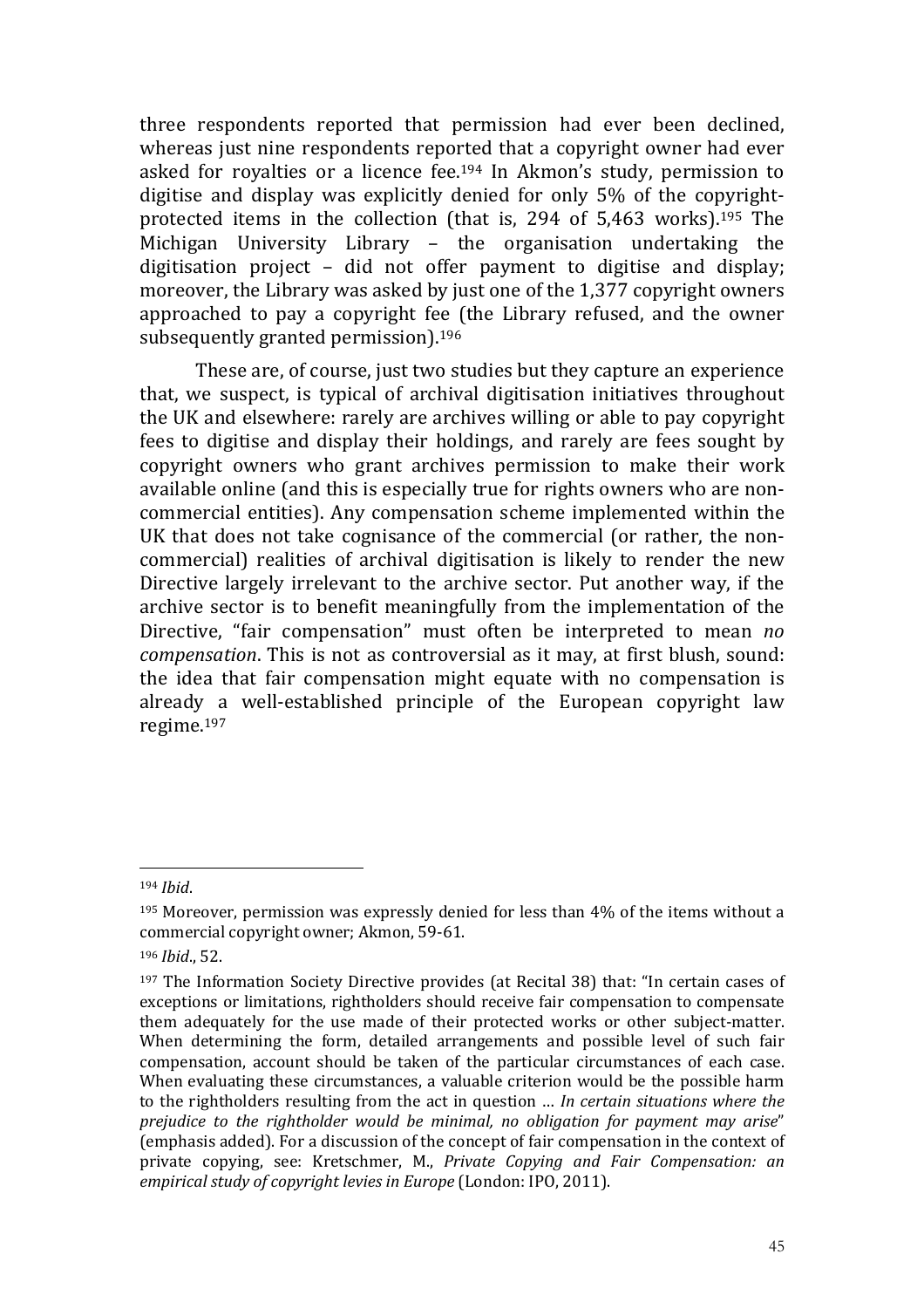# 4.3. Orphan works and the Consultation on Modernising Copyright

Within the UK the need for a legislative solution to the orphan works phenomenon was recommended by both the Gowers Review198 and the Hargreaves Review,<sup>199</sup> and the issue has most recently been taken up in the government's Consultation on Copyright. In December 2011 that Consultation proposed a twin-track approach to the licensing of individual orphan works and situations of mass licensing,200 a proposal currently being developed as part of a bundle of legislative reforms set out in the Enterprise and Regulatory Reform Bill. <sup>201</sup> That is, with respect to approving individual uses of orphan works, the government are making provision for the establishment of an independent authorising body to licence the use of such works after a diligent search has been carried out. In addition, the legislation will enable voluntary extended collective licensing in the UK for the first time which licences – where they are available – will necessarily extend to the use of orphan works.<sup>202</sup> In effect, this is a hybrid solution that draws upon both the Nordic and the Canadian models discussed above, but one that will operate to complement the UK's obligations under the Orphan Works Directive.

What is notable about the scope of the government's proposal, by contrast with the proposed Orphan Works Directive, is that it anticipates that all types of copyright protected work (including free-standing artistic works) will fall within the scheme, both published and unpublished, and that it will enable commercial as well as non-commercial uses of orphan works.203 Also notable is the way in which the government has proposed to square the circle of diligent search in mass licensing situations. While

<sup>198</sup> Gowers Review, 71.

<sup>199</sup> Hargreaves Review, 39.

<sup>200</sup> Consultation on Copyright, 18-19, 32.

<sup>&</sup>lt;sup>201</sup> Relevant documentation and debates about the current iteration of the *Enterprise* and Regulatory Reform Bill can be found here: http://services.parliament.uk/bills/2012- 13/enterpriseandregulatoryreform.html (accessed: 14 February 2013); for the proposals regarding orphan works and extended collective licensing, see Part VI, clause 69.

<sup>202</sup> Although the Intellectual Property Office's Impact Assessment on ECL (concluded six months after the Consultation on Copyright was published) makes the point that "Extended Collective Licensing is not proposed as a specific policy solution for orphan works", it continues as follows: "[B]y its nature an ECL will include all works within the scope of an authorisation (whether the copyright owner is traceable or otherwise, and except for any works which are opted out). However, on this basis it is likely that some orphan works will be cleared for use through Extended Collective Licences to the extent that such licences are available"; IPO, Extended Collective Licensing (ECL), Impact Assessment No. BIS1054 (May 2012), 3-4, available at: http://www.ipo.gov.uk/consultia-bis1054-20120702.pdf (accessed: 7 February 2013).

<sup>203</sup> HMG, Government Policy Statement: Consultation on Modernising Copyright (July 2012), 7-9.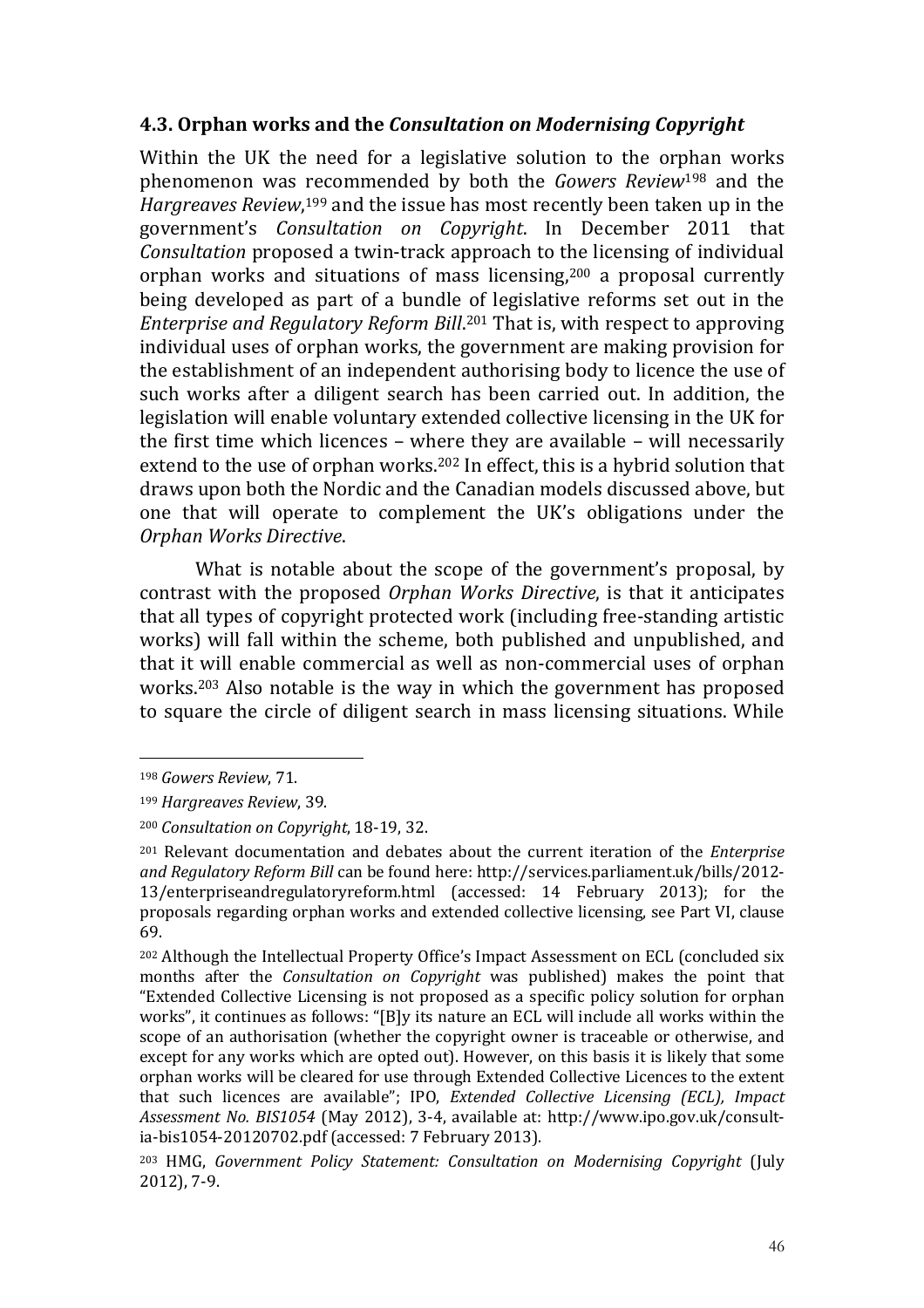recognising that requiring a diligent search in advance of licensing would defeat the objective of an efficient rights clearance procedure such as ECL, the Consultation on Copyright recommends that the requirement of a prior search should be replaced with a search ex post facto. That is, if at the end of a rights clearance procedure by way of ECL the relevant collecting society discovers that it has cleared rights for the use of orphan works then the collecting society will be obliged to conduct a search for the authors of those works.204 Obviously this approach offers the end user the benefit of not having to conduct any searches prior to use, and in a way that addresses previous criticisms that have been levelled at ECL as a mechanism for dealing with orphan works (discussed above). However, it does simply transfer the transaction costs involved in executing a diligent search to the collecting society and, without doubt, those additional costs will be passed on to the individuals and organisations seeking to clear rights under an ECL scheme in the guise of increased fees. Indeed, it is the potential financial costs involved in clearing rights to make use of orphan works under the government's hybrid solution that may prove most troublesome for the cultural heritage sector in general.

Although the reasoning for introducing an orphan works scheme within the Consultation makes reference to the fact that orphan works present a "significant problem for organisations such as archives" and that the public is missing out on "the benefits of access to potentially important cultural and scientific works", the underlying rationale for the introduction of the orphan works scheme rests squarely upon commercial considerations. For example, the Consultation stresses that "commercial opportunities appear to be being missed", that the orphan works problem "results in a missing market", $205$  and that the key principles underpinning the proposals include "[m]inimising market distortion between orphan and non-orphan works" as well as "maximising the benefits to economic growth". It continues that the government will only introduce a scheme "if absent rights holders are adequately protected", that such protection must include "making due provision for remuneration for right holders", and that at all times any remuneration for use "should be at market rate".<sup>206</sup> True, the government has acknowledged that setting a market rate for works "not created for publication" will not be straightforward,<sup>207</sup> and that any fee structure implemented by the authorising body should be proportional to the intended use.208 Without doubt, though, the emphasis

<sup>204</sup> Consultation on Copyright, 38.

<sup>205</sup> Ibid., 16-17.

<sup>206</sup> Ibid., 19, 27. See also the discussion of this issue in HMG, Government Policy Statement: Consultation on Modernising Copyright (July 2012), 7-9.

<sup>207</sup> HMG, Government Policy Statement: Consultation on Modernising Copyright (July 2012), 8.

<sup>208</sup> IPO, Orphan Works, Impact Assessment No. BIS1063 (June 2012), 5.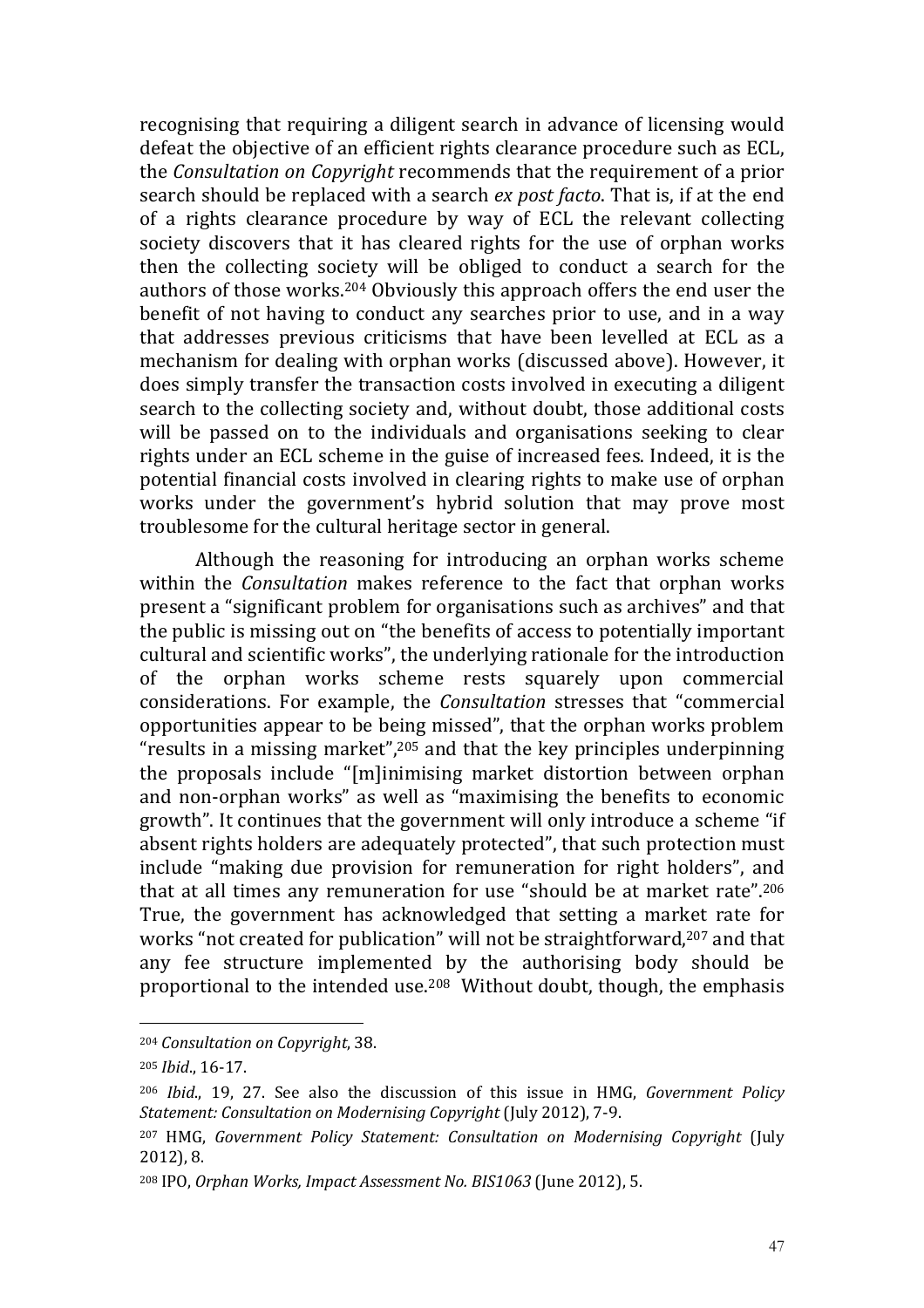in all of this lies in extracting commercial value from orphan works whatever their nature or origin. But, is it appropriate to commercialise the orphan works (or indeed other non-orphan material) held in archival collections in this way at all? One of the striking features about all of the recent reviews of the UK copyright regime – the Gowers Review, the Hargreaves Review and the Consultation on Copyright – is the extent to which they treat libraries and archive collections, and library and archival functions, as largely analogous. And yet, as should already be apparent from much of our commentary and analysis thus far, library and archival collections are two very different phenomena. In the concluding section of this paper we briefly consider some of the differences between library and archival collections and begin to map out an argument for the differential treatment of libraries and archives within the copyright regime with respect to mass digitisation initiatives.

# 5. COPYRIGHT AND ARCHIVES IN THE 21ST CENTURY: AN AGENDA FOR REFORM

Previously we noted that clearing rights for mass digitisation projects can impose prohibitive burdens upon publicly funded cultural institutions while often delivering less than satisfactory results. We also noted that the various costs involved in both digitising collections and clearing rights with respect to those collections tend to present a much heavier burden to the archive sector than to the library sector, and for one very obvious reason: archives tend to have much larger collections than other cultural institutions, including libraries. In a similar vein, a greater proportion of archival collections are made up of orphan works, when compared with libraries, museums and other cultural institutions.<sup>209</sup> That archives typically house more orphan works than libraries should not surprise given the fundamentally different nature of archival and library collections. Whereas library collections are largely made up of commercially published material, archival collections are principally concerned with the unique records produced by organisations, families, and individuals during their day-to-day activities or business. And while these records have extraordinary social, cultural, academic and historic worth, they are rarely created for the purpose of commercial exploitation, often have little or no intrinsic commercial value, and so typically remain unpublished at the time of deposit with the archive. <sup>210</sup> Indeed, archival

<sup>209</sup> Korn, 18.

<sup>210</sup> In its response to the Hargreaves consultation, the National Archives put this issue as follows: "Archives face a particular problem in this area, since they hold works that, for the most part, were not created with any awareness of copyright: private and business letters, for instance, are usually created to communicate information to the recipient. There are many millions of such work in archives throughout the UK and the prospect of identifying and tracing the owners of rights in them is, in all but a tiny majority of cases,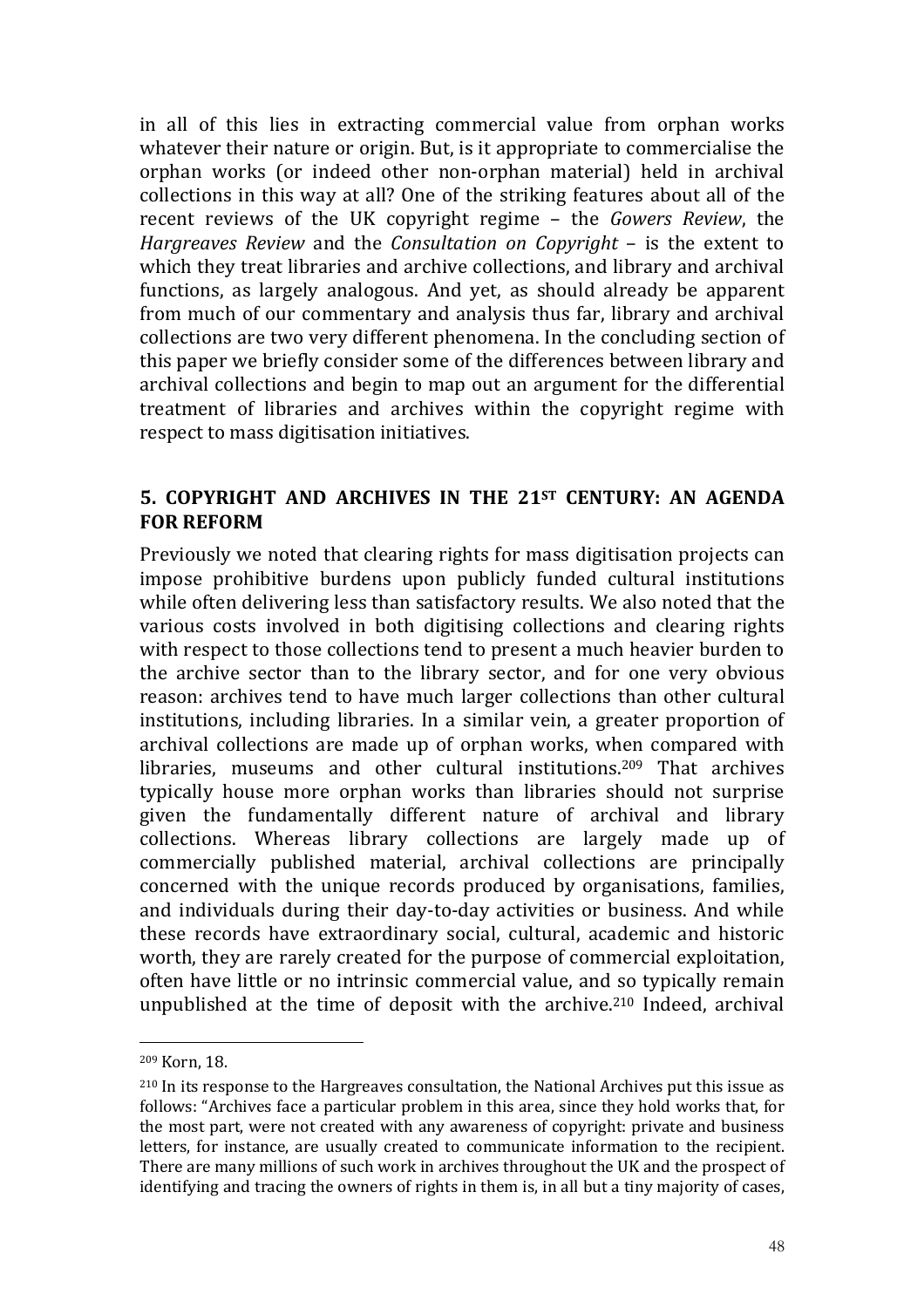holdings are naturally prone to the so-called orphan works paradox: that is, the lower the commercial value of a work the less likely it is that the owner can be found to grant permission, which in turn means that the least commercially valuable works generate the highest transaction costs in terms of searching for the owner in attempting to clear rights.<sup>211</sup>

It is because archival holdings predominantly consist of unpublished material with very little intrinsic commercial value that an argument for the differential treatment of archives and libraries within the copyright regime begins to take shape. In effect, the UK government's solution to the problems posed by the mass licensing of copyright protected content is a market-driven response. ECL is being trailed as the appropriate mechanism for facilitating mass digitisation initiatives, both for orphan and non-orphan works. Within the context of the cultural heritage sector, one can certainly argue that ECL is an appropriate mechanism for facilitating the digitisation of library collections (given the essentially commercial nature of those collections), but is it appropriate for archival collections? We do not think so for two reasons: one practical, the other normative. First, we question whether the market will – or indeed can – ever actually provide a means for facilitating ECL with respect to archival collections. As discussed above, the general principle underpinning the viability of ECL is that the collecting society seeking to extend its repertoire by means of ECL must already represent a substantial number of rights owners in a relevant field or sector. But, without an appropriate, representative body there can be no ECL, and there is no collecting society currently operating within the UK that represents (or could represent) even a very small proportion of the rights owners that hold rights in the type of copyright-protected material typically held in archival collections; that is: unique, unpublished records produced by organisations, families, and individuals during their day-to-day activities or business. The government have made clear that ECL schemes will be introduced only on a voluntary basis, noting that "it is reasonable to assume that a collecting society will apply for an ECL licence only if it is a commercially viable decision".212 But given the nature of archival

very unlikely"; Review of Intellectual Property and Growth: Response to the call for evidence by The National Archives (2011), 3.

<sup>211</sup> Stratton puts it as follows: "[A] myriad of reasons can cause works to become orphaned, from people moving away to firms going out of business and as time passes the risk increases. It would seem, however, that the more personally produced and distributed or the less commercial the publication is, the greater that risk becomes a reality. This greatly affects the possibility of digitising collections in libraries archives and museums because as public interest institutions the hold a huge range of works which are not commercially published or, in the case of archives, not published as all"; Stratton, 41.

<sup>212</sup> IPO, Extended Collective Licensing (ECL), Impact Assessment, 2.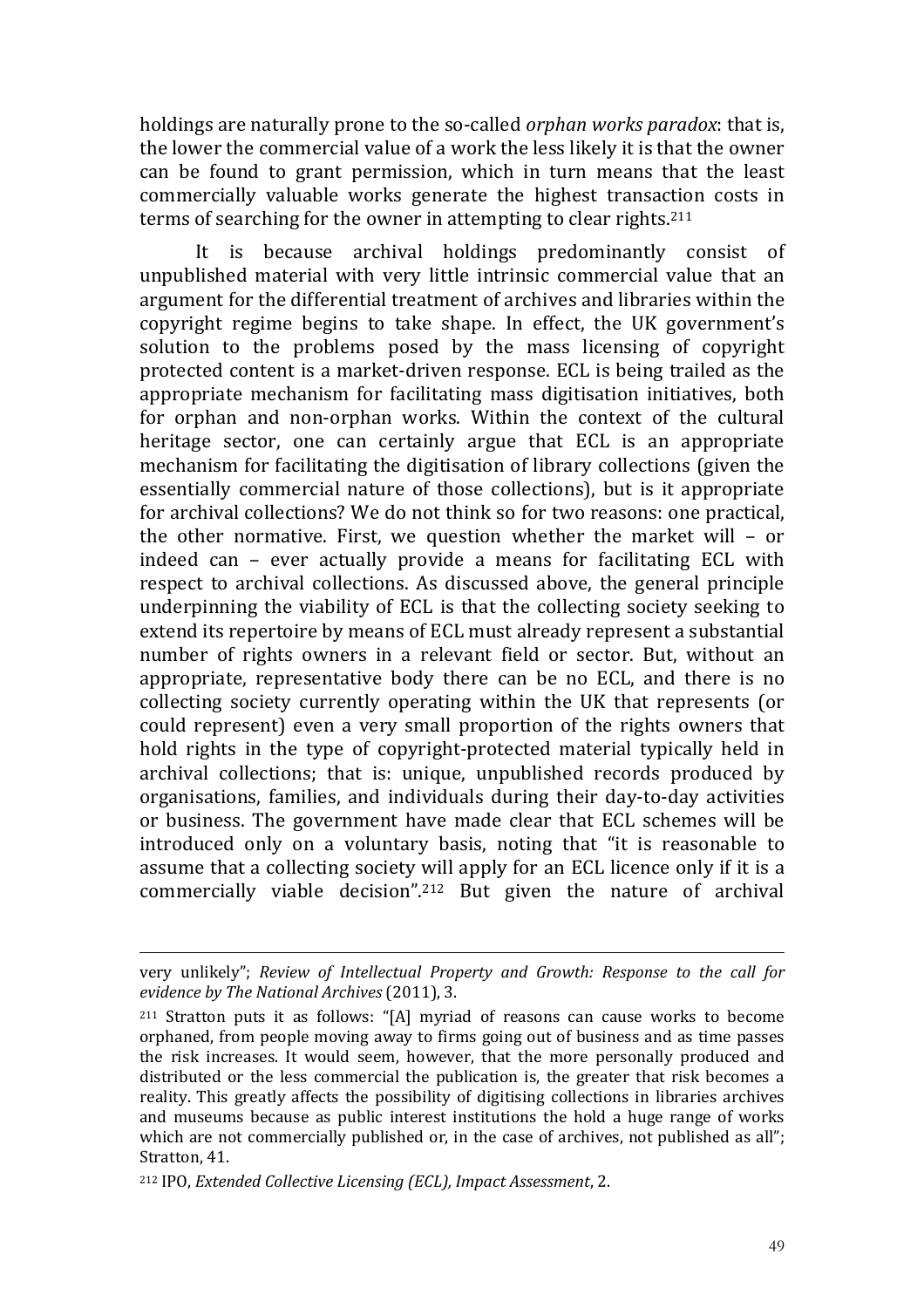collections – largely unpublished material with very little intrinsic commercial value – will ECL ever be commercially viable?

Second, the UK's copyright regime is fundamentally predicated upon an incentive-based rationale. That is, the law guarantees authors timelimited economic (and moral) rights in the work that they create as a way of incentivising creative and intellectual endeavour. And yet, part of what makes archival holdings so valuable – in evidentiary terms – is their organic nature. Put another way, the very existence of these documents and records rarely (if ever) turns upon the promise or expectation of future commercialisation activities. Whatever role the copyright regime might play in incentivising the creation of cultural and intellectual works that provide the bedrock of the creative industries (and reliable, robust evidence for that role is limited in itself), it plays little if any role in incentivising the creation of the types of work that typically populate archival collections within the UK. That being the case, why should archives be compelled to treat these materials as commodities at all? This is not to say that there are no opportunities for commercialising archival collections. Of course there are. This is simply to say that when archives and archivists wish to engage in digitisation activities with a view to making their archival collections available online for non-commercial purposes they should not be required to clear rights or pay copyright fees in relation to the same. What archives and archivists need is a copyright regime that takes the risk as well as (some of) the financial burden out of the way in which they deliver on their public interest mission. What archives and archivists need is a safe harbour.

 The implementation of a safe harbour for cultural institutions when making their archival collections available online would be straightforward: it should take the form of a limitation on liability rule similar to that proposed by the US Copyright Office as a solution to the orphan works phenomenon. This limitation on liability rule however should extend to all types of archival holdings, whether orphan or not. More specifically, a statutory provision would provide that the remedies available against cultural institutions digitising and making work available online without the prior authorisation of a copyright owner should be limited to injunctive relief only. Damages or any other form of monetary relief would not be available. This safe harbour should apply to unpublished archival material, but not to material that has been commercially published.213 Also, it should only apply to archival material

<sup>213</sup> There is no reason why archives should not be required to clear rights for commercially published material in the same way as libraries and other cultural heritage institutions.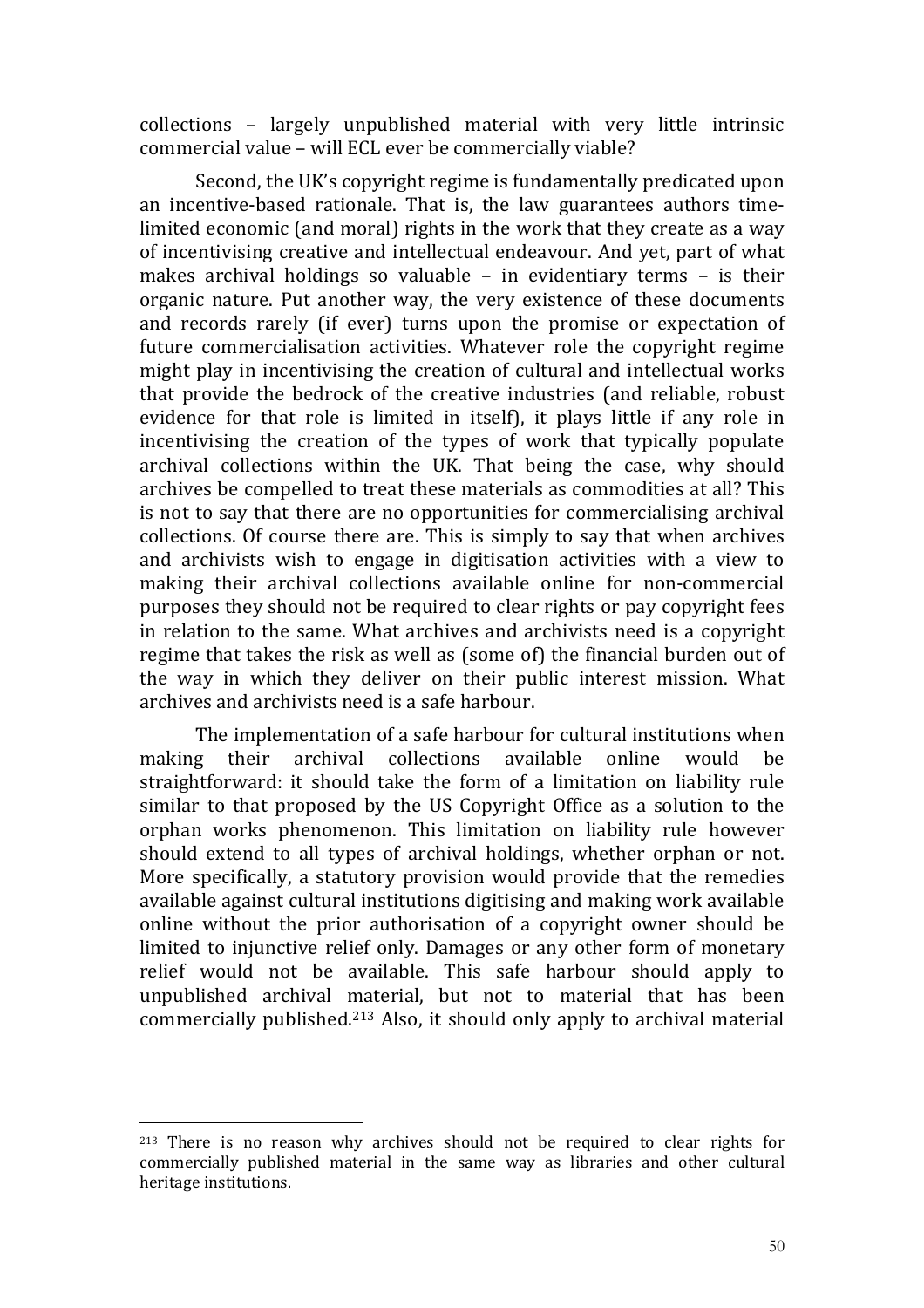made available online for non-commercial purposes.214 Should an archive wish to engage in commercialisation activities with respect to any of its archival holdings, then clearing rights should be the order of the day.

Moreover, this safe harbour provision should be subject to two important exceptions: (i) If at the time of deposit the copyright owner expressly provides that the material being deposited should not be made available online without their consent, then the safe harbour provision should not apply; (ii) If after deposit the institution in question receives an express notice from the copyright owner that the material should not be made available online then the safe harbour provision should not apply.<sup>215</sup> In the latter situation, if the institution has already made the material available online then, upon the receipt of a notice from the copyright owner, the institution must take down the material within a reasonable period of time. And finally, it should be stressed that this safe harbour would not extend to subsequent users of material made available online. Where copyright continues to apply, the economic interests of copyright owners should not be compromised in relation to any subsequent use of their material: their prior authorisation for any subsequent use would still be required.

 At present, the copyright regime is not fit for purpose with a view to enabling archivists to deliver on the aspirations of the strategic vision set out in Archives for the  $21st$  Century. Moreover, the current proposals for reforming the copyright regime – both within Europe and the UK – will do little to improve the situation in any meaningful way. What is needed is an agenda for reform that is responsive to the manner in which library and archival collections differ both in nature and scope, one that does not tether the public's access to archival collections to the vagaries of the market, and one that enables cultural institutions to make their archival holdings available online within a simple, straightforward and easily understood copyright framework. The policy recommendation mapped out above provides just such a framework.

<sup>214</sup> It should also extend to the activities of partners of cultural institutions that are assisting in any way to make this material available online for non-commercial purposes.

<sup>&</sup>lt;sup>215</sup> In this case, the express notice from the copyright owner should also contain a good faith statement on the part of the copyright owner as to how and why the institution making the archival material available online for non-commercial purposes is damaging the copyright owner's economic interests.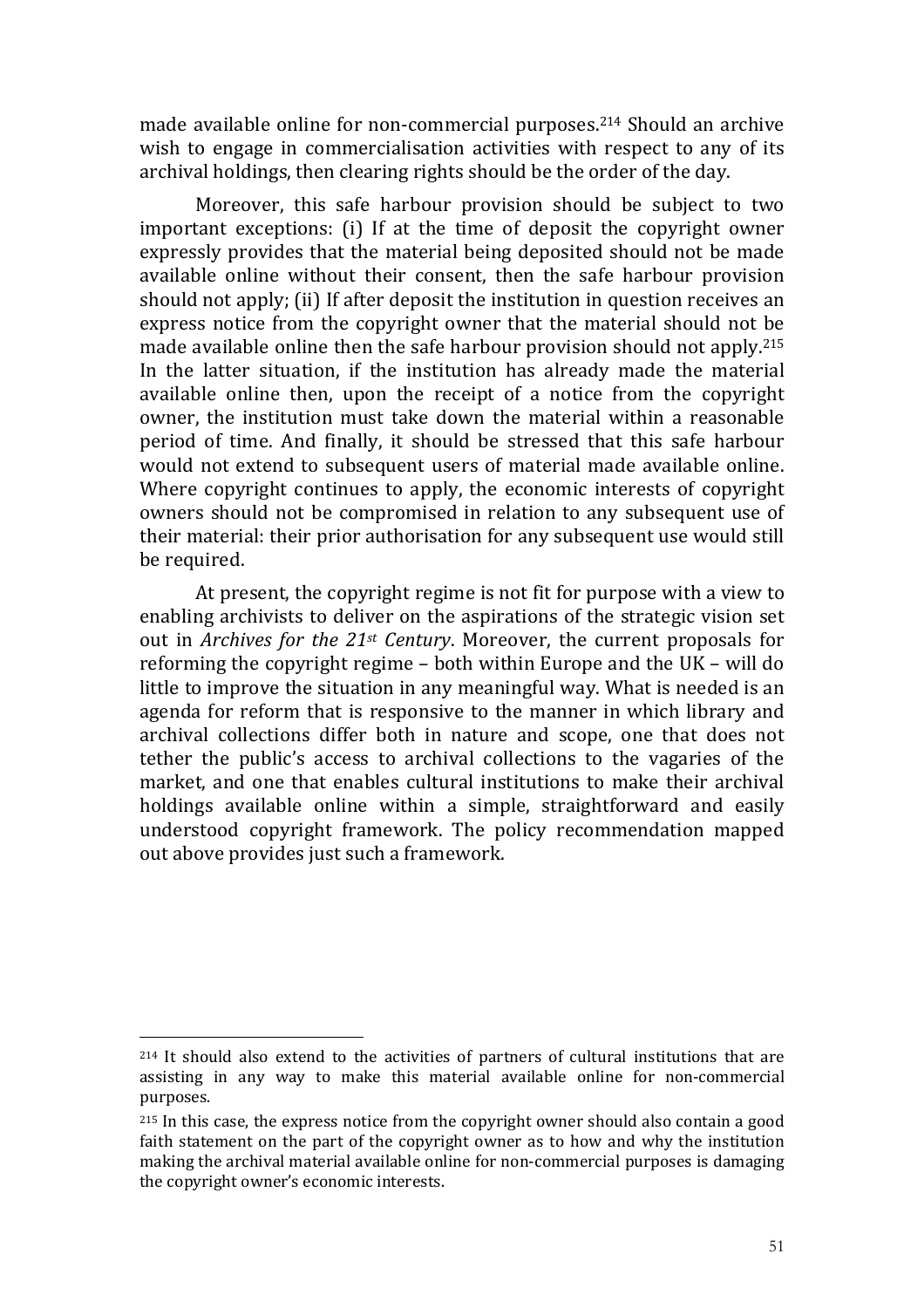# **REFERENCES**

A Digital Agenda for Europe, COM(2010) 245, available at: http://ec.europa.eu/information\_society/digital-

agenda/documents/digital-agenda-communication-en.pdf

Aaron, J., "The Authors Guild v. HathiTrust: A way forward for digital access to neglected works in libraries" (2012) Lewis & Clark Law Review 1317-47

Akmon, D., "Only with your permission: how rights holders respond (or don't respond) to requests to display archival materials online" (2010) Archival Science 45-64

Archives for the 21<sup>st</sup> Century (November 2009), available at: http://www.nationalarchives.gov.uk/archives-sector/archives-21 century.htm

Ashdown v. Telegraph Group [2002] Ch 149 (CA)

Astle P.J., and Muir, A., "Digitization and preservation in public libraries and archives" (2002) Journal of Librarianship and Information Science 67- 78

Barendt, E., Freedom of Speech, 2nd ed (Oxford: Oxford University Press, 2007)

Bently, L., and Sherman, B., Intellectual Property Law, 3rd ed (Oxford: Oxford University Press, 2009)

Bently, L., Suthersanen, U., Torremans, P., eds, Global Copyright: three hundred years since the Statute of Anne, from 1709 to cyberspace (Cheltenham: Edward Elgar, 2010)

Berne Convention for the Protection of Literary and Artistic Works, Paris Act 1971

Besek, June M., and Loengard, Philippa S., "Maintaining the integrity of digital archives" (2007-2008) Columbia Journal of Law and the Arts 267- 353

BIS0311 Impact Assessment, Extend exception for copyright for research and private study (December 2012), available at: http://www.ipo.gov.uk/consult-ia-bis0311.pdf

Brindley, L.J., "Phoenixes in the internet era – the changing role of libraries", in Bently, L., Suthersanen, U., Torremans, P., eds, Global Copyright: three hundred years since the Statute of Anne, from 1709 to cyberspace (Cheltenham: Edward Elgar, 2010), 176-86

British Screen Advisory Council, Copyright and Orphan Works: A Paper Prepared for the Gowers Review by the British Screen Advisory Council (2006), available at:

http://webarchive.nationalarchives.gov.uk/+/http:/www.hmtreasury.gov.uk/gowers review index.htm

Cave, M., Deegan, M., and Heinink, L., "Copyright clearance in the refugee studies centre digital library project" (2000) RLG DigiNews 4(5)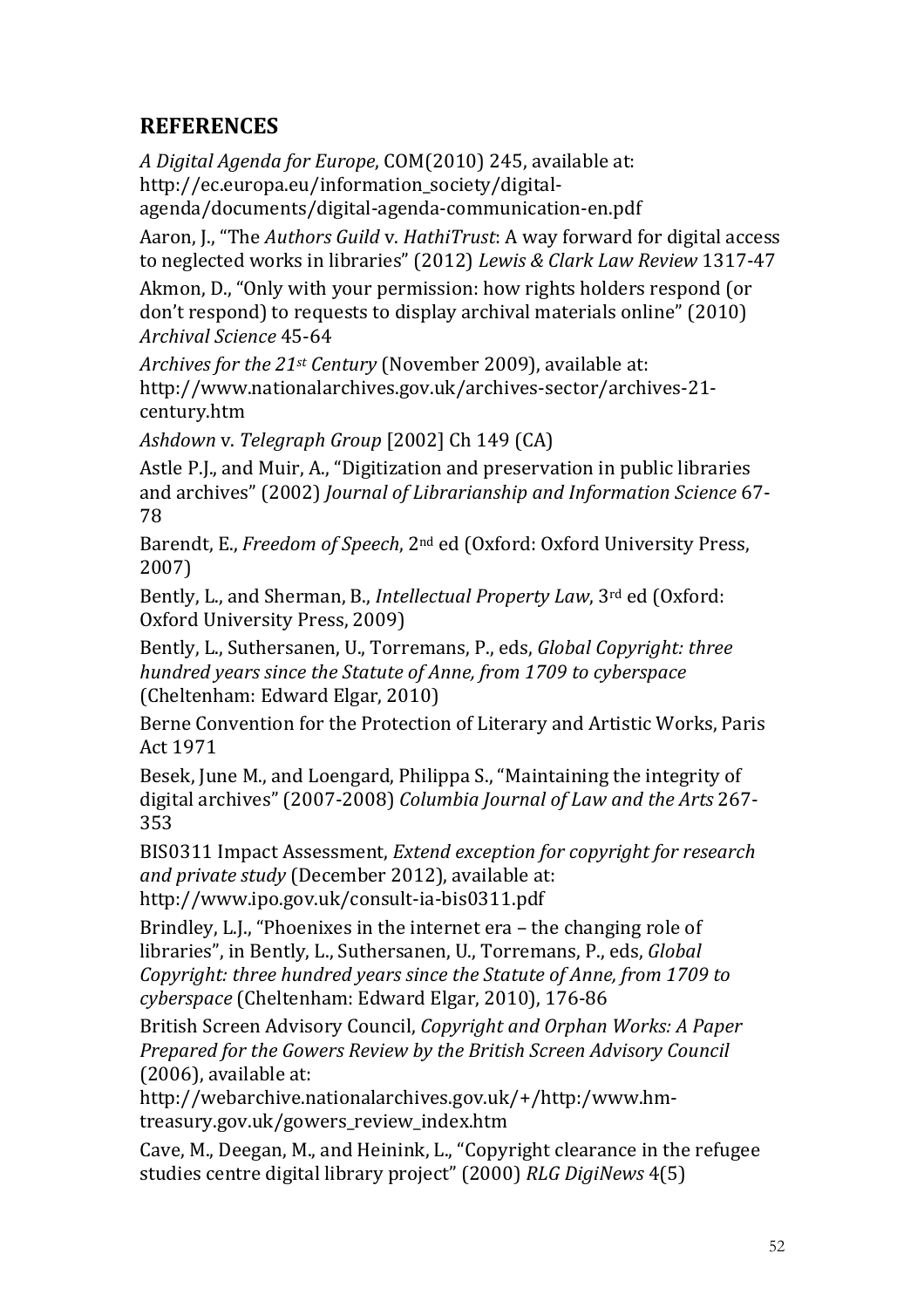Communication from the Commission: Copyright in the Knowledge Economy, COM(2009) 532, available at:

http://ec.europa.eu/internal\_market/copyright/docs/copyrightinfso/20091019\_532\_en.pdf

Consultation on Copyright (December 2011), available at: http://www.ipo.gov.uk/consult-2011-copyright.pdf

Cook, T., "Archives and the Law" (1984) 18 Archivaria 20-24

Copyright (Librarians and Archivists) (Copying of Copyright Material) Regulations 1989 (UK)

Copyright Act 1956 (UK)

Copyright Act 1957 (India)

Copyright Act 1957 (South Korea)

Copyright Act 1985 (Canada)

Copyright Board Canada, Unlocatable Copyright Owners Brochure (July 2001), available at: http://www.cb-cda.gc.ca/unlocatableintrouvables/brochure1-e.html

Copyright Designs and Patents Act 1988 (UK)

Copyright Law 2002 (Japan)

Copyright Modernization Act of 2006, H.R. 6052, 109th Cong. (2006) (US)

de Beer, J., and Bouchard, M., Canada's "Orphan Works" Regime: Unlocatable Copyright Owners and the Copyright Board (December 2009), available at: http://www.cb-cda.gc.ca/about-apropos/2010-11-19 newstudy.pdf

de la Durantaye, K., "finding a Home for Orphans: Google Book Search and Orphan Works Law in the United States and Europe" (2010-2011) Fordham Intellectual Property, Media and Entertainment Law Journal 229- 91

Digital Britain: Final Report (June 2009), available at: http://news.bbc.co.uk/1/shared/bsp/hi/pdfs/16\_06\_09digitalbritain.pdf Dryden, J., "Copyright issues in the selection of archival material for internet access" (2008) Archival Science 123-47

Dryden, J., Copyright in the Real World: Making Archival Material Available on the Internet (Doctoral Thesis, University of Toronto), available at: https://tspace.library.utoronto.ca/bitstream/1807/11198/1/Dryden Jea n\_E\_200806\_PhD\_thesis.pdf

Dussollier, S., Scoping Study on Copyright and Related Rights in the Public Domain (March 2011) WIPO, CDIP/7/INF/2, 25-29, 61-64, available at: http://www.wipo.int/ip-

development/en/agenda/news/2010/news\_0007.html

Europe 2020: A strategy for smart, sustainable and inclusive growth, COM(2010) 2020, available at: http://ec.europa.eu/eu2020/index\_en.htm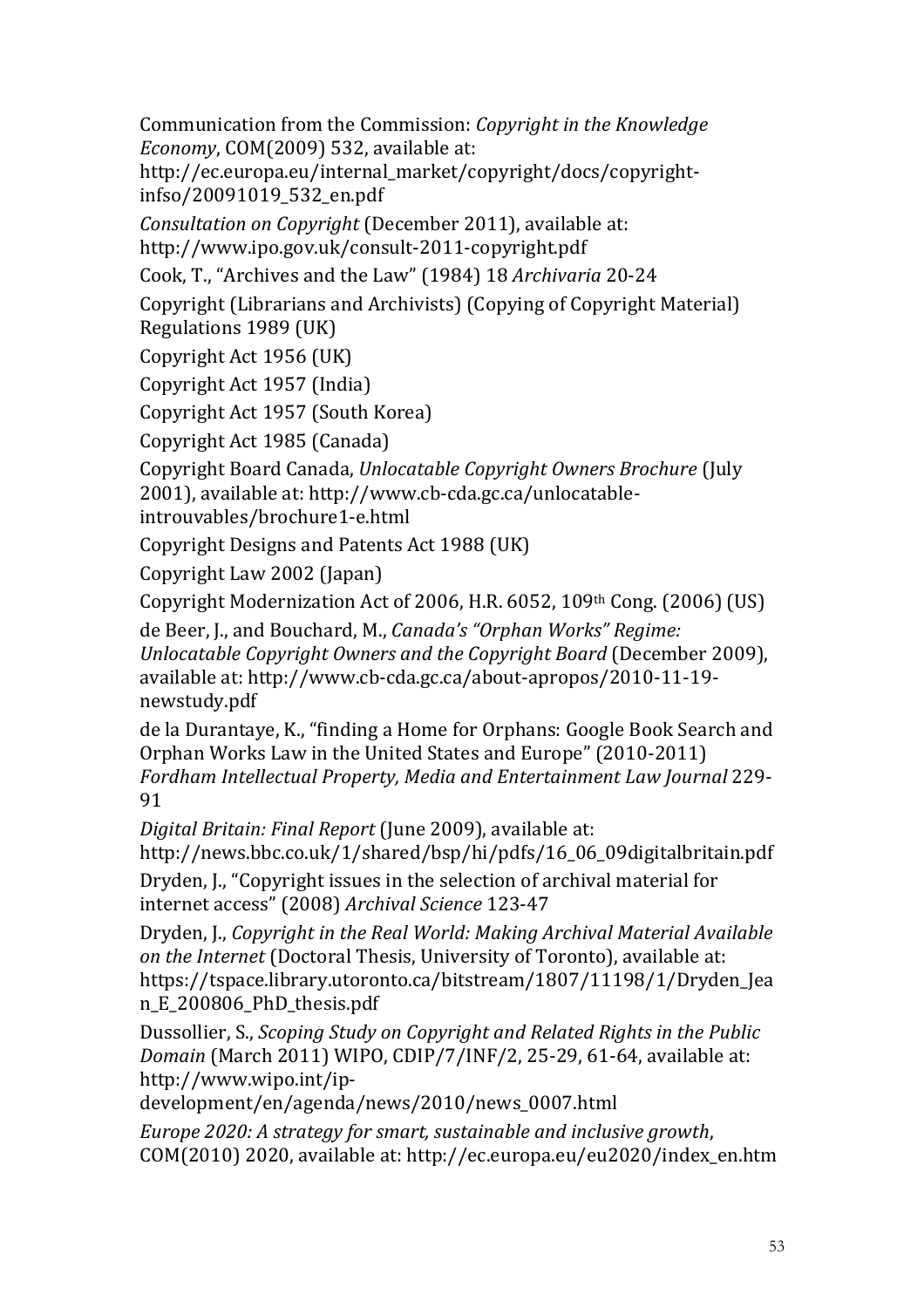European Commission Communication COM (2005) 465, available at: http://eur-

lex.europa.eu/LexUriServ/LexUriServ.do?uri=COM:2005:0465:FIN:EN:PD F

European Commission Decision 2006/178/EC of 27 February 2006, available at: http://eur-

lex.europa.eu/LexUriServ/LexUriServ.do?uri=OJ:L:2006:063:0025:0027:E N:PDF

European Commission Recommendation 2006/585/EC of 24 August 2006, available at: http://eur-

lex.europa.eu/LexUriServ/LexUriServ.do?uri=OJ:L:2006:236:0028:0030:E N:PDF

European Commission Staff Working Paper, Impact Assessment on the Cross-Border Online Access to Orphan Works, SEC(2011) 615, available at: http://ec.europa.eu/internal\_market/copyright/docs/orphanworks/impact-assessment\_en.pdf

Favele, M., "Fine-tuning European copyright law to strike a balance between the rights of owners and users" (2008) European Law Review 687-708

Favale, M., Kretschmer, M, and Mendis, D., "The Treatment of Orphan Works under Copyright Law in Seven Jurisdictions: A comparative review of the underlying principles" (2012) (as yet unpublished Research Paper on file with the authors)

Fodor, S., Results of CEPIC Survey on Orphan Works in Historical Archives (September 2011), available at:

http://cepic.org/news/cepic\_news/2011/10/results\_cepic\_survey\_orpha n\_works\_historical\_archives

Foged, T., "Licensing schemes in an on-demand world" (2010) European Intellectual Property Review 20-28

George, C.A., "Testing the barriers to digital libraries" (2005) New Lib World 106(7/8)

Gervais, D., "Collective Management of Copyright: Theory and Practice in the Digital Age", in Gervais, D., ed., Collective Management of Copyright, Gervais, D., ed., Collective Management of Copyright and Related Rights, 2nd ed (The Netherlands: Kluwer Law International, 2010), 1-28

Gervais, D., ed., Collective Management of Copyright and Related Rights, 2nd ed (The Netherlands: Kluwer Law International, 2010)

Gompel, S., "Unlocking the potential of pre-existing content: how to address the issue of orphan works in Europe?" (2007) International Review of Intellectual Property and Competition Law 669-702

Gowers, A., Gowers Review of Intellectual Property (December 2006), available at: http://www.official-

documents.gov.uk/document/other/0118404830/0118404830.asp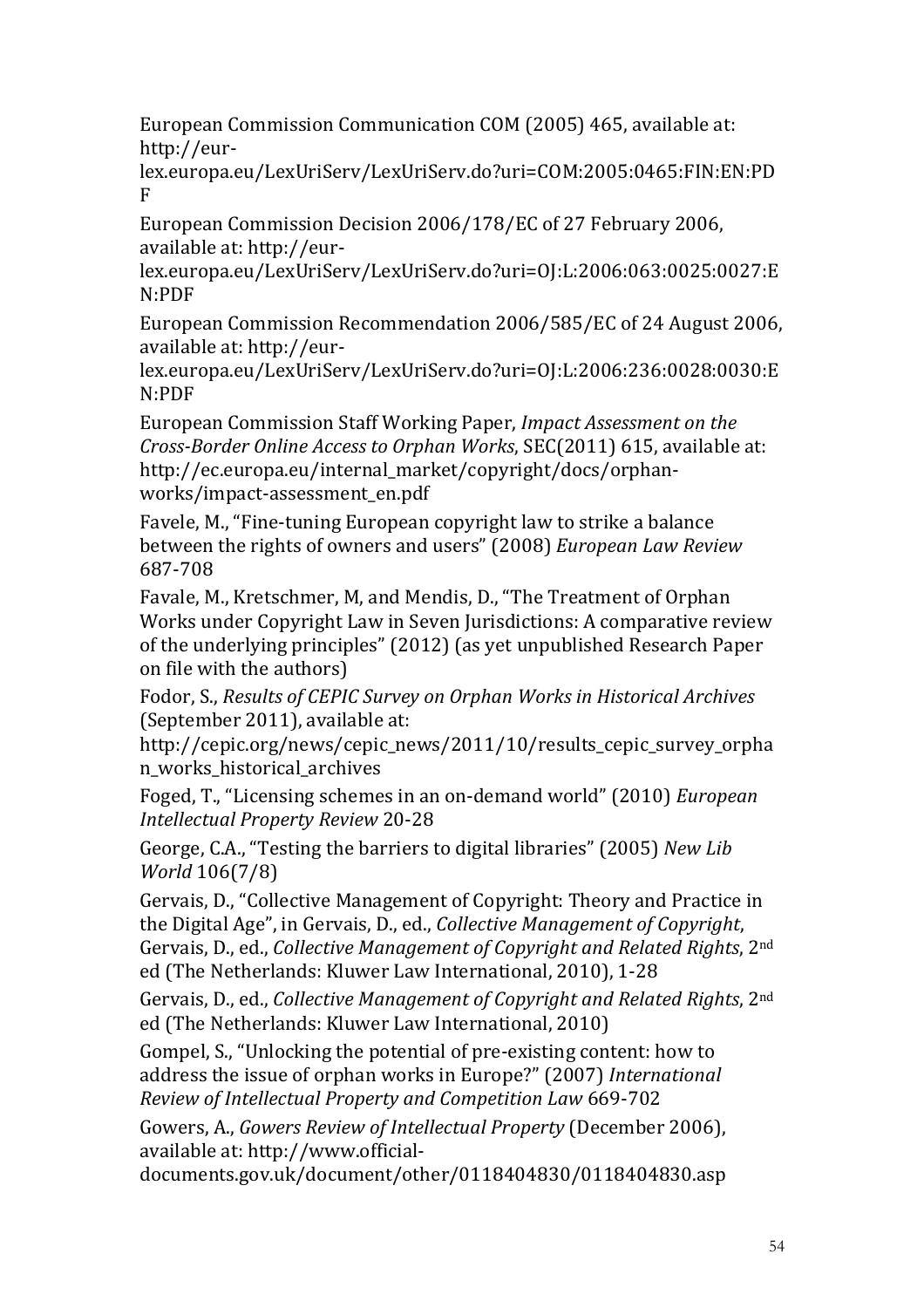Green Paper on Copyright in the Knowledge Economy, COM(2008) 466, available at:

http://ec.europa.eu/internal\_market/copyright/docs/copyrightinfso/greenpaper\_en.pdf

Griffiths, J., "Copyright Law after Ashdown – Time to deal fairly with the public?" (2002) Intellectual Property Quarterly 240-62

Guibault, L., "Cultural heritage institutions concerned over proposed European orphan works directive" (23 February 2012), available at: http://kluwercopyrightblog.com/2012/02/23/cultural-heritageinstitutions-concerned-over-proposed-european-orphan-works-directive/

Hargreaves, I., Digital Opportunity: A Review of Intellectual Property and Growth (May 2011), available at: http://www.ipo.gov.uk/ipreviewfinalreport.pdf

High Level Expert Group (HLG) – Copyright Subgroup, Final Report on Digital Preservation, Orphan Works, and Out-of-Print Works (4 June 2008), available at:

http://ec.europa.eu/information\_society/activities/digital\_libraries/doc/ hleg/reports/copyright/copyright\_subgroup\_final\_report\_26508 clean171.pdf

High Level Expert Group (HLG) – Copyright Subgroup, Interim Report (16 October 2006, available at:

http://ec.europa.eu/information\_society/activities/digital\_libraries/doc/ hleg/reports/copyright/interim\_report\_16\_10\_06.pdf

Hirtle, P.B., Hudson, E., and Kenyon A.T., Copyright and Cultural Institutions (New York: Cornell University Library, 2009)

Hudson, E., and Kenyon, A., "Digital Access: The impact of copyright on digitisation practices in Australian museums, galleries, libraries and archives" (2007) UNSW Law Journal 12-52

Ibbotson, J., et al, D6.2 Feasibility Study on diligent search of image rights (October 2012), available at:

https://www.globalcube.net/clients/evartists/content/medias/D6.2\_Feas ibility\_study\_images.pdf

Intellectual Property Office, Extend exception for copyright for research and private study, Impact Assessment BIS0311 (December 2012), available at: http://www.ipo.gov.uk/consult-ia-bis0311.pdf

Intellectual Property Office, Extended Collective Licensing (ECL), Impact Assessment No. BIS1054 (May 2012), available at:

http://www.ipo.gov.uk/consult-ia-bis1054-20120702.pdf (accessed: 7 February 2013)

Intellectual Property Office, Orphan Works, Impact Assessment No. BIS1063 (June 2012), available at: http://www.ipo.gov.uk/consult-ia-bis1063- 20120702.pdf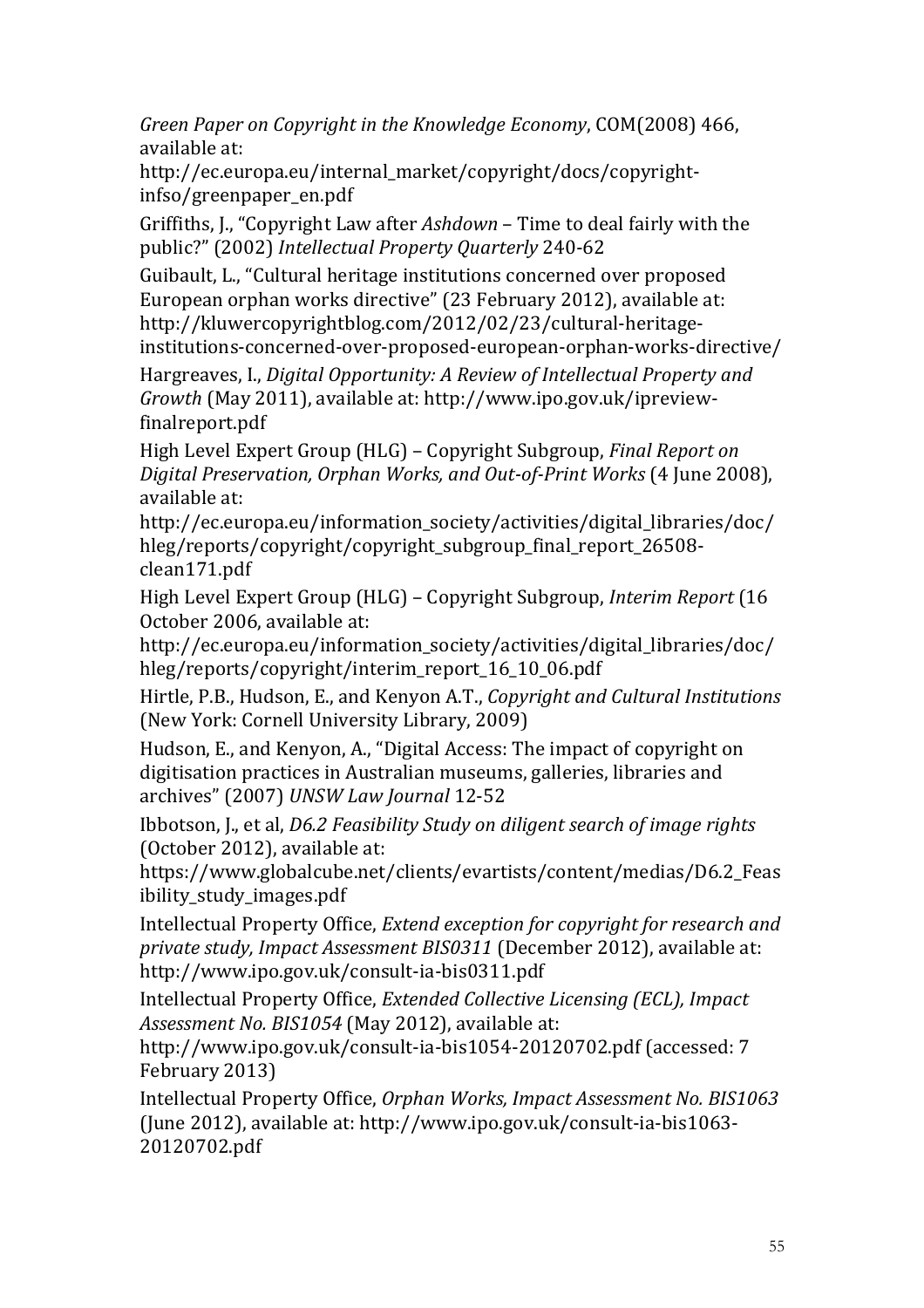Khong, D.W.K., "The (abandoned) orphan-works provision of the Digital Economy Bill" (2010) European Intellectual Property Review, 560-64

Korn, N., In from the Cold: An assessment of the scope of 'Orphan Works' and its impact on the delivery of services to the public (April 2009), available at: http://www.jisc.ac.uk/publications/reports/2009/infromthecold.aspx

Koskinen-Olsson, T., "Collective Management in the Nordic Countries", in Gervais, D., ed., Collective Management of Copyright and Related Rights, 2nd ed (The Netherlands: Kluwer Law International, 2010), 283-306

Kretschmer, M., Private Copying and Fair Compensation: an empirical study of copyright levies in Europe (London: IPO, 2011).

Libraries and Archives Copyright Alliance, Submission to the second stage consultation on copyright exceptions (2010) (document available from the Intellectual Property Office on request)

Maher, William J., "Between Authors and Users: Archivists in the Copyright Vise" (2001) Archival Issues 63-75

McCausland, S., "Googling the Archives: Ideas from the Google Books Settlement on Solving Orphan Works Issues in Digital Access Projects" (2009) SCRIPT-ed 377-93

Modernising Copyright: A modern, robust and flexible framework. Government response to consultation on copyright exceptions and clarifying copyright law (December 2012), available at:

http://www.ipo.gov.uk/response-2011-copyright-final.pdf

Orphan Works Act of 2006, H.R. 5439, 109th Cong. (2006) (US)

Orphan Works Act of 2008, H.R. 5889, 110th Cong. (2008) (US)

Padfield, T., Copyright for Archivists and Records Managers, 4th ed (London: Facet Publishing, 2010)

Poole, N., The Cost of Digitising Europe's Cultural Heritage: A Report for the Comité des Sages of the European Commission (November 2010), available at:

http://ec.europa.eu/information\_society/activities/digital\_libraries/doc/r efgroup/annexes/digiti\_report.pdf

Post, J.B., "Copyright mentality and the archivist" (1986) 8(1) Journal of the Society of Archivists 17-22

Pritcher, L., "Ad\*access: seeking copyright permissions for a digital age" (2002) D-Lib Mag 6(2)

Response from the British Library to the Independent Review of Intellectual Property and Growth (2011) (document available from the Intellectual Property Office on request)

Ricketson, S., and Ginsburg, J.C., International Copyright and Neighbouring Rights: The Berne Convention and Beyond, 2 vols (Oxford: Oxford University Press, 2010)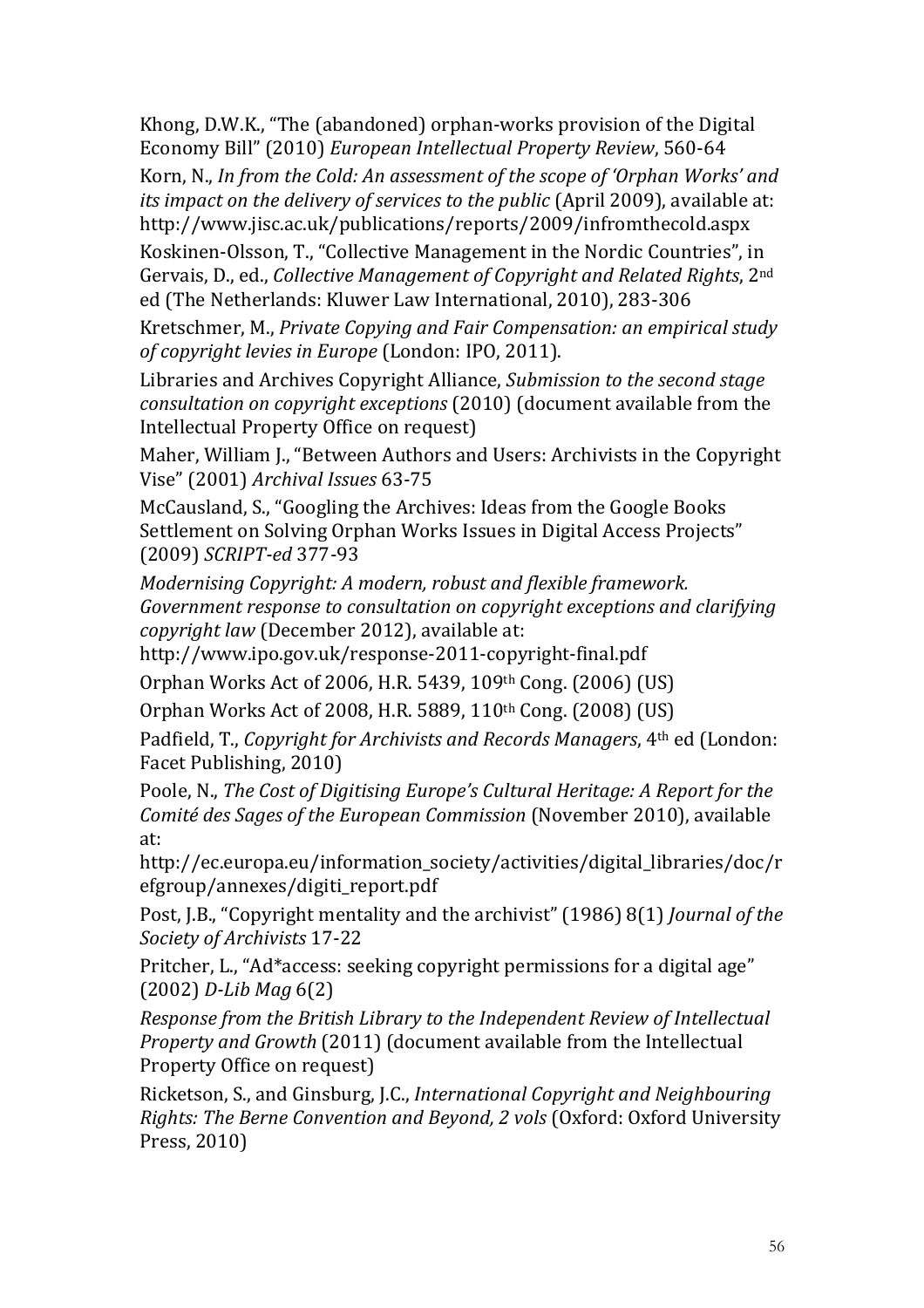Riis, T., and Schovsbo, J., "Extended Collective Licences and the Nordic Experience: It's a Hybrid but is it a Volvo or a Lemon?" (2009-2010) Columbia Journal of Law and the Arts 471-98

Ringnalda, A., "Orphan Works, Mass Rights Clearance, and Online Libraries: The Flaws of the Draft Orphan Works Directive and Extended Collective Licensing as a Solution" (2011) Medien und Recht International 3-10

Satellite Directive 93/83/EEC

Shawn Bentley Orphan Works Act of 2008, S.2913, 110th Cong. (2008) (US)

Stratton, B., Seeking New Landscapes: A rights clearance study in the context of mass digitisation of 140 books published between 1870 and 2010 (London: British Library/ARROW, 2011)

Taking Forward the Gowers Review of Intellectual Property: Proposed Changes to Copyright Exceptions (November 2007), available at: http://www.ipo.gov.uk/consult-copyrightexceptions.pdf

Taking Forward the Gowers Review of Intellectual Property: Second Stage Consultation on Copyright Exceptions (December 2009), available at: http://www.ipo.gov.uk/consult-gowers2.pdf

The National Archives, Annual Report and Accounts 2011-12 (London: The Stationary Office, 2012)

The National Archives, Taking Forward the Gowers Review of Intellectual Property, Proposed changes to Copyright Exceptions: Response to the consultation paper (2008) (document available from the Intellectual Property Office on request)

The National Archives, Taking forward the Gowers Review of Intellectual Property, Second stage consultation on copyright exceptions: Comments from The National Archives (2010) (document available from the Intellectual Property Office upon request)

The New Renaissance: Report of the 'Comité des Sages' (January 2011), available at:

http://ec.europa.eu/information\_society/activities/digital\_libraries/comit e\_des\_sages/index\_en.htm

US Copyright Office, Report on Orphan Works: A Report of the Register of Copyrights (January 2006), available at:

http://www.copyright.gov/orphan/orphan-report-full.pdf

Vetulani, A., The Problem of Orphan Works in the EU: An overview of legislative solutions and main actions in this field (February 2008), available at:

http://ec.europa.eu/information\_society/activities/digital\_libraries/doc/r eports\_orphan/report\_orphan\_v2.pdf

Vuopala, A., "Assessment of the Orphan works issue and Costs for Rights Clearance" (May 2010), available at: